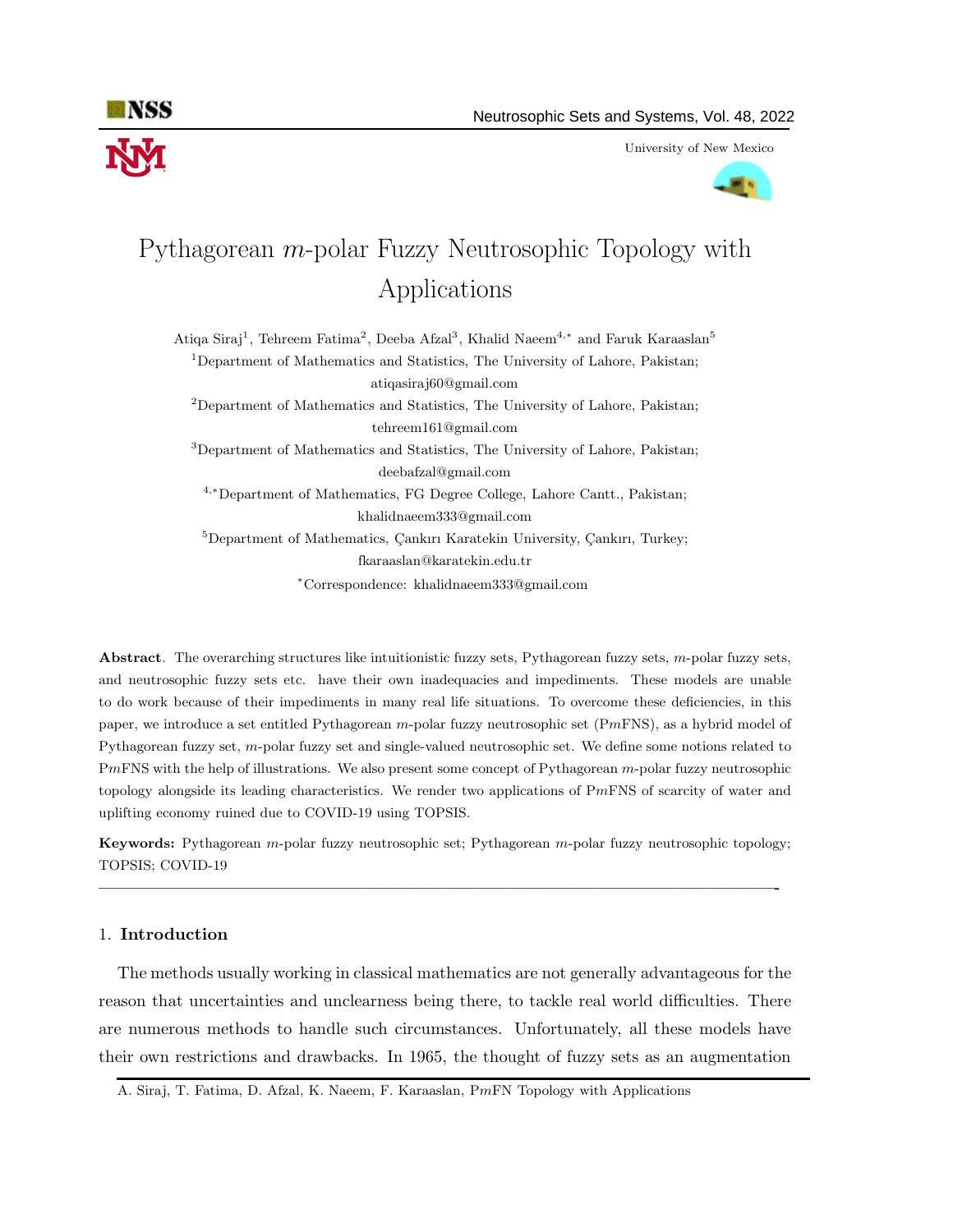of the conventional crisp set was inaugurated by Zadeh [18], to overcome these deficiencies, by associating the membership function  $\mu_A : X \to [0,1]$ . Hence, in this new outline, we face the problems relating to topology, the study on them form the subjects of fuzzy topology. In 1968, Chang explained fuzzy topology, as a branch merging ordered structure with topological structure, on fuzzy set. Pao-Ming and Ying-Ming [10] defined the formation of neighborhood of fuzzy-point. In 1983, Atanassov [2, 3] provided the idea of intuitionistic fuzzy sets (IFSs). Later, intuitionistic fuzzy topological spaces via intuitionistic fuzzy sets were obtained by Coker *et al.* [5]. Lee and Lee  $[7]$  gave the outlook of intuitionistic fuzzy points accompanied by the notion of intuitionistic fuzzy neighborhoods. They discovered the characteristics of continuous, open and closed maps in the intuitionistic fuzzy topological spaces. In 2013, Yager [15]- [17] presented Pythagorean fuzzy sets as an expansion of intuitionistic fuzzy sets with a wider scope of applications and presented Pythagorean membership grades with their practical implementations to the multi-criteria decision making (MCDM). Olgun *et al.* [9] introduced the idea of Pythagorean fuzzy topological space.

In 2005, the model of neutrosophic sets, which is the broad view of intuitionistic fuzzy sets, for handling with difficulties involving exaggeration, indeterminacy and irregularity was explored by Smarandache [13]. The notion of fuzzy neutrosophic sets was presented by Arockiarani et al. [1]. Recently, Jansi and Mohana [6] coined the notion of pairwise Pythagorean neutrosophic bitopological spaces treating truth and falsity membership functions as dependent neutrosophic components. Neutrosophic set was protracted to Plithogenic set [14] by Smarandache, which is a collection whose each element is regarded as by many attribute values and every attribute value has either a fuzzy, intuitionistic fuzzy or neutrosophic degree of appurtenance to the set. Chen *et al.* [4] expanded the view of bipolar fuzzy sets to m-polar fuzzy sets and provided some of its practical implementations in day-to-day situations. In 2019, Naeem et al. [8] explored the notions of Pythagorean m-polar fuzzy sets  $(PmFSS)$  along with some of their foremost features. They also gave an application of PmFSs in decision making difficulty of selection of most suitable manner of the advertisement using the conventional tool TOPSIS (Technique based on Order Preference by Similarity to Ideal Solution). Later, Riaz et al. [11] extended the notion to corresponding soft sets.

The main aspiration behind this article is to study some features of Pythagorean  $m$ -polar fuzzy neutrosophic sets and construct topology on it. There appear several circumstances where data contains multi-polar facts and figures. Pythagorean  $m$ -polar fuzzy neutrosophic sets (PmFNSs) is one of the utmost suitable tools for managing such conditions. It can be used to illustrate the ambiguous facts further satisfactorily and exactly. It has been used in many areas for example in aggregation operators, information measures, and decision making. Because of such an evolution, we present an outline on Pythagorean m-polar fuzzy neutrosophic

A. Siraj, T. Fatima, D. Afzal, K. Naeem and F.Karaaslan, PmFN Topology with Applications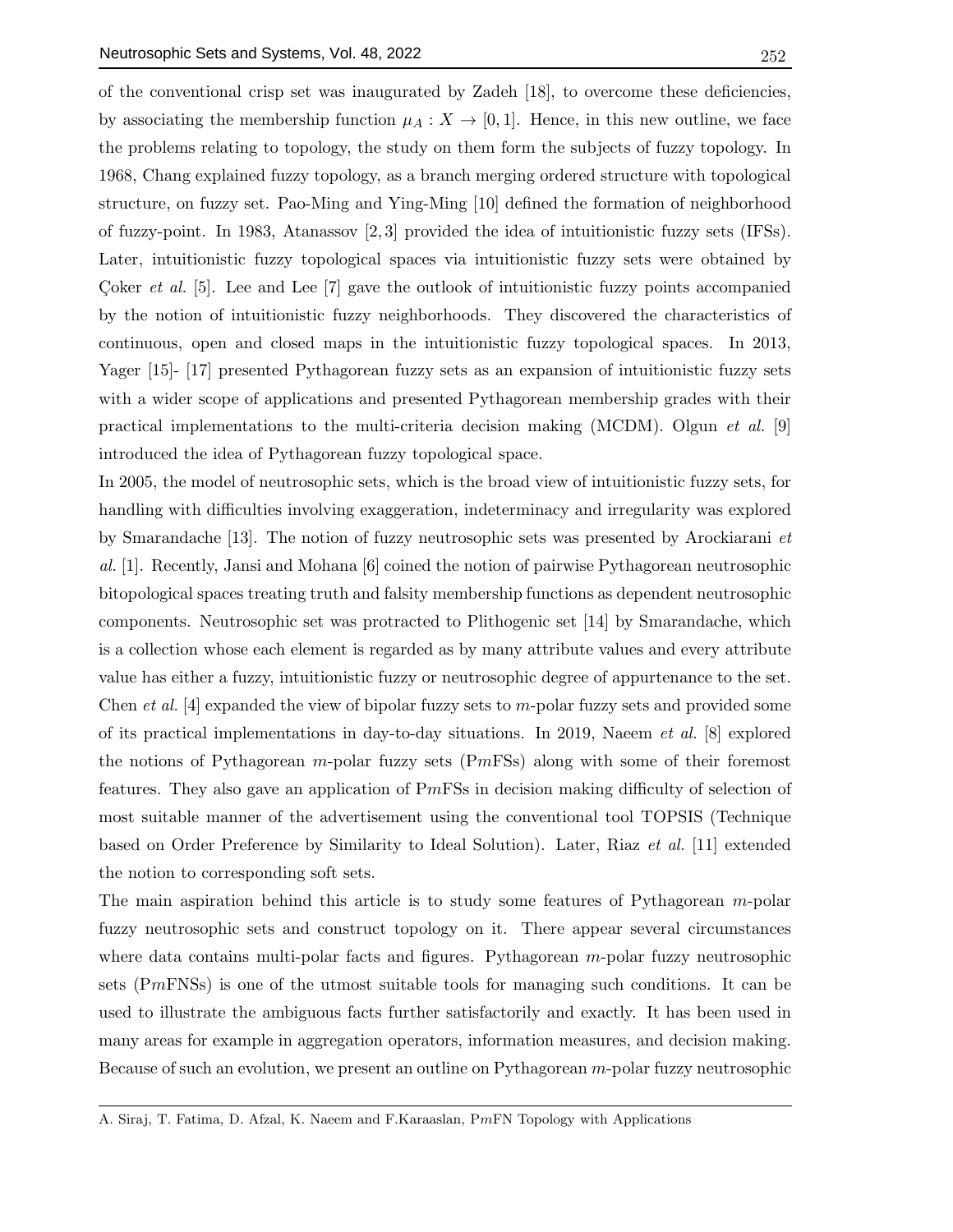sets with goal of offering a clear outlook on the different tools, concepts and trends related to their extensions. The rest of the paper is systemized as: Elementary notions are dealt with in Section 2. Section 3 presents some notions of Pythagorean  $m$ -polar fuzzy neutrosophic sets. The topological structure on our proposed model along with its prime attributes is presented in Section 4. Two applications of decision making are rendered in Section 5.

#### 2. Preliminaries

**Definition 2.1.** [18] A collection of orderly pairs  $(\hbar, T_{\mathcal{F}}(\hbar))$ ,  $\hbar$  being an element of the underlying universe X and  $T_F$  (the affiliation, association or membership function) is a welldefined map, that drives members of X to [0,1], is entitled as a fuzzy set (FS)  $\mathcal F$  over X. In other words

$$
T(\hbar) = \begin{cases} 1, & \text{if } \hbar \in \mathcal{F} \\ 0, & \text{if } \hbar \notin \mathcal{F} \\ 0, 1[, & \text{if } \hbar \text{ is partially in } \mathcal{F} \end{cases}
$$

**Definition 2.2.** [2,3] An *intuitionistic fuzzy set* (IFS) G in X is an object having the form

$$
G = \{ \langle \hbar, T(\hbar), F(\hbar) \rangle : \hbar \in X \}
$$

where the membership function  $T(\hbar): X \to [0,1]$  and the non-membership function  $F(\hbar):$  $X \to [0, 1]$  for every  $x \in X$  obey the constraint

$$
0 \le T(\hbar) + F(\hbar) \le 1.
$$

**Definition 2.3.** [15,16] A Pythagorean fuzzy set, shortened as PFS, is a collection defined by

$$
P = \{ \langle \hbar, T_P(\hbar), F_P(\hbar) \rangle : \hbar \in X \}
$$

where  $T_P$  and  $F_P$  are mappings from a set X to [0, 1] obeying the restriction  $0 \leq T_P^2(\hbar)$  +  $F_P^2(\hbar) \leq 1$ , representing correspondingly the affiliation and dissociation grades of  $\hbar \in X$  to P. The ordered pair  $p = (T_p, F_p)$  is accredited as Pythagorean fuzzy number (PFN). The quantity  $\exists(\hbar) = \sqrt{1 - \{T^2(\hbar) + F^2(\hbar)\}}$  is famous as the hesitation margin.

**Definition 2.4.** [12,13] A *neutrosophic set* N on the underlying set X is defined as

$$
\mathbb{N} = \{ < \hbar, T_{\mathbb{N}}(\hbar), I_{\mathbb{N}}(\hbar), F_{\mathbb{N}}(\hbar) >: \hbar \in X \}
$$

where  $T, I, F: X \mapsto ]-0, 1^+[$  accompanied by the constraint  $-0 \le T_{\mathbb{N}}(\hbar) + I_{\mathbb{N}}(\hbar) + F_{\mathbb{N}}(\hbar) \le 3^+$ . Here  $T_{\mathbb{N}}(\hbar)$ ,  $I_{\mathbb{N}}(\hbar)$  and  $F_{\mathbb{N}}(\hbar)$  are the degrees of membership, indeterminacy and falsity (nonmembership) of members of the given set, respectively.  $T$ ,  $I$  and  $F$  are acknowledged as the neutrosophic components.

A. Siraj, T. Fatima, D. Afzal, K. Naeem and F.Karaaslan, PmFN Topology with Applications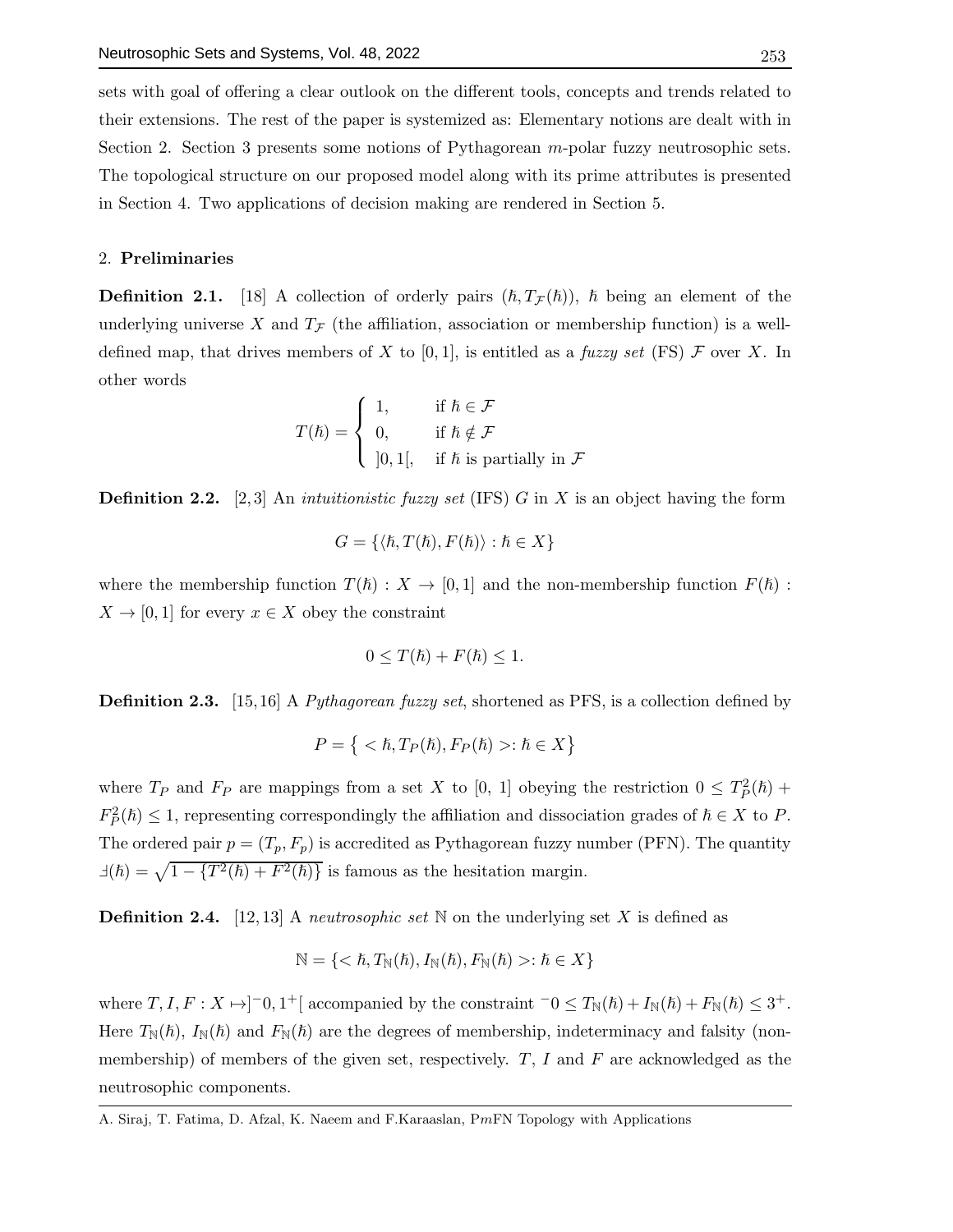**Definition 2.5.** [1] A *fuzzy neutrosophic set* (fn-set) over X is delineated as

$$
A = \{ \langle \hbar, T_A(\hbar), I_A(\hbar), F_A(\hbar) \rangle : \hbar \in X \}
$$

where  $T, I, F: X \mapsto [0, 1]$  in such a way that  $0 \leq T_A(\hbar) + I_A(\hbar) + F_A(\hbar) \leq 3$ .

**Definition 2.6.** [8] Suppose that  $m \in \mathbb{N}$ . A Pythagorean m-polar fuzzy set (PmFS) P over X is regarded as by the mappings  $T_{\mathcal{P}}^{(i)}$  $\mathcal{P}^{(i)}$  :  $X \mapsto [0,1]$  (the membership functions) and  $F^{(i)}_{\cal P}$  $\mathcal{P}^{(i)}$ :  $X \mapsto [0, 1]$  (the non-membership functions) with the limitation that

$$
0 \leq \left(T_{\mathcal{P}}^{(i)}(\hbar)\right)^2 + \left(F_{\mathcal{P}}^{(i)}(\hbar)\right)^2 \leq 1
$$

for integral values of i ranging from 1 to  $m$ .

A PmFS may be articulated as

$$
\mathcal{P} = \left\{ \left\langle \hbar, \left( \left( T^{(1)}_{\mathcal{P}}(\hbar), F^{(1)}_{\mathcal{P}}(\hbar) \right), \cdots, \left( T^{(m)}_{\mathcal{P}}(\hbar), F^{(m)}_{\mathcal{P}}(\hbar) \right) \right) \right\rangle : \hbar \in X \right\}
$$

or more conveniently as

$$
\mathcal{P} = \left\{ \frac{\hbar}{\left( (T^{(1)}_{\mathcal{P}}(\hbar), F^{(1)}_{\mathcal{P}}(\hbar)), \cdots, (T^{(m)}_{\mathcal{P}}(\hbar), F^{(m)}_{\mathcal{P}}(\hbar)) \right)} : \hbar \in X \right\}
$$

$$
= \left\{ \frac{\hbar}{\left( (T^{(i)}_{\mathcal{P}}(\hbar), F^{(i)}_{\mathcal{P}}(\hbar)) \right)} : \hbar \in X; i = 1, 2, \cdots, m \right\}
$$

The tabular materialization of  $P$  is

| $\hslash_1$ | $(T^{(1)}_{\mathcal{P}}(\hslash_1),F^{(1)}_{\mathcal{P}}(\hslash_1))$           | $\sim 100$ km s $^{-1}$                    | $(T^{(m)}_{\mathcal{P}}(\hslash_1),F^{(m)}_{\mathcal{P}}(\hslash_1))$      |
|-------------|---------------------------------------------------------------------------------|--------------------------------------------|----------------------------------------------------------------------------|
| $\hslash_2$ | $\left(T^{(1)}_{\cal P}(\hslash_2),F^{(1)}_{\cal P}(\hslash_2)\right)$          | $\mathbf{1}$ , $\mathbf{1}$ , $\mathbf{1}$ | $(T^{(m)}_{\mathcal{P}}(\hslash_2), F^{(m)}_{\mathcal{P}}(\hslash_2))$     |
|             | 主張 アンドラー おおとめ                                                                   |                                            |                                                                            |
| $\hslash_k$ | $(T^{(1)}_{\mathcal{P}}(\hbar_k), F^{(1)}_{\mathcal{P}}(\hbar_k)) \quad \cdots$ |                                            | $(T_{\mathcal{P}}^{(m)}(\hslash_{k}), F_{\mathcal{P}}^{(m)}(\hslash_{k}))$ |

and in matrix format as

$$
\mathcal{P} = \begin{bmatrix} \left( T_p^{(1)}(\hbar_1), F_p^{(1)}(\hbar_1) \right) & \cdots & \left( T_p^{(m)}(\hbar_1), F_p^{(m)}(\hbar_1) \right) \\ \left( T_p^{(1)}(\hbar_2), F_p^{(1)}(\hbar_2) \right) & \cdots & \left( T_p^{(m)}(\hbar_2), F_p^{(m)}(\hbar_2) \right) \\ \vdots & \ddots & \vdots \\ \left( T_p^{(1)}(\hbar_k), F_p^{(1)}(\hbar_k) \right) & \cdots & \left( T_p^{(m)}(\hbar_k), F_p^{(m)}(\hbar_k) \right) \end{bmatrix}
$$

This matrix of order  $k \times m$  is reckoned as *PmF-matrix*.

**Definition 2.7.** Let  $X \neq \phi$  be a crisp set. A family  $\tau$  of subsets of X is called a topology on  $X$  if

- (i)  $\phi$  and X itself belong to  $\tau$ .
- (ii) The union of any number of members of  $\tau$  is again in  $\tau$ .
- (iii) The intersection of any finite number of members of  $\tau$  belong to  $\tau$ .

If  $\tau$  is a topology on X, then  $(X, \tau)$  is known as a topological space.

A. Siraj, T. Fatima, D. Afzal, K. Naeem and F.Karaaslan, PmFN Topology with Applications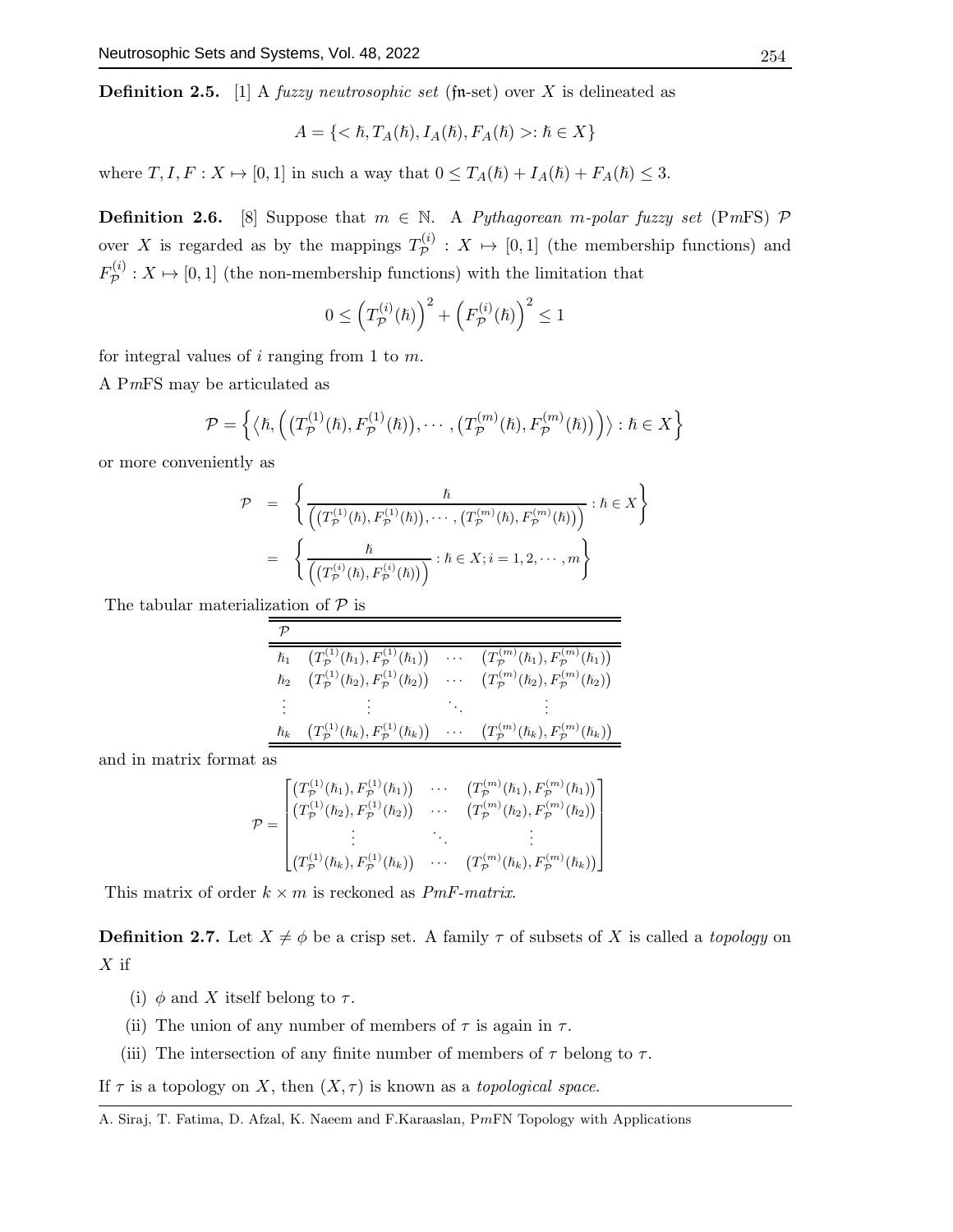Example 2.8. Let  $X = \{s, f\}$ , then  $\tau_1 = \{\phi, X\}$ ,  $\tau_2 = \{\phi, \{s\}, X\}$ ,  $\tau_3 = \{\phi, \{f\}, X\}$  and  $\tau_4 = \{\phi, \{s\}, \{f\}, X\}$  are topologies on X.

Likewise, if  $\tau$  is the union of all open intervals in the set R of reals, then  $\tau$  is a topology (called real topology) on  $\mathbb{R}$ .  $\mathbb{R}$  with this topology is called the real line.

# 3. Pythagorean m-Polar Fuzzy Neutrosophic Sets

In this section, we introduce the notion of Pythagorean  $m$ -polar fuzzy neutrosophic set along with its prime characteristics and illustrations.

**Definition 3.1.** A Pythagorean m-polar fuzzy neutrosophic set (PmFNS)  $\Im$  over a basic set X is marked by three mappings  $T_{\mathcal{S}}^{(i)}$  $S^{(i)}_{\Im}: X \to [0,1]^m, I^{(i)}_{\Im}$  $T^{(i)}_{\Im}: X \to [0,1]^m$  and  $F^{(i)}_{\Im}$  $S^{(i)}$ :  $X \to [0,1]^m$ , where m is a natural number,  $\forall i = 1, 2, \cdots, m$ , with the limitation that

$$
0 \le (T_{\Im}^{(i)}(\hbar))^2 + (I_{\Im}^{(i)}(\hbar))^2 + (F_{\Im}^{(i)}(\hbar))^2 \le 2
$$

for all  $\hbar \in X$ .

A PmFNS may be expressed as

$$
\Im = \left\{ (\hbar, ((T_{\Im}^{(1)}(\hbar), T_{\Im}^{(1)}(\hbar), F_{\Im}^{(1)}(\hbar)), \cdots, (T_{\Im}^{(m)}(\hbar), T_{\Im}^{(m)}(\hbar), F_{\Im}^{(m)}(\hbar))) : \hbar \in X \right\}
$$
  
\n
$$
= \left\{ \frac{\hbar}{(T_{\Im}^{(1)}(\hbar), T_{\Im}^{(1)}(\hbar), F_{\Im}^{(1)}(\hbar)), \cdots, (T_{\Im}^{(m)}(\hbar), T_{\Im}^{(m)}(\hbar), F_{\Im}^{(m)}(\hbar))} : \hbar \in X \right\}
$$
  
\n
$$
= \left\{ \frac{\hbar}{(T_{\Im}^{(i)}(\hbar), T_{\Im}^{(i)}(\hbar), F_{\Im}^{(i)}(\hbar))} : \hbar \in X, i = 1, 2, \cdots, m \right\}
$$

If cardinality of X is l, then tabular structure of  $\Im$  is as in Table 1:

TABLE 1. Tabular representation of PmFNS  $\Im$ 

| $\hbar_1$   |                                                                                       | $\big(T^{(1)}_{\Im}(\hbar_1), I^{(1)}_{\Im}(\hbar_1), F^{(1)}_{\Im}(\hbar_1)\big) \quad \big(T^{(2)}_{\Im}(\hbar_1), I^{(2)}_{\Im}(\hbar_1), F^{(2)}_{\Im}(\hbar_1)\big) \quad \cdots$ |                   | $(T_{\Im}^{(m)}(\hbar_1), I_{\Im}^{(m)}(\hbar_1), F_{\Im}^{(m)}(\hbar_1))$                                                                                                                                                          |
|-------------|---------------------------------------------------------------------------------------|----------------------------------------------------------------------------------------------------------------------------------------------------------------------------------------|-------------------|-------------------------------------------------------------------------------------------------------------------------------------------------------------------------------------------------------------------------------------|
| $\hslash_2$ |                                                                                       |                                                                                                                                                                                        |                   | $(T^{(1)}_{\Im}(\hbar_2),I_{\Im}^{(1)}(\hbar_2),F_{\Im}^{(1)}(\hbar_2))$ $(T^{(2)}_{\Im}(\hbar_2),I_{\Im}^{(2)}(\hbar_2),F_{\Im}^{(2)}(\hbar_2))$ $\cdots$ $(T^{(m)}_{\Im}(\hbar_2),I_{\Im}^{(m)}(\hbar_2),F_{\Im}^{(m)}(\hbar_2))$ |
|             |                                                                                       |                                                                                                                                                                                        |                   |                                                                                                                                                                                                                                     |
| ħі          | $\left(T^{(1)}_{\Im}(\hbar_l), I^{(1)}_{\Im}(\hbar_l), F^{(1)}_{\Im}(\hbar_l)\right)$ | $\big(T^{(2)}_{\Im}(\hbar_l),I^{(2)}_{\Im}(\hbar_l),F^{(2)}_{\Im}(\hbar_l)\big)$                                                                                                       | $\sim$ 100 $\sim$ | $\left(T_{\mathfrak{S}}^{(m)}(\hbar_l),T_{\mathfrak{S}}^{(m)}(\hbar_l),F_{\mathfrak{S}}^{(m)}(\hbar_l)\right)$                                                                                                                      |

The corresponding matrix format is

$$
\Im = \begin{pmatrix} (T_3^{(1)}(\hbar_1), I_3^{(1)}(\hbar_1), F_3^{(1)}(\hbar_1)) & (T_3^{(2)}(\hbar_1), I_3^{(2)}(\hbar_1), F_3^{(2)}(\hbar_1)) & \cdots & (T_3^{(m)}(\hbar_1), I_3^{(m)}(\hbar_1), F_3^{(m)}(\hbar_1)) \\ (T_3^{(1)}(\hbar_2), I_3^{(1)}(\hbar_2), F_3^{(1)}(\hbar_2)) & (T_3^{(2)}(\hbar_2), I_3^{(2)}(\hbar_2), F_3^{(2)}(\hbar_2)) & \cdots & (T_3^{(m)}(\hbar_2), I_3^{(m)}(\hbar_2), F_3^{(m)}(\hbar_2)) \\ \vdots & \vdots & \ddots & \vdots \\ (T_3^{(1)}(\hbar_l), I_3^{(1)}(\hbar_l), F_3^{(1)}(\hbar_l)) & (T_3^{(2)}(\hbar_l), I_3^{(2)}(\hbar_l), F_3^{(2)}(\hbar_l)) & \cdots & (T_3^{(m)}(\hbar_l), I_3^{(m)}(\hbar_l), F_3^{(m)}(\hbar_l)) \end{pmatrix}
$$

This  $l \times m$  matrix is known as *PmFN matrix*. The assortment of each PmFNS characterized over universe would be designated by  $PmFNS(X)$ .

A. Siraj, T. Fatima, D. Afzal, K. Naeem and F.Karaaslan, PmFN Topology with Applications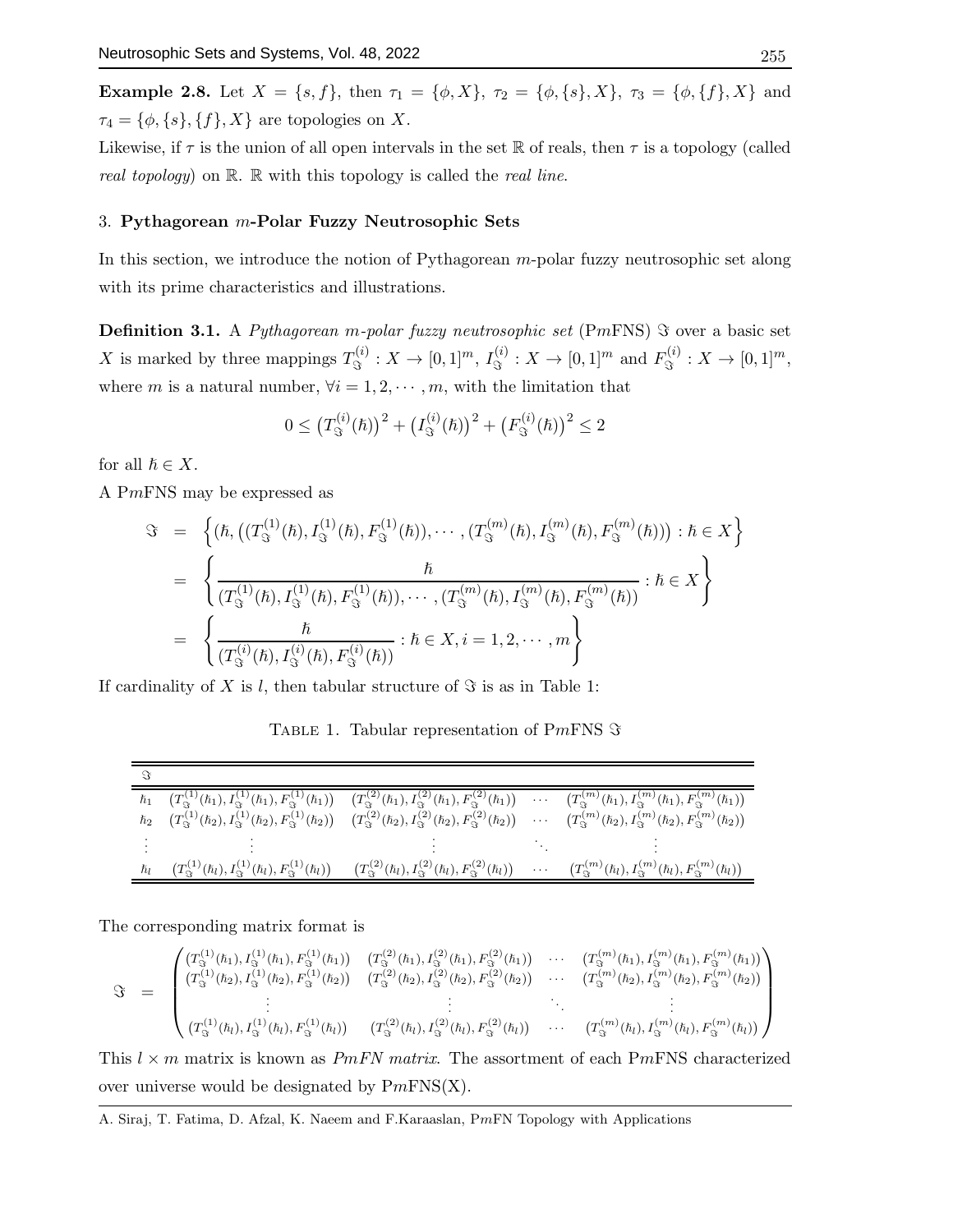**Example 3.2.** If  $X = \{e, f\}$  be a crisp set, then

$$
\Im = \left\{ \frac{e}{(0.57, 0.52, 0.91), (0.09, 0.37, 0.47), (0.00, 0.49, 0.81)}, \frac{f}{(0.79, 0.33, 0.67), (1.00, 0.00, 0.07), (0.77, 0.99, 1.00)} \right\}
$$

is a P3FNS defined over  $X$ . The tabular form of this set is as in Table 2:

TABLE 2. Tabular representation of P3FNS  $\Im$ 

| $\mathcal{L}$ |                                                                    |  |
|---------------|--------------------------------------------------------------------|--|
|               | $e$ $(0.57, 0.52, 0.91)$ $(0.09, 0.37, 0.47)$ $(0.00, 0.49, 0.81)$ |  |
|               | $f$ (0.79, 0.33, 0.67) (1.00, 0.00, 0.07) (0.77, 0.39, 1.00)       |  |

The matrix form of this set is

$$
\Im = \begin{pmatrix} (0.57, 0.52, 0.91) & (0.09, 0.37, 0.47) & (0.00, 0.49, 0.81) \\ (0.79, 0.33, 0.67) & (1.00, 0.00, 0.07) & (0.77, 0.39, 1.00) \end{pmatrix}
$$

**Definition 3.3.** Let  $\Im_1$  and  $\Im_2$  be PmFNSs over X.  $\Im_1$  is acknowledged as a *subset* of  $\Im_2$ , written as  $\Im_1 \subseteq \Im_2$ ,  $\forall \Im \in X$  and each values of i ranging from 1 to m, if

1)  $T^{(i)}_{\mathfrak{S}_1}$  $T^{(i)}_{\Im_1}(\hbar) \leq T^{(i)}_{\Im_2}$  $\mathfrak{S}_2^{(i)}(\hslash),$  $2)$   $I_{\tiny{\mbox{S}_{1}}}^{(i)}$  $J^{(i)}_{\Im_1}(\hbar) \geq I^{(i)}_{\Im_2}$  $\mathfrak{S}_2^{(i)}(\hslash),$  $3)$   $F_{\Im i}^{(i)}$  $F^{(i)}_{\Im_1}(\hbar) \geq F^{(i)}_{\Im_2}$  $\mathfrak{S}_2^{(i)}(\hslash).$ 

 $\Im_1$  and  $\Im_2$  are said to be *equal* if  $\Im_1 \subseteq \Im_2 \subseteq \Im_1$  and is written as  $\Im_1 = \Im_2$ .

Example 3.4. Let

$$
\mathfrak{S}_1 = \begin{pmatrix} (0.41, 0.29, 1.00) & (0.71, 0.09, 0.88) & (0.49, 0.23, 0.00) \\ (0.39, 0.76, 0.97) & (0.00, 1.00, 0.66) & (0.01, 0.59, 0.77) \\ (0.5, 0.02, 0.03) & (0.04, 0.43, 0.61) & (0.82, 0.03, 0.2) \end{pmatrix}
$$

and

$$
\mathfrak{S}_2 = \begin{pmatrix} (0.58, 0.06, 0.00) & (0.89, 0.04, 0.19) & (1.00, 0.21, 0.00) \\ (0.92, 0.04, 0.11) & (0.17, 0.00, 0.29) & (1.00, 0.33, 0.23) \\ (0.73, 0.02, 0.01) & (0.64, 0.22, 0.03) & (0.91, 0.01, 0.06) \end{pmatrix}
$$

be PmFNSs over some set X, then  $\Im_1 \subseteq \Im_2$ .

**Definition 3.5.** A PmFNS  $\Im$  over X is known as *null PmFNS* if  $T^{(i)}_{\Im}$  $J_{\Im}^{(i)}(\hslash)=0\;,\,I_{\Im}^{(i)}$  $\mathfrak{S}^{(i)}(\hbar)=1$  and  $F^{(i)}_{\mathfrak{R}}$  $\mathcal{L}_{\Im}^{(i)}(\hbar) = 1, \forall \hbar \in X$  and all acceptable values of i. It is designated by  $\Phi$ .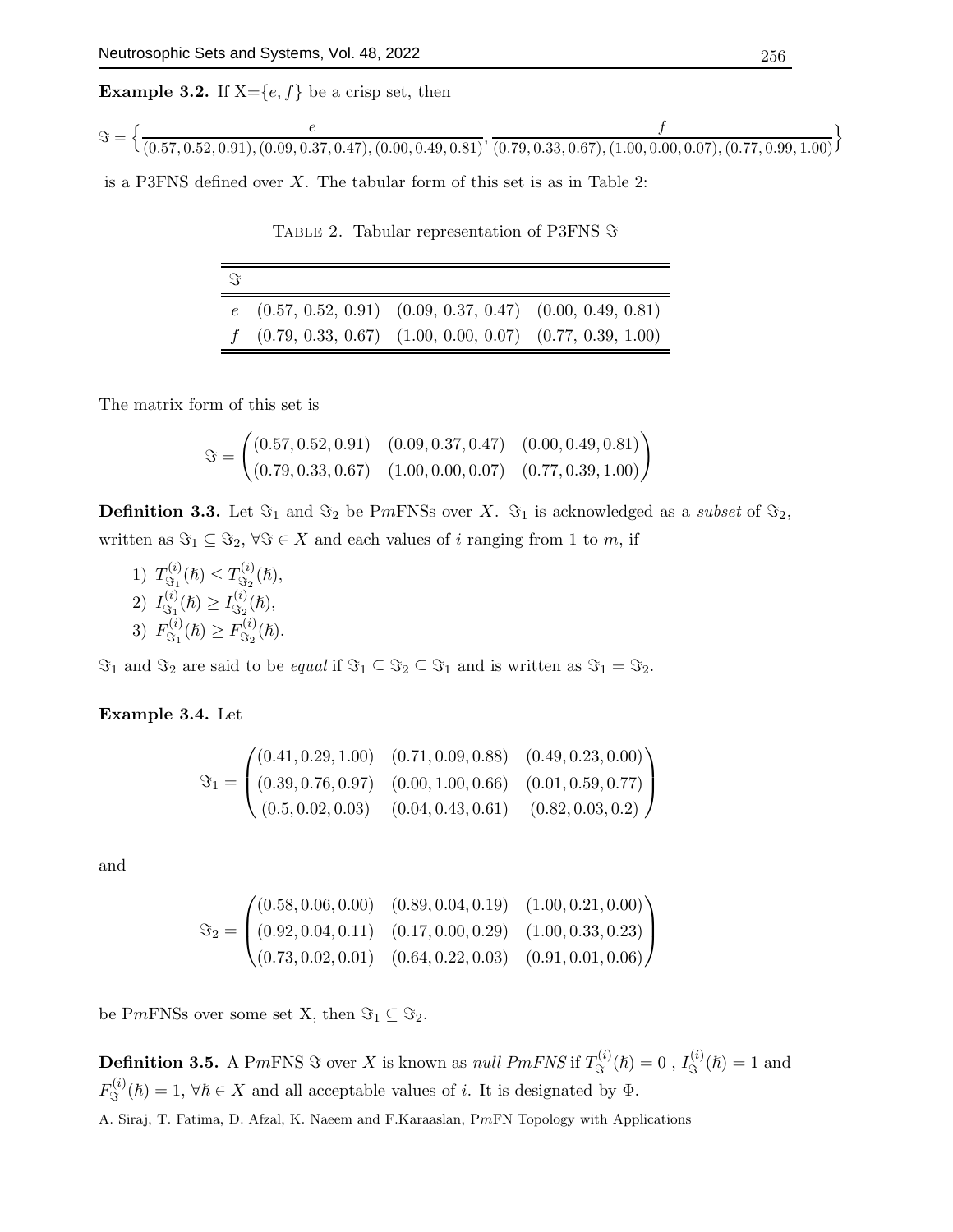Thus,

$$
\Phi = \begin{pmatrix}\n(0,1,1) & (0,1,1) & \cdots & (0,1,1) \\
(0,1,1) & (0,1,1) & \cdots & (0,1,1) \\
\vdots & \vdots & \ddots & \vdots \\
(0,1,1) & (0,1,1) & \cdots & (0,1,1)\n\end{pmatrix}.
$$

**Definition 3.6.** A PmFNS  $\Im$  over X is called an *absolute PmFNS* if  $T_{\Im}^{(i)}$  $J_{\Im}^{(i)}(\hbar) = 1, I_{\Im}^{(i)}$  $\mathfrak{S}^{(i)}(\hslash)=0,$ and  $F_{\mathfrak{S}}^{(i)}$  $\mathfrak{F}^{(v)}(\hbar)=0, \,\forall \hbar \in X.$  It is denoted by  $\check{\chi}$ . Thus,

$$
\tilde{\chi} = \begin{pmatrix} (1,0,0) & (1,0,0) & \cdots & (1,0,0) \\ (1,0,0) & (1,0,0) & \cdots & (1,0,0) \\ \vdots & \vdots & \ddots & \vdots \\ (1,0,0) & (1,0,0) & \cdots & (1,0,0) \end{pmatrix}.
$$

Definition 3.7. The complement of a PmFNS

$$
\Im = \left\{ \frac{\hbar}{(T_{\Im}^{(i)}(\hbar), I_{\Im}^{(i)}(\hbar), F_{\Im}^{(i)}(\hbar))} : \hbar \in X, i = 1, \cdots, m \right\}
$$

over X is defined as

$$
\Im^{c} = \Bigg\{\frac{\hbar}{(F_{\Im}^{(i)}(\hbar), 1 - I_{\Im}^{(i)}(\hbar), T_{\Im}^{(i)}(\hbar))} : \hbar \in X, i = 1, \cdots, m\Bigg\}.
$$

**Example 3.8.** The complement of the PmFNS  $\Im$  given in example 3.2 is

$$
\mathcal{S}^c = \begin{pmatrix} (0.91, 0.48, 0.57) & (0.47, 0.63, 0.09) & (0.81, 0.51, 0.00) \\ (0.67, 0.67, 0.79) & (0.07, 1.00, 1.00) & (1.00, 0.01, 0.77) \end{pmatrix}.
$$

**Remark 3.9.** It may be observed from the entry at  $(2, 2)$  position of the matrix given in Example 3.8 that  $0.07^2 + 1.00^2 + 1.00^2 \nleq 2$ . Thus, we may infer that the complement of a PmFNS is not always a PmFNS. Further, the complement of a PmFNS will be a PmFNS iff the sum of squares of the three neutrosophic components does not exceed  $2I^{(i)} + 1$  i.e.  $(T^{(i)})^2 + (I^{(i)})^2 + (F^{(i)})^2 \le 2I^{(i)} + 1.$ 

**Definition 3.10.** The union of any PmFNSs  $\Im_1$  and  $\Im_2$  expressed over the same universe X is represented as

$$
\Im_1 \cup_{\mathfrak{M}} \Im_2 = \left\{ \frac{\hbar}{(\max(T_{\Im 1}^{(i)}(\hbar), T_{\Im 2}^{(i)}(\hbar)), \min(T_{\Im 1}^{(i)}(\hbar), I_{\Im 2}^{(i)}(\hbar)), \min(F_{\Im 1}^{(i)}(\hbar), F_{\Im 2}^{(i)}(\hbar))} : \hbar \in X, i = 1, \cdots, m \right\}
$$

**Definition 3.11.** The *intersection* of any PmFNSs  $\Im_1$  and  $\Im_2$  expressed over the same universe X is represented as

$$
\mathfrak{F}_{1}\cap_{\mathfrak{M}}\mathfrak{F}_{2}=\left\{\frac{\hbar}{(\min(T_{\mathfrak{I}_{1}}^{(i)}(\hbar),T_{\mathfrak{I}_{2}}^{(i)}(\hbar)),\max(T_{\mathfrak{I}_{1}}^{(i)}(\hbar),I_{\mathfrak{I}_{2}}^{(i)}(\hbar),\max(F_{\mathfrak{I}_{1}}^{(i)}(\hbar),F_{\mathfrak{I}_{2}}^{(i)}(\hbar))}:\hbar\in X,i=1,\cdots,m\right\}
$$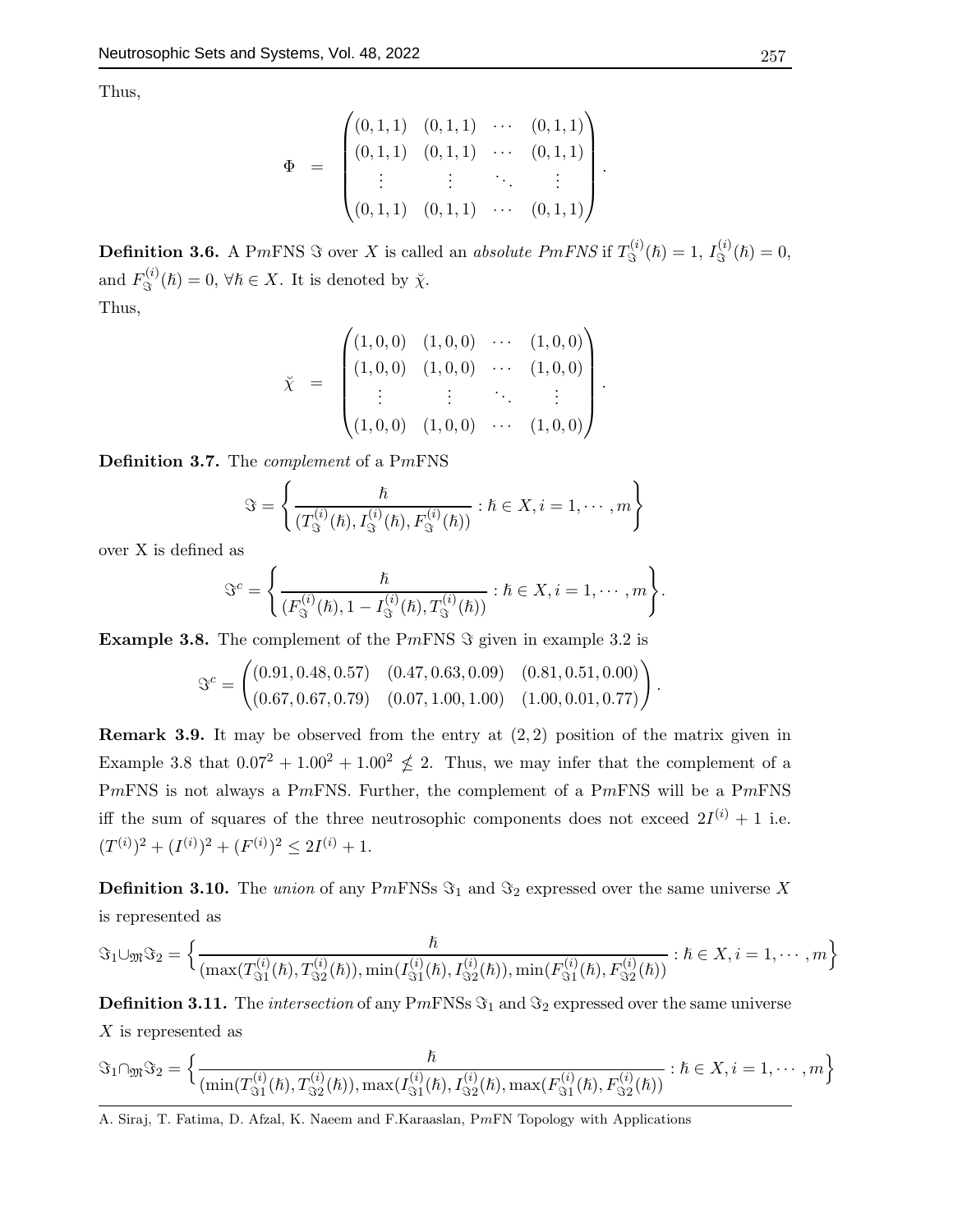Example 3.12. If

$$
\mathfrak{F}_1 = \begin{pmatrix} (0.57, 0.61, 0.19) & (0.74, 0.61, 0.00) & (0.00, 0.55, 0.22) \\ (0.11, 0.88, 1.00) & (0.49, 0.99, 0.10) & (0.92, 0.67, 0.80) \\ (0.00, 0.36, 0.29) & (0.70, 0.20, 1.00) & (1.00, 0.00, 0.46) \end{pmatrix}
$$

and

$$
\Im_2 = \begin{pmatrix} (1.00, 0.59, 0.32) & (0.50, 0.72, 1.00) & (0.33, 1.00, 0.70) \\ (0.78, 0.09, 0.50) & (0.00, 0.66, 0.11) & (0.54, 0.61, 0.00) \\ (0.60, 0.00, 0.85) & (0.28, 0.43, 0.90) & (0.83, 0.40, 0.14) \end{pmatrix}
$$

are two PmFNSs defined over the same universe of discourse  $X$ , then

$$
\Im_1 \cup_{\mathfrak{M}} \Im_2 = \begin{pmatrix} (1.00, 0.59, 0.19) & (0.74, 0.61, 0.00) & (0.33, 0.55, 0.22) \\ (0.78, 0.09, 0.50) & (0.49, 0.66, 0.10) & (0.92, 0.61, 0.00) \\ (0.60, 0.00, 0.29) & (0.70, 0.20, 0.90) & (1.00, 0.00, 0.14) \end{pmatrix}
$$

and

$$
\Im_1 \cap_{\mathfrak{M}} \Im_2 = \begin{pmatrix} (0.57, 0.61, 0.32) & (0.50, 0.72, 1.00) & (0.00, 1.00, 0.70) \\ (0.11, 0.88, 1.00) & (0.00, 0.99, 0.11) & (0.54, 0.67, 0.80) \\ (0.00, 0.36, 0.85) & (0.28, 0.43, 1.00) & (0.83, 0.40, 0.46) \end{pmatrix}
$$

**Proposition 3.13.** If  $\Im$ ,  $\Im$ <sub>1</sub>,  $\Im$ <sub>2</sub>,  $\Im$ <sub>3</sub> are PmFNSs over X, then

$$
(1) \Phi \cup_{\mathfrak{M}} \mathfrak{S} = \mathfrak{S}
$$

$$
(2) \Phi \cap_{\mathfrak{M}} \mathfrak{S} = \Phi
$$

$$
\frac{1}{2}
$$

- $(3)$   $\breve{\chi} \cup_{\mathfrak{M}} \Im = \breve{\chi}$  $(4)$   $\check{\chi} \cap_{\mathfrak{M}} \Im = \Im$
- $(5)$   $\Im \cup_{\mathfrak{M}} \Im = \Im$
- (6)  $\Im \cap_{\mathfrak{M}} \Im = \Im$
- (7)  $\Im_1 \cup_{\mathfrak{M}} \Im_2 = \Im_2 \cup_{\mathfrak{M}} \Im_1$
- $(8)$   $\Im_1 \cap_{\mathfrak{M}} \Im_2 = \Im_2 \cap_{\mathfrak{M}} \Im_1$
- (9)  $\Im_1 \cup_{\mathfrak{M}} (\Im_2 \cup_{\mathfrak{M}} \Im_3) = (\Im_1 \cup_{\mathfrak{M}} \Im_2) \cup_{\mathfrak{M}} \Im_3$
- $(10)$   $\Im_1 \cap_{\mathfrak{M}} (\Im_2 \cap_{\mathfrak{M}} \Im_3) = (\Im_1 \cap_{\mathfrak{M}} \Im_2) \cap_{\mathfrak{M}} \Im_3$
- $(11)$   $\Im_1 \cup_{\mathfrak{M}} (\Im_2 \cap_{\mathfrak{M}} \Im_3) = (\Im_1 \cup_{\mathfrak{M}} \Im_2) \cap_{\mathfrak{M}} (\Im_1 \cup_{\mathfrak{M}} \Im_3)$
- $(12)$   $\Im_1 \cap_{\mathfrak{M}} (\Im_2 \cup_{\mathfrak{M}} \Im_3) = (\Im_1 \cap_{\mathfrak{M}} \Im_2) \cup_{\mathfrak{M}} (\Im_1 \cap_{\mathfrak{M}} \Im_3)$

Proof. Here, we prove only (11). We may assume, without losing the generality, that  $\max(T_{\mathfrak{S}_1}^{(i)}$  $T^{(i)}_{\Im_1}(\hbar), T^{(i)}_{\Im_2}(\hbar)) = T^{(i)}_{\Im_1}$  $\mathbb{G}_1^{(i)}(\hbar), \ \max(I^{(i)}_{\Im_1})$  $J^{(i)}_{\Im_1}(\hbar),I^{(i)}_{\Im_2}(\hbar))\ =\ I^{(i)}_{\Im_1}$  $\mathcal{L}_{\Im_1}^{(i)}(\hbar)$  and  $\max(F_{\Im_1}^{(i)})$  $F^{(i)}_{\Im_1}(\hbar), F^{(i)}_{\Im_2}(\hbar)) =$ 

A. Siraj, T. Fatima, D. Afzal, K. Naeem and F.Karaaslan, PmFN Topology with Applications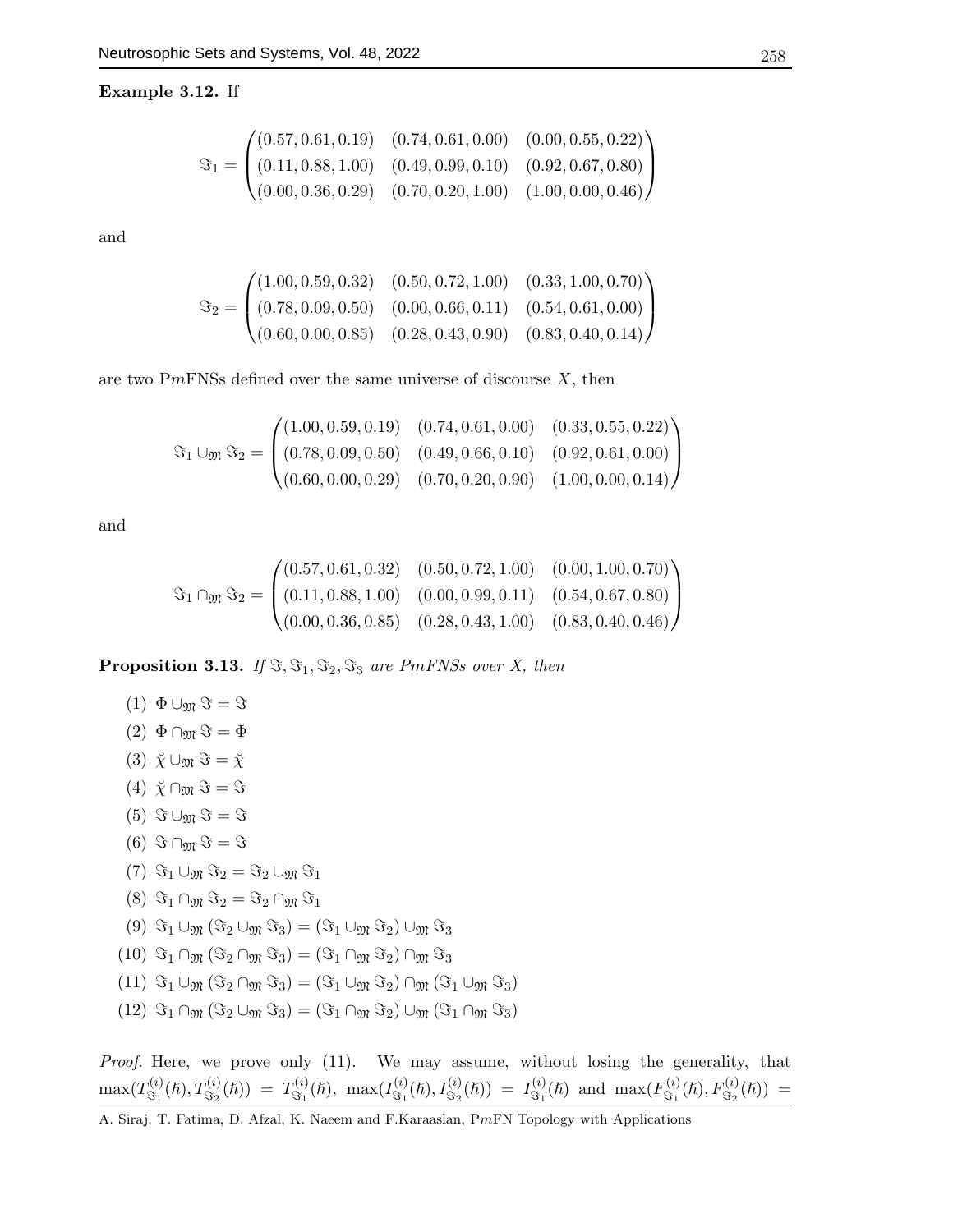$$
F_{\Im_1}^{(i)}(\hbar). \text{ Then, } \forall \hbar \in X \text{ and } i = 1, 2, \dots, m.
$$
  

$$
\Im_2 \cap_{\mathfrak{M}} \Im_3 = \left\{ \frac{\hbar}{\left(\min(T_{\Im_2}^{(i)}(\hbar), T_{\Im_3}^{(i)}(\hbar)), \max(T_{\Im_2}^{(i)}(\hbar), T_{\Im_3}^{(i)}(\hbar)), \max(F_{\Im_2}^{(i)}(\hbar), F_{\Im_3}^{(i)}(\hbar))\right)} \right\}
$$
  

$$
= \left\{ \frac{\hbar}{\left(T_{\Im_2}^{(i)}(\hbar), T_{\Im_2}^{(i)}(\hbar), F_{\Im_2}^{(i)}(\hbar)\right)} \right\}
$$
  

$$
\therefore \Im_1 \cup_{\mathfrak{M}} (\Im_2 \cap_{\mathfrak{M}} \Im_3) = \left\{ \frac{\hbar}{\left(T_{\Im_1}^{(i)}(\hbar), T_{\Im_1}^{(i)}(\hbar), F_{\Im_1}^{(i)}(\hbar))}\right\} \cup_{\mathfrak{M}} \left\{ \frac{\hbar}{\left(T_{\Im_2}^{(i)}(\hbar), T_{\Im_2}^{(i)}(\hbar), F_{\Im_2}^{(i)}(\hbar)\right)} \right\}
$$
  

$$
= \left\{ \frac{\hbar}{\left(\max(T_{\Im_1}^{(i)}(\hbar), T_{\Im_2}^{(i)}(\hbar)), \min(T_{\Im_1}^{(i)}(\hbar), T_{\Im_2}^{(i)}(\hbar)), \min(F_{\Im_1}^{(i)}(\hbar), F_{\Im_2}^{(i)}(\hbar))\right)} \right\}
$$
  

$$
= \left\{ \frac{\hbar}{\left(T_{\Im_1}^{(i)}(\hbar), T_{\Im_1}^{(i)}(\hbar), F_{\Im_1}^{(i)}(\hbar)\right)} \right\}
$$

and

$$
\Im_1 \cup_{\mathfrak{M}} \Im_2 = \left\{ \frac{\hbar}{\left( \max(T_{\Im_1}^{(i)}(\hbar), T_{\Im_2}^{(i)}(\hbar), \min(T_{\Im_1}^{(i)}(\hbar), T_{\Im_2}^{(i)}(\hbar)), \min(F_{\Im_1}^{(i)}(\hbar), F_{\Im_2}^{(i)}(\hbar)) \right\} \n= \left\{ \frac{\hbar}{(T_{\Im_1}^{(i)}(\hbar), T_{\Im_1}^{(i)}(\hbar), F_{\Im_1}^{(i)}(\hbar))} \right\} \n\Im_1 \cup_{\mathfrak{M}} \Im_3 = \left\{ \frac{\hbar}{\left( \max(T_{\Im_1}^{(i)}(\hbar), T_{\Im_3}^{(i)}(\hbar)), \min(T_{\Im_1}^{(i)}(\hbar), T_{\Im_3}^{(i)}(\hbar)), \min(F_{\Im_1}^{(i)}(\hbar), F_{\Im_3}^{(i)}(\hbar)) \right)} \right\} \n= \left\{ \frac{\hbar}{(T_{\Im_3}^{(i)}(\hbar), T_{\Im_3}^{(i)}(\hbar), F_{\Im_3}^{(i)}(\hbar))} \right\} \n\therefore (\Im_1 \cup_{\mathfrak{M}} \Im_2) \cap_{\mathfrak{M}} (\Im_1 \cup_{\mathfrak{M}} \Im_3) = \left\{ \frac{\hbar}{\left( \min(T_{\Im_1}^{(i)}(\hbar), T_{\Im_3}^{(i)}(\hbar)), \max(T_{\Im_1}^{(i)}(\hbar), T_{\Im_3}^{(i)}(\hbar)), \max(F_{\Im_1}^{(i)}(\hbar), F_{\Im_3}^{(i)}(\hbar)) \right)} \right\} \n= \left\{ \frac{\hbar}{(T_{\Im_1}^{(i)}(\hbar), T_{\Im_1}^{(i)}(\hbar), F_{\Im_1}^{(i)}(\hbar))} \right\}
$$

 $0.1cm\Box$ 

Corollary 3.14. (1)  $\Phi \cup_{\mathfrak{M}} \breve{\chi} = \breve{\chi}$ 

(2)  $\Phi \cap \mathfrak{M} \check{\chi} = \Phi$ 

**Proposition 3.15.** If  $\Im_1$  and  $\Im_2$  are PmFNSs over X, then

- (1)  $\Im_1 \cap_{\mathfrak{M}} \Im_2 \subseteq \Im_1 \subseteq \Im_1 \cup_{\mathfrak{M}} \Im_2$
- (2)  $\Im_1 \cap_{\mathfrak{M}} \Im_2 \subseteq \Im_2 \subseteq \Im_1 \cup_{\mathfrak{M}} \Im_2$

*Proof.* The results are easy consequences of properties of max and min.  $0.1 \text{cm}$ 

**Proposition 3.16.** Let  $\Im_1$ ,  $\Im_2$  be PmFNSs over universe set X, then De Morgan laws hold i.e.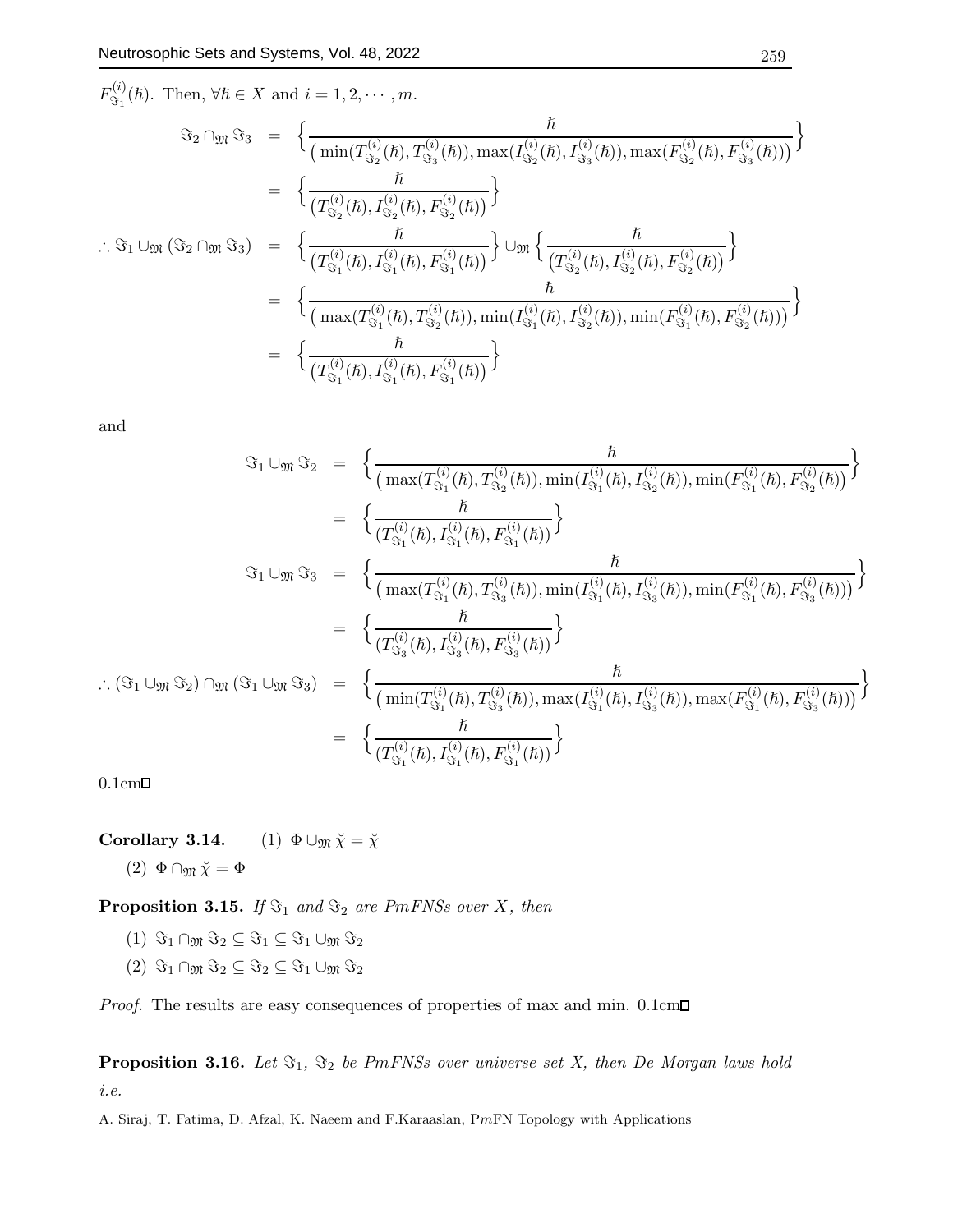- (1)  $(\Im_1 \cup_{\mathfrak{M}} \Im_2)^c = \Im_1^c \cap_{\mathfrak{M}} \Im_2^c$ .
- (2)  $(\Im_1 \cap_{\mathfrak{M}} \Im_2)^c = \Im_1^c \cup_{\mathfrak{M}} \Im_2^c$ .

*Proof.* : Here, we demonstrate only  $(1)$ . The verification of  $(2)$  perhaps provided in the same way. We may assume, without losing the generality, that  $\max(T_{\mathcal{S}_1}^{(i)})$  $T^{(i)}_{\Im_1}(\hbar), T^{(i)}_{\Im_2}(\hbar)) = T^{(i)}_{\Im_1}$  $\mathfrak{S}_1^{(i)}(\hslash),$  $\max(I_{\Im_1}^{(i)}$  $J^{(i)}_{\Im_1}(\hbar),I^{(i)}_{\Im_2}(\hbar))\,=\,I^{(i)}_{\Im_1}$  $\mathcal{L}_{\Im_1}^{(i)}(\hbar)$  and  $\max(F_{\Im_1}^{(i)})$  $F^{(i)}_{\Im_1}(\hbar), F^{(i)}_{\Im_2}(\hbar)) = F^{(i)}_{\Im_1}$  $\mathfrak{S}_1^{(i)}(\hslash)$ . Then,  $\forall \hslash \in X$  and  $i =$  $1, 2, \cdots, m$ .

$$
(\Im_1 \cup_{\mathfrak{M}} \Im_2)^c = \left\{ \frac{\hbar}{(\max(T_{\Im_1}^{(i)}(\hbar), T_{\Im_2}^{(i)}(\hbar)), \min(T_{\Im_1}^{(i)}(\hbar), T_{\Im_2}^{(i)}(\hbar)), \min(F_{\Im_1}^{(i)}(\hbar), F_{\Im_2}^{(i)}(\hbar)))} \right\}^c
$$
  

$$
= \left\{ \frac{\hbar}{(T_{\Im_1}^{(i)}(\hbar), T_{\Im_1}^{(i)}(\hbar), F_{\Im_1}^{(i)}(\hbar))} \right\}^c
$$
  

$$
= \left\{ \frac{\hbar}{(F_{\Im_1}^{(i)}(\hbar), 1 - I_{\Im_1}^{(i)}(\hbar), T_{\Im_1}^{(i)}(\hbar))} \right\}
$$

and

$$
\begin{array}{rcl}\n\mathfrak{S}_{1}^{c} \cap_{\mathfrak{M}} \mathfrak{S}_{2}^{c} &=& \bigg\{ \frac{\hbar}{(T_{\mathfrak{S}_{1}}^{(i)}(\hbar), I_{\mathfrak{S}_{1}}^{(i)}(\hbar), F_{\mathfrak{S}_{1}}^{(i)}(\hbar))} \bigg\}^{c} \cap_{\mathfrak{M}} \bigg\{ \frac{\hbar}{(T_{\mathfrak{S}_{2}}^{(i)}(\hbar), I_{\mathfrak{S}_{2}}^{(i)}(\hbar), F_{\mathfrak{S}_{2}}^{(i)}(\hbar))} \bigg\}^{c} \\
&=& \bigg\{ \frac{\hbar}{(F_{\mathfrak{S}_{1}}^{(i)}(\hbar), 1 - I_{\mathfrak{S}_{2}}^{(i)}(\hbar), T_{\mathfrak{S}_{1}}^{(i)}(\hbar))} \bigg\} \cap_{\mathfrak{M}} \bigg\{ \frac{\hbar}{(F_{\mathfrak{S}_{2}}^{(i)}(\hbar), 1 - I_{\mathfrak{S}_{2}}^{(i)}(\hbar), T_{\mathfrak{S}_{2}}^{(i)}(\hbar))} \bigg\} \\
&=& \bigg\{ \frac{\hbar}{(\min(F_{\mathfrak{S}_{1}}^{(i)}(\hbar), F_{\mathfrak{S}_{2}}^{(i)}(\hbar)), 1 - \min(I_{\mathfrak{S}_{1}}^{(i)}(\hbar), I_{\mathfrak{S}_{2}}^{(i)}(\hbar)), \max(T_{\mathfrak{S}_{1}}^{(i)}(\hbar), T_{\mathfrak{S}_{2}}^{(i)}(\hbar))} \bigg\} \\
&=& \bigg\{ \frac{\hbar}{(F_{\mathfrak{S}_{1}}^{(i)}(\hbar), 1 - I_{\mathfrak{S}_{1}}^{(i)}(\hbar), T_{\mathfrak{S}_{1}}^{(i)}(\hbar))} \bigg\} \\
\end{array}
$$

 $0.1cm\Box$ 

**Remark 3.17.** Let  $\Im$  is a PmFNS over universe set X. Then

(1)  $\Im \cup_{\mathfrak{M}} \Im^c \neq \chi$ (2)  $\Im$  ∩ $\mathfrak{M}$   $\Im$ <sup>c</sup> ≠  $\Phi$ 

**Proposition 3.18.** (1)  $\Phi^c = \check{\chi}$ 

- $(2)$   $\breve{\chi}^c = \Phi$
- $(3)$   $(\Im^c)^c = \Im$

Proof. Straight forward. 0.1cm

**Definition 3.19.** The *difference* of two PmFNS  $\Im_1$  and  $\Im_2$  expressed over the same universe X is represented as

$$
\Im_1 \setminus \Im_2 = \left\{ \frac{\hbar}{(\min(T_{\Im_1}^{(i)}(\hbar), F_{\Im_2}^{(i)}(\hbar)), \min(I_{\Im_1}^{(i)}(\hbar), I_{\Im_2}^{(i)}(\hbar)), \max(F_{\Im_1}^{(i)}(\hbar), T_{\Im_2}^{(i)}(\hbar))} : \hbar \in X, i = 1, 2, \cdots, m \right\}
$$

A. Siraj, T. Fatima, D. Afzal, K. Naeem and F.Karaaslan, PmFN Topology with Applications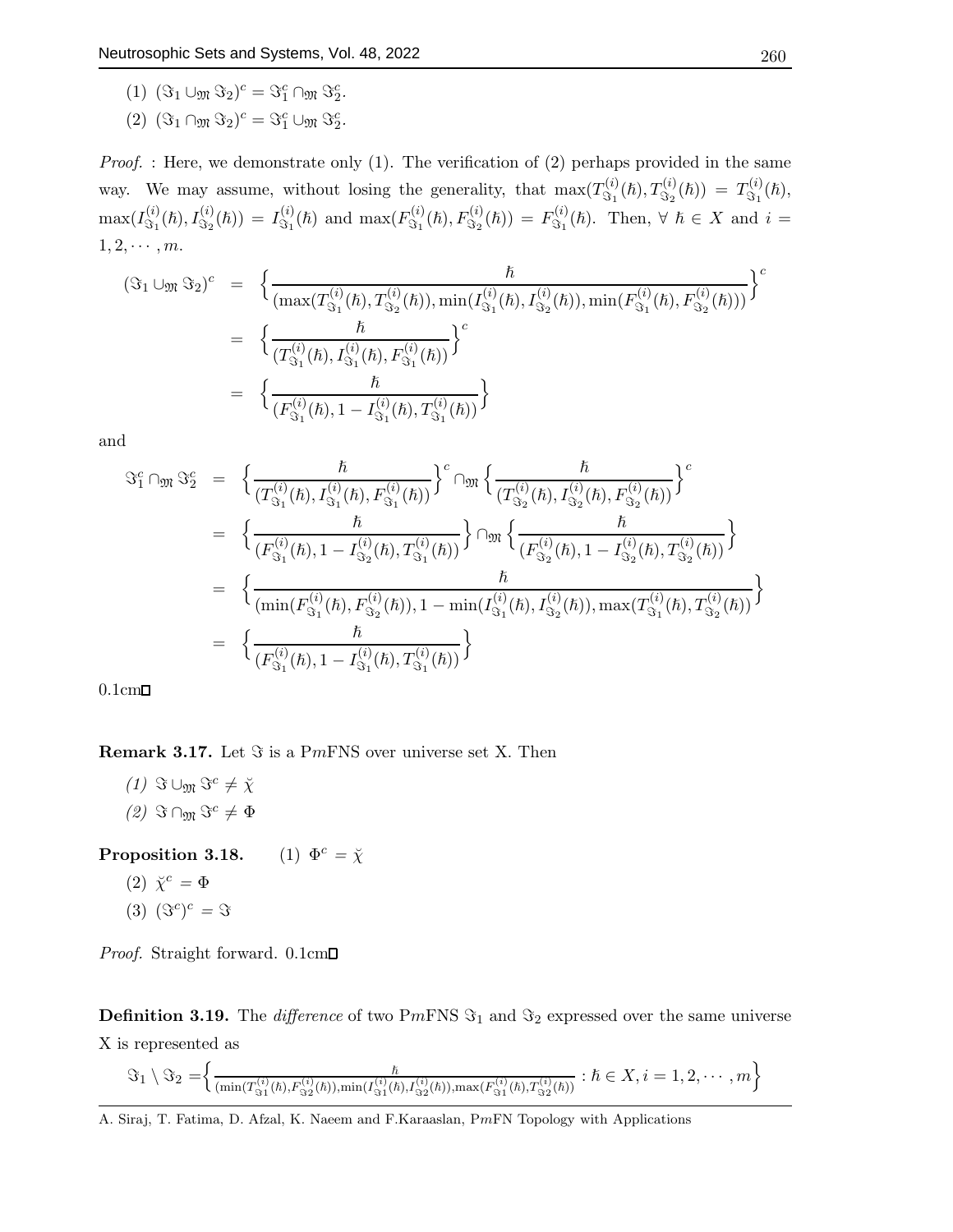**Example 3.20.** For  $\Im_1$  and  $\Im_2$  given in Example 3.12, we have

$$
\mathfrak{S}_1 \setminus \mathfrak{S}_2 = \begin{pmatrix} (0.32, 0.59, 1.00) & (0.74, 0.61, 0.50) & (0.00, 0.55, 0.33) \\ (0.11, 0.09, 1.00) & (0.11, 0.66, 0.10) & (0.00, 0.61, 0.80) \\ (0.00, 0.00, 0.60) & (0.70, 0.20, 1.00) & (0.14, 0.00, 0.83) \end{pmatrix}
$$

**Definition 3.21.** The *symmetric difference* of two PmFNSs  $\Im_1$  and  $\Im_2$  is set of elements which are either in  $\Im_1$  or in  $\Im_2$  but not in both i.e.

$$
\Im_1 \triangle \Im_2 = (\Im_1 \setminus \Im_2) \cup_{\mathfrak{M}} (\Im_2 \setminus \Im_1)
$$

Example 3.22. Let

$$
\mathfrak{S}_1 = \begin{pmatrix} (0.57, 0.61, 0.19) & (0.74, 0.61, 0.00) & (0.00, 0.55, 0.22) \\ (0.11, 0.88, 1.00) & (0.49, 0.99, 0.10) & (0.92, 0.67, 0.80) \\ (0.00, 0.36, 0.29) & (0.70, 0.20, 1.00) & (1.00, 0.00, 0.46) \end{pmatrix}
$$

and

$$
\mathfrak{S}_2 = \begin{pmatrix} (1.00, 0.59, 0.32) & (0.50, 0.72, 1.00) & (0.33, 1.00, 0.70) \\ (0.78, 0.09, 0.50) & (0.00, 0.66, 0.11) & (0.54, 0.61, 0.00) \\ (0.60, 0.00, 0.85) & (0.28, 0.43, 0.90) & (0.83, 0.40, 0.14) \end{pmatrix}
$$

so that

$$
\mathfrak{S}_1 \setminus \mathfrak{S}_2 = \begin{pmatrix} (0.32, 0.59, 1.00) & (0.74, 0.61, 0.50) & (0.00, 0.55, 0.33) \\ (0.11, 0.09, 1.00) & (0.11, 0.66, 0.10) & (0.00, 0.61, 0.80) \\ (0.00, 0.00, 0.60) & (0.70, 0.20, 1.00) & (0.14, 0.00, 0.83) \end{pmatrix}
$$

and

$$
\Im_2 \setminus \Im_1 = \begin{pmatrix} (0.19, 0.59, 0.57) & (0.00, 0.61, 1.00) & (0.22, 0.55, 0.70) \\ (0.78, 0.09, 0.50) & (0.00, 0.66, 0.49) & (0.54, 0.61, 0.92) \\ (0.29, 0.00, 0.85) & (0.28, 0.20, 0.90) & (0.46, 0.00, 1.00) \end{pmatrix}
$$

$$
\therefore (\Im_1 \setminus \Im_2) \cup_{\mathfrak{M}} (\Im_2 \setminus \Im_1) = \begin{pmatrix} (0.32, 0.59, 0.57) & (0.74, 0.61, 0.50) & (0.22, 0.55, 0.33) \\ (0.78, 0.09, 0.91) & (0.11, 0.66, 0.10) & (0.54, 0.61, 0.80) \\ (0.29, 0.00, 0.60) & (0.70, 0.20, 0.90) & (0.46, 0.00, 0.83) \end{pmatrix}
$$
  
=  $\Im_1 \triangle \Im_2$ 

**Definition 3.23.** The sum of two PmFNSs  $\Im_1$  and  $\Im_2$  chosen from same universe X is represented as

$$
\Im_1 \oplus \Im_2 = \Big\{ \frac{\hbar}{(\sqrt{(T_{\Im_1}^{(i)}(\hbar))^2 + (T_{\Im_2}^{(i)}(\hbar))^2 - (T_{\Im_1}^{(i)}(\hbar)T_{\Im_2}^{(i)}(\hbar))^2}, I_{\Im_1}^{(i)}(\hbar)I_{\Im_2}^{(i)}(\hbar), F_{\Im_1}^{(i)}(\hbar)F_{\Im_2}^{(i)}(\hbar))} \Big\}
$$

where  $\hbar \in X$  and i runs from 1 to m.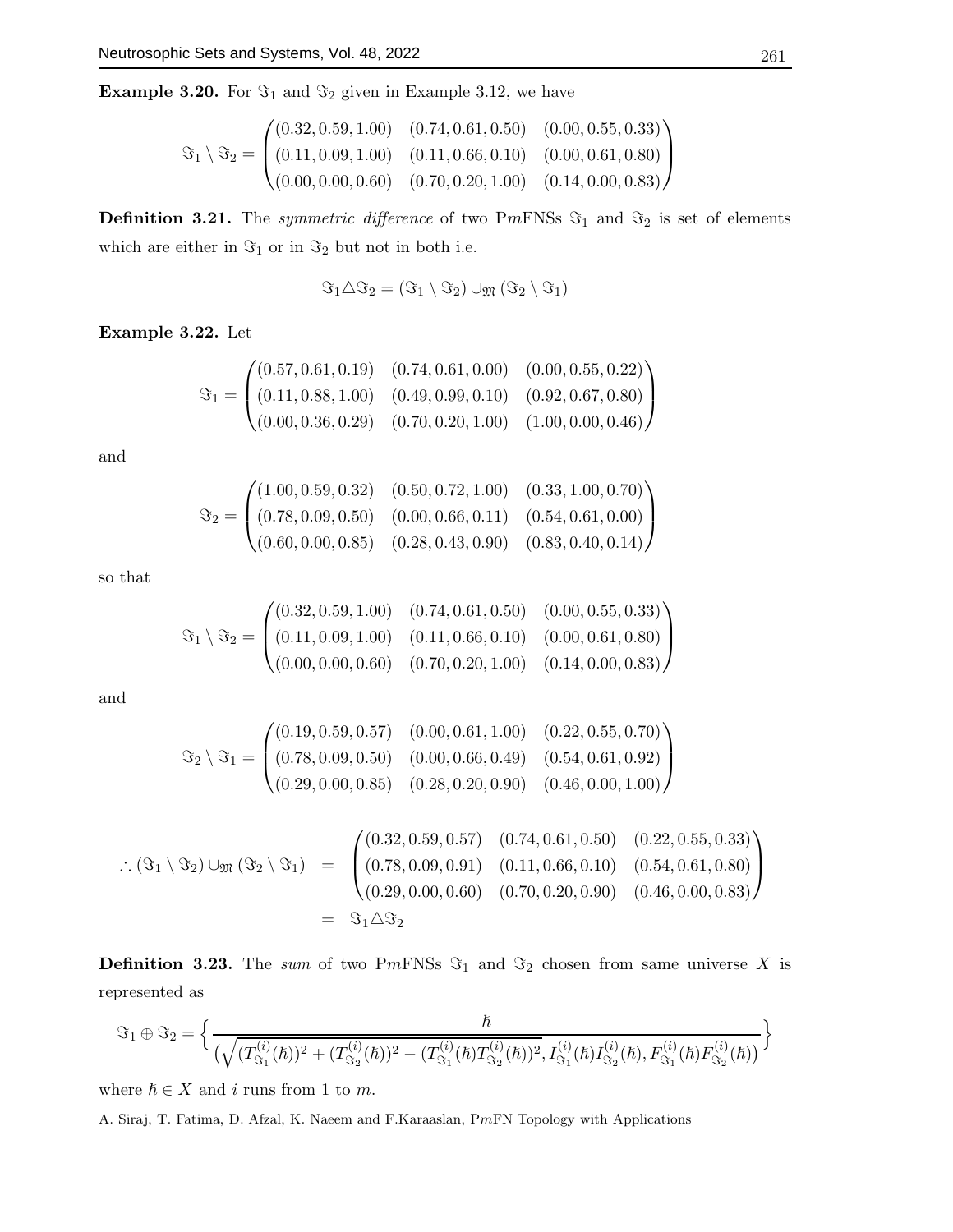**Example 3.24.** For  $\Im_1$  and  $\Im_2$  given in Example 3.12, we have

$$
\mathfrak{S}_1 \oplus \mathfrak{S}_2 = \begin{pmatrix} (1.00, 0.36, 0.06) & (0.81, 0.44, 0.00) & (0.33, 0.55, 0.15) \\ (0.78, 0.08, 0.50) & (0.49, 0.65, 0.01) & (0.94, 0.41, 0.00) \\ (0.60, 0.00, 0.25) & (0.73, 0.09, 0.90) & (1.00, 0.00, 0.06) \end{pmatrix}
$$

**Definition 3.25.** The *product* of two PmFNSs  $\Im_1 \& \Im_2$  take off the same universe X is explained as

$$
\Im_1 \otimes \Im_2 = \Big\{ \frac{\hbar}{(T_{\Im_1}^{(i)}(\hbar)T_{\Im_2}^{(i)}(\hbar), I_{\Im_1}^{(i)}(\hbar)I_{\Im_2}^{(i)}(\hbar), \sqrt{(F_{\Im_1}^{(i)}(\hbar))^2 + (F_{\Im_2}^{(i)}(\hbar))^2 - (F_{\Im_1}^{(i)}(\hbar)F_{\Im_2}(\hbar))^2)}} \Big\}
$$

for  $\hbar \in X$  and i runs from 1 to m.

**Example 3.26.** For  $\Im_1$  and  $\Im_2$  given in Example 3.12, we have

$$
\Im_1 \otimes \Im_2 = \begin{pmatrix}\n(0.57, 0.36, 0.37) & (0.37, 0.44, 1.00) & (0.00, 0.55, 0.72) \\
(0.09, 0.08, 1.00) & (0.00, 0.65, 0.15) & (0.49, 0.41, 0.8) \\
(0.00, 0.00, 0.86) & (0.19, 0.09, 1.00) & (0.83, 0.00, 0.48)\n\end{pmatrix}
$$

**Definition 3.27.** If  $\Im_1 = \Im_2$  in Definition 3.25, then we express  $\Im_1 \otimes \Im_1$  by  $\Im_1^2$ . Thus,

$$
\mathcal{S}^{2} = \left\{ \frac{\hbar}{\left( (T_{\mathcal{S}}^{(i)}(\hbar))^{2}, (I_{\mathcal{S}}^{(i)}(\hbar))^{2}, \sqrt{2(F_{\mathcal{S}}^{(i)}(\hbar))^{2} - (F_{\mathcal{S}}^{(i)}(\hbar))^{4}} \right)} : \hbar \in X; i = 1, 2, \cdots, m \right\}
$$

$$
= \left\{ \frac{\hbar}{\left( (T_{\mathcal{S}}^{(i)}(\hbar))^{2}, (I_{\mathcal{S}}^{(i)}(\hbar))^{2}, \sqrt{1 - (1 - ((F_{\mathcal{S}}^{(i)}(\hbar))^{2})^{2})} \right)} : \hbar \in X; i = 1, 2, \cdots, m \right\}
$$

The set  $\mathcal{S}^2$  is called as *concentration* of  $\mathcal{S}$ , written as  $con(\mathcal{S})$ . If  $k \in [0,\infty)$ , in general, then

$$
\mathbb{S}^{k} = \left\{ \frac{\hbar}{\left( (T_{\mathbb{S}}^{(i)}(\hbar))^{k}, (I_{\mathbb{S}}^{(i)}(\hbar))^{k}, \sqrt{1 - (1 - ((F_{\mathbb{S}}^{(i)}(\hbar))^{2})^{k})} \right)} : \hbar \in X; i = 1, 2, \cdots, m \right\}
$$

The set

$$
\mathbb{S}^{1/2} = \left\{ \frac{\hbar}{\left(\sqrt{T_{\mathbb{S}}^{(i)}(\hbar)}, \sqrt{I_{\mathbb{S}}^{(i)}(\hbar)}, \sqrt{1 - \sqrt{(1 - (F_{\mathbb{S}}^{(i)}(\hbar))^2)}}\right)} : \hbar \in X; i = 1, 2, \cdots, m \right\}
$$

is called as *dilation* of  $\Im$ , denoted as  $dil(\Im)$ .

**Example 3.28.** For PmFNS  $\Im_1$  given in Example 3.12, we have

$$
con(\Im) = \begin{pmatrix} (0.32, 0.37, 0.27) & (0.55, 0.37, 0.00) & (0.00, 0.30, 0.31) \\ (0.01, 0.77, 1.00) & (0.24, 0.98, 0.14) & (0.85, 0.45, 0.93) \\ (0.00, 0.13, 0.40) & (0.49, 0.04, 1.00) & (1.00, 0.00, 0.62) \end{pmatrix}
$$

and

$$
dil(\mathfrak{F}) = \begin{pmatrix} (0.75, 0.78, 0.13) & (0.86, 0.78, 0.00) & (0.00, 0.74, 0.16) \\ (0.33, 0.94, 1.00) & (0.70, 0.99, 0.07) & (0.96, 0.67, 0.63) \\ (0.00, 0.60, 0.21) & (0.84, 0.45, 1.00) & (1.00, 0.00, 0.33) \end{pmatrix}
$$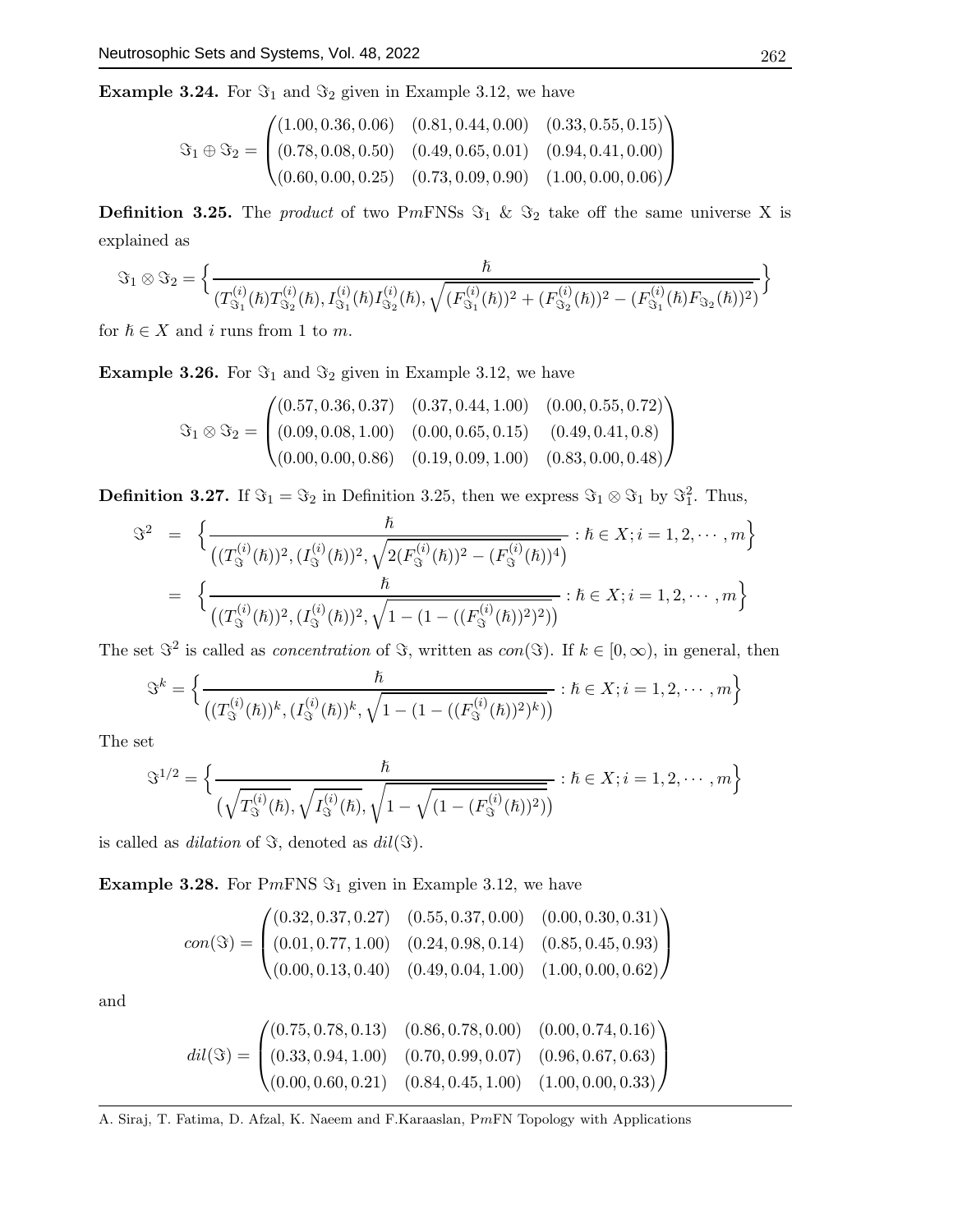**Definition 3.29.** The Cartesian product of two PmFNSs  $\Im_1$  and  $\Im_2$  over X is characterized as

$$
\Im_1 \times \Im_2 = \left\{ \frac{(\hbar_1, \hbar_2)}{(T_{\Im_1}^{(i)}(\hbar)T_{\Im_2}^{(i)}(\hbar), I_{\Im_1}^{(i)}(\hbar)I_{\Im_2}^{(i)}(\hbar), F_{\Im_1}^{(i)}(\hbar)F_{\Im_2}^{(i)}(\hbar))} : \hbar_1, \hbar_2 \in X; i = 1, 2, \cdots, m \right\}
$$

**Example 3.30.** For  $\Im_1$  and  $\Im_2$  given in Example 3.12, we have

$$
\mathfrak{F}_1 \times \mathfrak{F}_2 = \begin{pmatrix}\n(0.57, 0.36, 0.06) & (0.37, 0.44, 0.00) & (0.00, 0.55, 0.15) \\
(0.44, 0.05, 0.10) & (0.00, 0.40, 0.00) & (0.00, 0.34, 0.00) \\
(0.34, 0.00, 0.16) & (0.21, 0.26, 0.00) & (0.00, 0.22, 0.03) \\
(0.11, 0.52, 0.32) & (0.25, 0.71, 0.10) & (0.30, 0.67, 0.56) \\
(0.09, 0.08, 0.50) & (0.00, 0.65, 0.01) & (0.50, 0.41, 0.00) \\
(0.07, 0.00, 0.85) & (0.14, 0.43, 0.09) & (0.76, 0.27, 0.11) \\
(0.00, 0.21, 0.09) & (0.35, 0.14, 1.00) & (0.33, 0.00, 0.32) \\
(0.00, 0.03, 0.15) & (0.00, 0.13, 0.11) & (0.54, 0.00, 0.00) \\
(0.00, 0.00, 0.25) & (0.20, 0.09, 0.90) & (0.83, 0.00, 0.06)\n\end{pmatrix}
$$

#### 3.1. Superiority of the proposed work

The superiority of our suggested work is exhibited in Table 3, which is self explanatory. The same applies for the corresponding topology.

Table 3. Concise comparison of PmFNS set with some prevailing structures

| Set                                  | Membership | Indeterminacy | Non-membership | Multiple            |
|--------------------------------------|------------|---------------|----------------|---------------------|
|                                      | function   |               | function       | membership function |
| Fuzzy set [18]                       |            | $\times$      | $\times$       | ×                   |
| Intuitionistic fuzzy set [2]         |            | $\times$      |                | ×                   |
| Pythagorean fuzzy set $[15, 16]$     |            | X             |                | ×                   |
| $m$ -polar fuzzy set [4]             |            | X             | ×              |                     |
| Pythagorean $m$ -polar fuzzy set [8] |            | $\times$      |                |                     |
| $PmFNS$ (proposed)                   |            |               |                |                     |

# 4. Pythagorean m-polar fuzzy neutrosophic topology

In this section, we present Pythagorean m-polar fuzzy neutrosophic topology on Pythagorean m-polar fuzzy neutrosophic set and elongate numerous characteristics of crisp topology towards Pythagorean m-polar fuzzy neutrosophic topology. Separation axioms in PmFNSs are also discussed.

**Definition 4.1.** Let  $PmFNS(X)$  be the collection of all  $PmFN$ -subsets of the absolute  $PmFNS$  $X_A$ . For S, T  $\subseteq A$ , a subcollection  $\mathbf{I}_{pn}$  of  $PmFNS(X)$  is known as *Pythagorean m-polar fuzzy* neutrosophic topology (P $m$ FNT) on  $\underline{X}$  if the following needs are satisfied:

(i) 
$$
\underline{\emptyset}
$$
,  $\underline{X}_A \in \mathbb{I}_{pn}$ ,

A. Siraj, T. Fatima, D. Afzal, K. Naeem and F.Karaaslan, PmFN Topology with Applications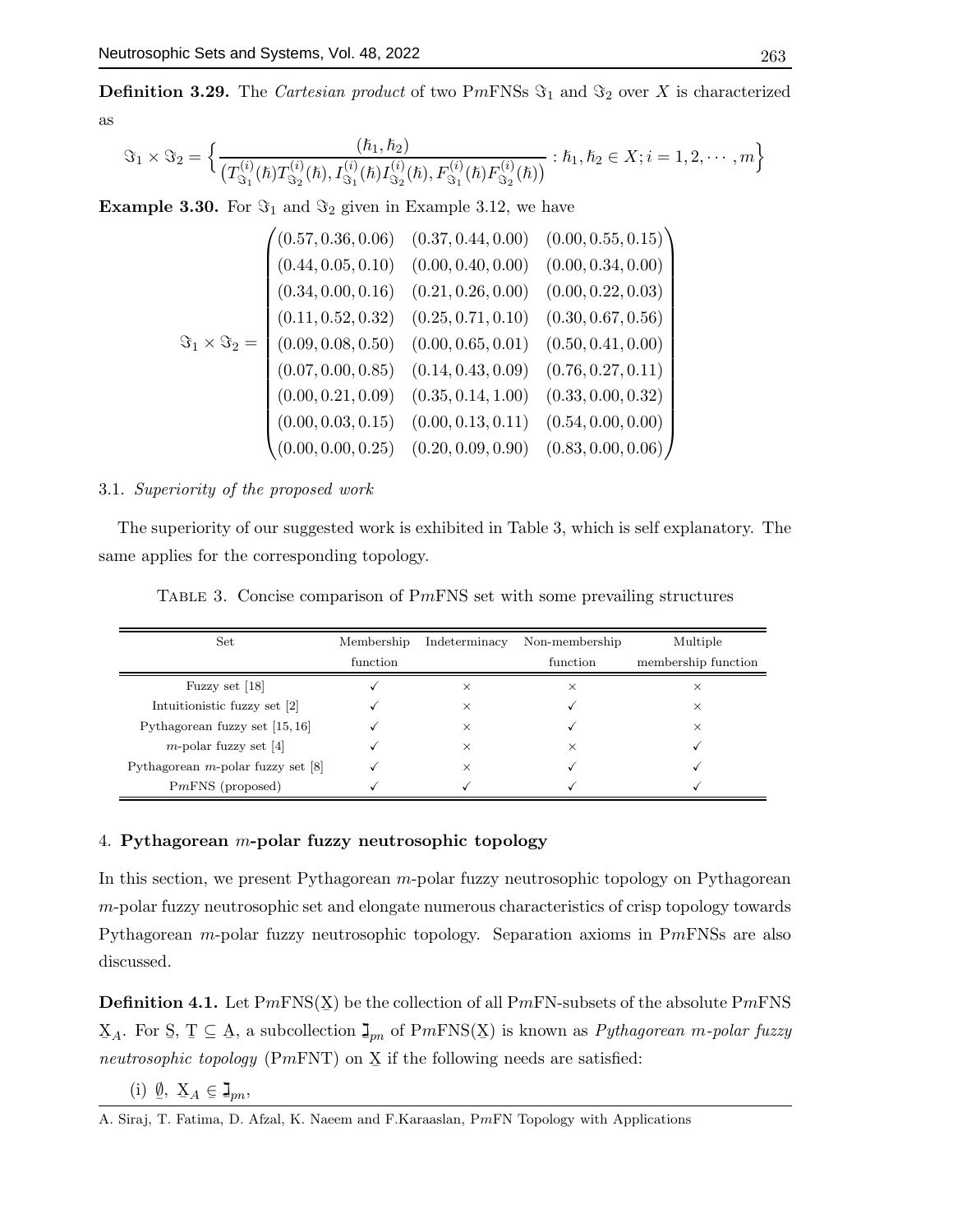- (ii)  $j_S, j_T \in \mathbb{J}_{pn}$  then  $j_S \cap j_T \in \mathbb{J}_{pn}$ ,
- (iii)  $j_i \in \mathbb{I}_{pn}, \forall i \in \mathbb{I}, \text{ then } \cup_{i \in \mathbb{I}} j_i \in \mathbb{I}_{pn}.$

¯ The doublet  $(\mathbf{X}, \mathbf{I}_{pn})$  or simply  $\mathbf{I}_{pn}$ , where X is a non-empty PmFNS and  $\mathbf{I}_{pn}$  is a Pythagorean m-polar fuzzy neutrosophic topology on  $\Sigma$ , is known as  $Pythagorean$  m-polar fuzzy neutrosophic topological space (PmFNTS).

**Example 4.2.** Let  $X = \{\hbar_1, \hbar_2\}$  be a universal P3FNS with S and T be as shown in table 4 and table 5 below:

TABLE 4. P3FNS S

| $\hbar_1$ (0.401, 0.210, 0.216) (0.221, 0.100, 0.363) (0.632, 0.029, 0.216) |  |
|-----------------------------------------------------------------------------|--|
| $\hbar_2$ (0.626, 0.111, 0.162) (0.432, 0.000, 0.163) (0.221, 0.012, 0.108) |  |

TABLE 5. P3FNS T

| $\hbar_1$ (0.126, 0.621, 0.623) (0.063, 0.920, 0.706) (0.276, 0.636, 0.591) |  |
|-----------------------------------------------------------------------------|--|
| $\hbar_2$ (0.168, 0.702, 0.668) (0.165, 0.761, 0.726) (0.149, 0.712, 0.561) |  |

Then  $\mathbf{I}_{pn5} = {\emptyset, \mathbf{S}, \mathbf{T}, \mathbf{X}_A}$  is a P3FNT on X.

**Definition 4.3.** The members of  $\mathbf{I}_{pn}$  are called *Pythagorean m-polar fuzzy neutrosophic open* sets (PmFN-open sets). The complements of Pythagorean m-polar fuzzy neutrosophic open sets are called Pythagorean m-polar fuzzy neutrosophic closed sets (PmFN-closed sets) and PmFN-open set as well as PmFN-closed set is called *Pythagorean m-polar fuzzy neutrosophic* clopen sets (PmFN-clopen sets).

**Example 4.4.** For the P3FNTS  $\mathbf{J}_{pn5}$  given in Example 4.2, we have  $\mathbf{0}, \mathbf{S}, \mathbf{T}, \mathbf{X}_A$  are P3FN- $\tilde{a}$ open sets because they are members of  $\mathbf{I}_{pn5}$ ,  $(\mathbf{X}_A)^c = \mathbf{0} \in \mathbf{I}_{pn}$  is a P3FN-closed set and  $\mathbf{0}$  $=$ pn $\overline{5}$   $\overline{5}$   $\overline{5}$   $\overline{5}$   $\overline{5}$   $\overline{5}$   $\overline{5}$   $\overline{5}$   $\overline{5}$   $\overline{5}$   $\overline{5}$   $\overline{5}$   $\overline{5}$   $\overline{5}$   $\overline{5}$   $\overline{5}$   $\overline{5}$   $\overline{5}$   $\overline{5}$   $\overline{5}$   $\overline{5}$   $\overline{5}$   $\overline{5}$   $\overline{5}$   $, X_A$ are P3FN–clopen sets as  $\underline{\emptyset}^c = \underline{X}_A - \underline{\emptyset} = \underline{X}_A$  and  $\underline{X}$  $C_A^c = \underline{X}_A - \underline{X}_A = \underline{\emptyset}$ 

**Example 4.5.** Consider the P3FNSs  $\underline{X}, \underline{S}$  and  $\underline{T}$  given in Example 4.2 and

TABLE 6. P3FNS U

| $\hbar_1$ (0.221, 0.561, 0.524) (0.172, 0.603, 0.367) (0.307, 0.633, 0.336) |  |
|-----------------------------------------------------------------------------|--|
| $\hbar_2$ (0.267, 0.623, 0.201) (0.380, 0.529, 0.419) (0.162, 0.560, 0.333) |  |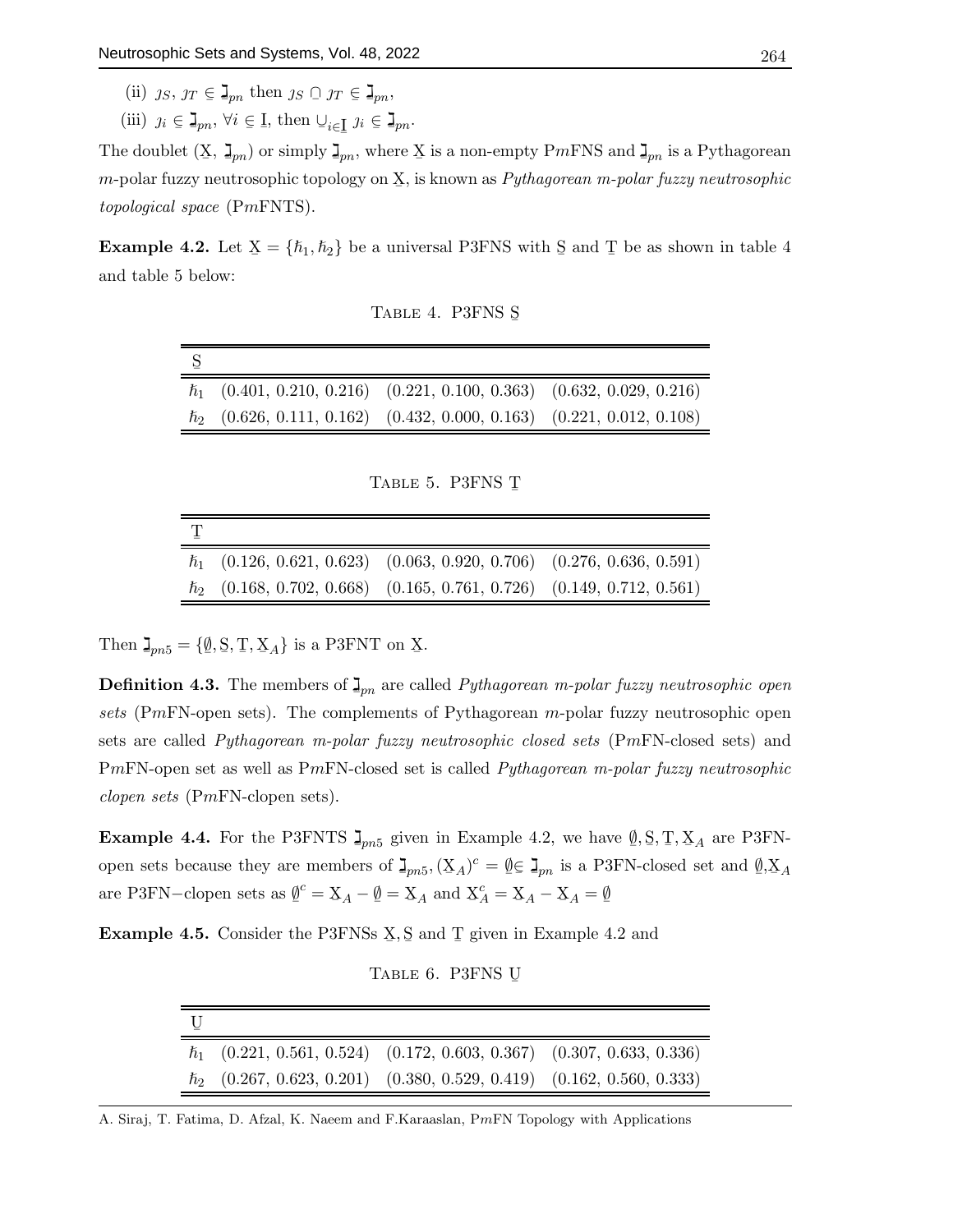We have,

$$
\mathbf{I}_{pn1} = \{ \emptyset, \mathbf{X}_A \}
$$
\n
$$
\mathbf{I}_{pn2} = \{ \emptyset, \mathbf{S}, \mathbf{X}_A \}
$$
\n
$$
\mathbf{I}_{pn3} = \{ \emptyset, \mathbf{T}, \mathbf{X}_A \}
$$
\n
$$
\mathbf{I}_{pn4} = \{ \emptyset, \mathbf{U}, \mathbf{X}_A \}
$$
\n
$$
\mathbf{I}_{pn5} = \{ \emptyset, \mathbf{S}, \mathbf{T}, \mathbf{X}_A \}
$$
\n
$$
\mathbf{I}_{pn6} = \{ \emptyset, \mathbf{T}, \mathbf{U}, \mathbf{X}_A \}
$$
\n
$$
\mathbf{I}_{pn7} = \{ \emptyset, \mathbf{S}, \mathbf{U}, \mathbf{X}_A \}
$$
\n
$$
\mathbf{I}_{pn8} = \{ \emptyset, \mathbf{S}, \mathbf{T}, \mathbf{U}, \mathbf{X}_A \}
$$

are Pythagorean 3-polar fuzzy neutrosophic topologies over  $\underline{X}$ . Here, both  $\underline{\emptyset}$  &  $\underline{X}_A$  are P3FNopen set as well as P3FN-closed set so it is a P3FN-clopen set.

**Definition 4.6.** Let  $(X, \mathbf{J}_{pn1})$  and  $(X, \mathbf{J}_{pn2})$  be two P*mFNTSs* on X.  $\mathbf{J}_{pn2}$  is contained in  $\mathbf{J}_{pn1}$ i.e  $\mathbf{I}_{pn2} \subseteq \mathbf{I}_{pn1}$  if  $\kappa \in \mathbf{I}_{pn1}$  for every  $\kappa \in \mathbf{I}_{pn2}$ . In such case,  $\mathbf{I}_{pn2}$  is known as *Pythagorean* m−polar fuzzy neutrosophic coarser or weaker (PmFN-coaser/weaker) than  $\mathbb{I}_{pn1}$  and  $\mathbb{I}_{pn1}$  is called Pythagorean m−polar fuzzy neutrosophic finer or stronger PmFN-finer/stronger than  $\mathbf{I}_{pn2}$ .  $\mathbf{I}_{pn1}$  and  $\mathbf{I}_{pn2}$  in such a case are known as *comparable*. In Example 4.5,  $\mathbf{I}_{pn2}$  is PmFNcoarser than  $\mathbf{I}_{pn5}$  and  $\mathbf{I}_{pn5}$  is PmFN-stronger than  $\mathbf{I}_{pn2}$ . Hence  $\mathbf{I}_{pn2}$  and  $\mathbf{I}_{pn5}$  are comparable.

**Definition 4.7.** The P*m*FNT  $\mathbf{I}_{pn (indiscrete)} = \{ \underline{\emptyset}$  $\{X_A\}$  is known as *indiscrete Pythagorean m-polar fuzzy neutrosophic topology* (indiscrete-P*mFNT*) &  $\mathbf{I}_{pn(discrete)} = P(\mathbf{X}_A)$  (power set of  $\mathbf{X}_A$ ) is known as *discrete Pythagorean m-polar fuzzy neutrosophic topology* (discrete-PmFNT) over X ¯ .

**Remark 4.8.** On  $\underline{X}$ , the smallest PmFNT is  $\mathbf{I}_{pn (indiscrete)}$  whereas the largest PmFNT is  $\mathsf{I}_{pn(discrete)}$ .

**Definition 4.9.** Suppose that  $(\underline{X}, \underline{I}_{pnX})$  be a PmFNTS. A few  $\underline{Y} \subseteq \underline{X}$  and PmFN-open sets are S ¯  $\zeta_n^* = \underline{S}_n \cap \underline{Y}_A$  of PmFNT  $\mathbf{I}_{pnY}$  on Y where  $\underline{S}_n$  are PmFN-open sets of  $\mathbf{I}_{pnX}$  &  $\underline{Y}_A$  is absolute PmFNS on Y then  $\mathbf{I}_{pnY}$  is reserved as the *Pythagorean m-polar fuzzy neutrosophic subspace* (PmFN-subspace) of  $\mathbf{I}_{pnX}$ . It can be written as:

$$
\mathbf{I}_{pnY} = \{ \mathbf{S}_n^{\star} : \mathbf{S}_n^{\star} = \mathbf{S}_n \cap \mathbf{Y}_A, \mathbf{S}_n \in \mathbf{I}_{pnX} \}
$$

Example 4.10. Let  $\mathbf{I}_{pnX} = \{ \underline{\emptyset}$  $\{S, \underline{T}, X_A\}$ , then  $\mathbf{I}_{pnX}$  is a P3FNT on X. P3FNS on  $\underline{Y} = {\{\underline{S}\}} \subseteq$ X is

A. Siraj, T. Fatima, D. Afzal, K. Naeem and F.Karaaslan, PmFN Topology with Applications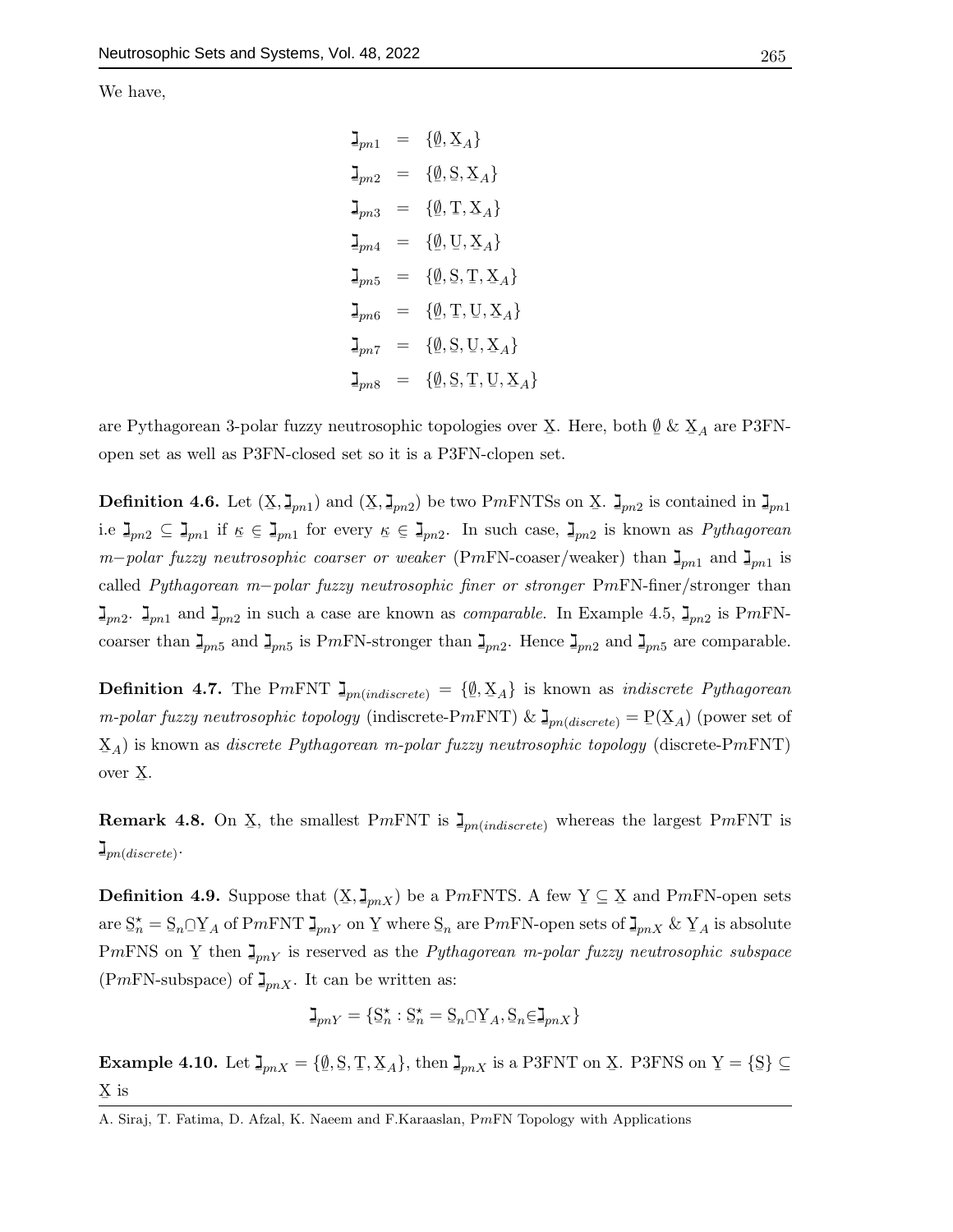TABLE 7. P3FNS  $Y_A$ 

| $\sum_{A}$ |                                                                             |  |
|------------|-----------------------------------------------------------------------------|--|
|            | $\hbar_1$ (1.000, 0.000, 0.000) (1.000, 0.000, 0.000) (1.000, 0.000, 0.000) |  |

Since

 $\mathbf{Y}_A \cap \emptyset = \emptyset$ ¯ ¯  $Y_A \cap S = S$  $\mathbf{Y}_A \cap \mathbf{T} = \mathbf{T}$  $\mathbf{Y}_A \cap \mathbf{X}_A = \mathbf{Y}_A$ 

So,  $\mathbf{I}_{pnY} = \{ \underline{\emptyset}, \underline{\mathbb{S}}, \underline{\mathbb{T}}, \underline{\mathbb{Y}}_A \}$  is a *Pythagorean 3-polar fuzzy neutrosophic subtopology* (P3FNsubtopology) of  $\mathbf{I}_{pnX}$  (i.e  $\mathbf{I}_{pnY} \subseteq \mathbf{I}_{pnX}$ ).

**Remark 4.11.** (1) A PmFN-subtopology i.e.  $\mathbf{I}_{pnZ}$  of a PmFN-subtopology  $\mathbf{I}_{pnY}$  of a PmFNTS  $\mathbf{J}_{pnX}$  is also a PmFN-subtopology of  $\mathbf{J}_{pnX}$ .

(2) Every PmFN-subspace of a discrete-PmFNTS is always discrete-PmFNTS. Similarly, every PmFN-subspace of indiscrete-PmFNTS ia also an indiscrete-PmFNTS.

**Definition 4.12.** Let  $(X, \mathbf{I}_{pn})$  be a PmFNTS and  $Y \subseteq PmFNS(X)$ . The *Pythagorean m*polar fuzzy neutrosophic interior (PmFN-interior)  $\overline{V}$  of  $\overline{V}$  is PmFNS which is the union of all PmFNS-open subsets (i.e that are contained in  $\underline{V}$ ) of  $\underline{X}$ .

Example 4.13. If

TABLE 8. P3FNS Y

| $\hbar_1$ (0.233, 0.449, 0.496) (0.276, 0.507, 0.365) (0.332, 0.501, 0.312) |  |
|-----------------------------------------------------------------------------|--|
| $\hbar_2$ (0.314, 0.416, 0.308) (0.389, 0.501, 0.402) (0.267, 0.517, 0.223) |  |

and  $\mathbf{I}_{pn8} = \{ \underline{\emptyset}$  $\mathcal{S}, \mathcal{T}, \mathcal{U}, \mathcal{X}_A$ , then  $\mathcal{V} = \mathcal{T} \cup \mathcal{U} = \mathcal{U}$ 

or

| TABLE 9. P3FN-interior V |  |
|--------------------------|--|
|--------------------------|--|

|  | $\hbar_1$ (0.221, 0.561, 0.524) (0.172, 0.603, 0.367) (0.307, 0.633, 0.336) |                                                                             |
|--|-----------------------------------------------------------------------------|-----------------------------------------------------------------------------|
|  |                                                                             | $\hbar_2$ (0.267, 0.623, 0.401) (0.380, 0.529, 0.419) (0.162, 0.560, 0.333) |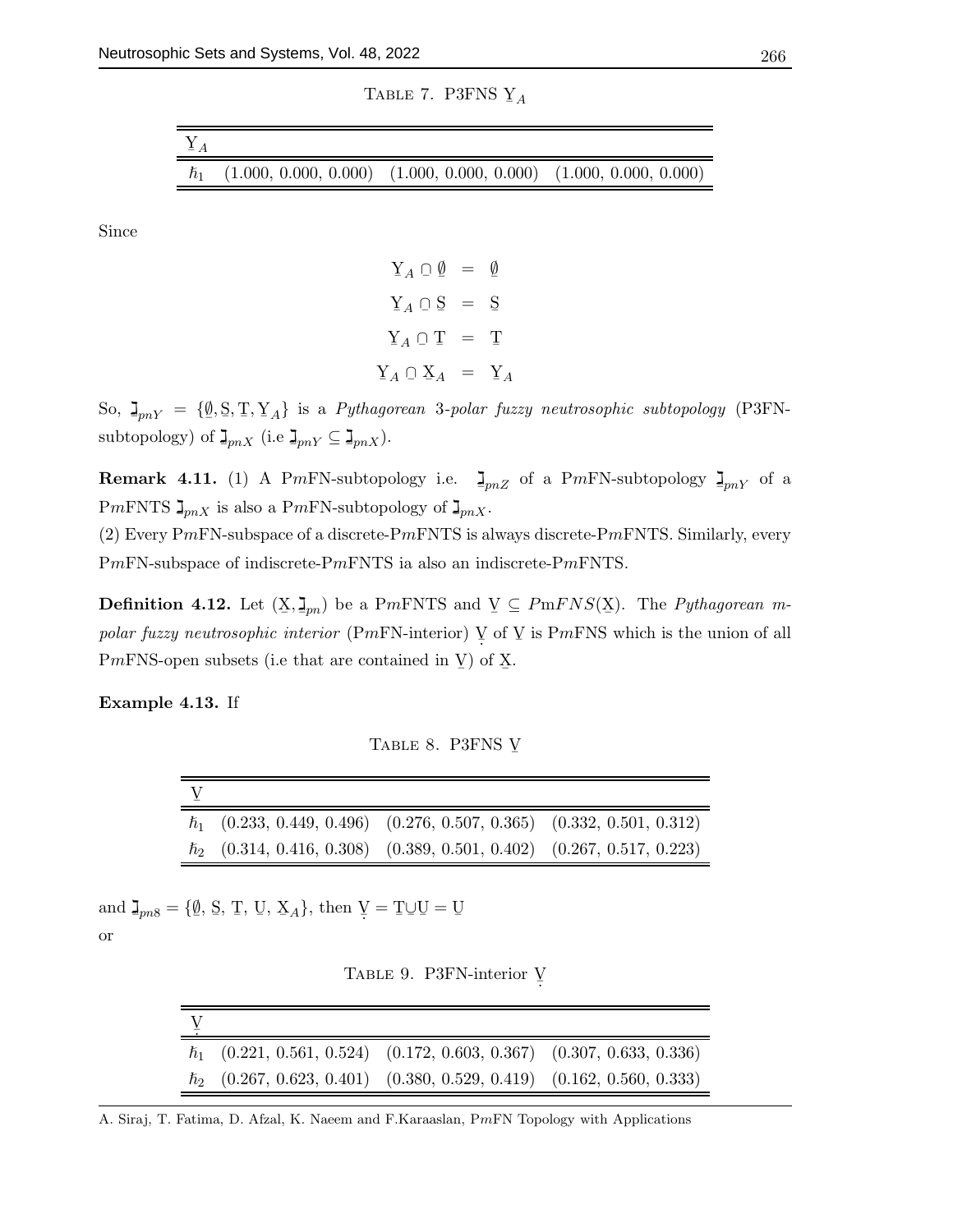**Definition 4.14.** Let  $(X, \mathbf{I}_{pn})$  be a PmFNTS and  $Y \subseteq PmFN(X)$ . Then the *Pythagorean m-polar fuzzy neutrosophic closure* (PmFN-closure)  $\dot{V}$  of  $V$  is the PmFNS which is intersection of all P*mFN*-closed supersets (i.e that contain  $\underline{V}$ ) of  $\underline{V}$ .

Example 4.15. Let  $\mathbf{I}_{pn8} = \{ \underline{\emptyset}$  $\{S, \mathcal{T}, \mathcal{U}, \mathcal{X}_A\}$ , then first of all we've to find  $\emptyset$  $\sim$ , S  $\mathfrak{c}, \mathfrak{T}$  $c, U$ c ,  $X_A^c$ . ¯

 $\emptyset$  $\tilde{z}$  $c^c = \underline{X}_A, \underline{S}^c = \underline{S}_1, \underline{T}^c = \underline{T}_1, \underline{U}^c = \underline{U}_1, \underline{X}$  $C_A^c = \emptyset$ where

|  | TABLE 10. P3FNS $S^c/S_1$ |  |
|--|---------------------------|--|
|  |                           |  |

| $S^c = S_1$          |                                                                         |                                                                         |
|----------------------|-------------------------------------------------------------------------|-------------------------------------------------------------------------|
| $\hbar$ <sup>1</sup> | $(0.216, 0.790, 0.401)$ $(0.363, 0.900, 0.221)$ $(0.216, 0.971, 0.632)$ |                                                                         |
| ħэ                   |                                                                         | $(0.162, 0.889, 0.626)$ $(0.163, 1.000, 0.432)$ $(0.108, 0.988, 0.221)$ |

TABLE 11. P3FNS T  $\binom{c}{1}$ 

| $T^c = T_1$ |                                                                         |  |
|-------------|-------------------------------------------------------------------------|--|
| $h_1$       | $(0.623, 0.379, 0.126)$ $(0.706, 0.080, 0.063)$ $(0.591, 0.364, 0.276)$ |  |
| ħэ          | $(0.368, 0.298, 0.368)$ $(0.726, 0.239, 0.165)$ $(0.561, 0.288, 0.149)$ |  |

and

TABLE 12. P3FNS U  $\binom{c}{1}$ 

| $U^c = U_1$ |                                                                         |  |
|-------------|-------------------------------------------------------------------------|--|
| $h_1$       | $(0.524, 0.439, 0.221)$ $(0.367, 0.397, 0.172)$ $(0.336, 0.367, 0.307)$ |  |
| ho          | $(0.401, 0.377, 0.267)$ $(0.419, 0.471, 0.380)$ $(0.333, 0.440, 0.162)$ |  |

As  $X_A$  is the only P3FN-closed supersets of  $Y$  i.e  $Y$  is contained only in  $X_A$ . Thus,  $\dot{Y} = X_A$ 

**Remark 4.16.** Largest PmFN-open subset of  $Y$  is  $\overline{Y}$  whereas the smallest PmFN-closed superset of  $\underline{V}$  is  $\underline{\dot{V}}$ .

**Definition 4.17.** Let  $(X, \mathbf{I}_{pn})$  be a PmFNTS and  $Y \subseteq PmFN(X)$ . Then the *Pythagorean* m-polar fuzzy neutrosophic frontier or boundary (PmFN-frontier/boundary)  $F^{\circ}(\underline{V})$  of  $\underline{V}$  is defined as:

$$
F^{\diamond}(\mathbf{Y}) = \dot{\mathbf{Y}} \cap \dot{\mathbf{Y}}^c
$$

**Example 4.18.** For the P3FNS  $\vee$  given in Example 4.13, we have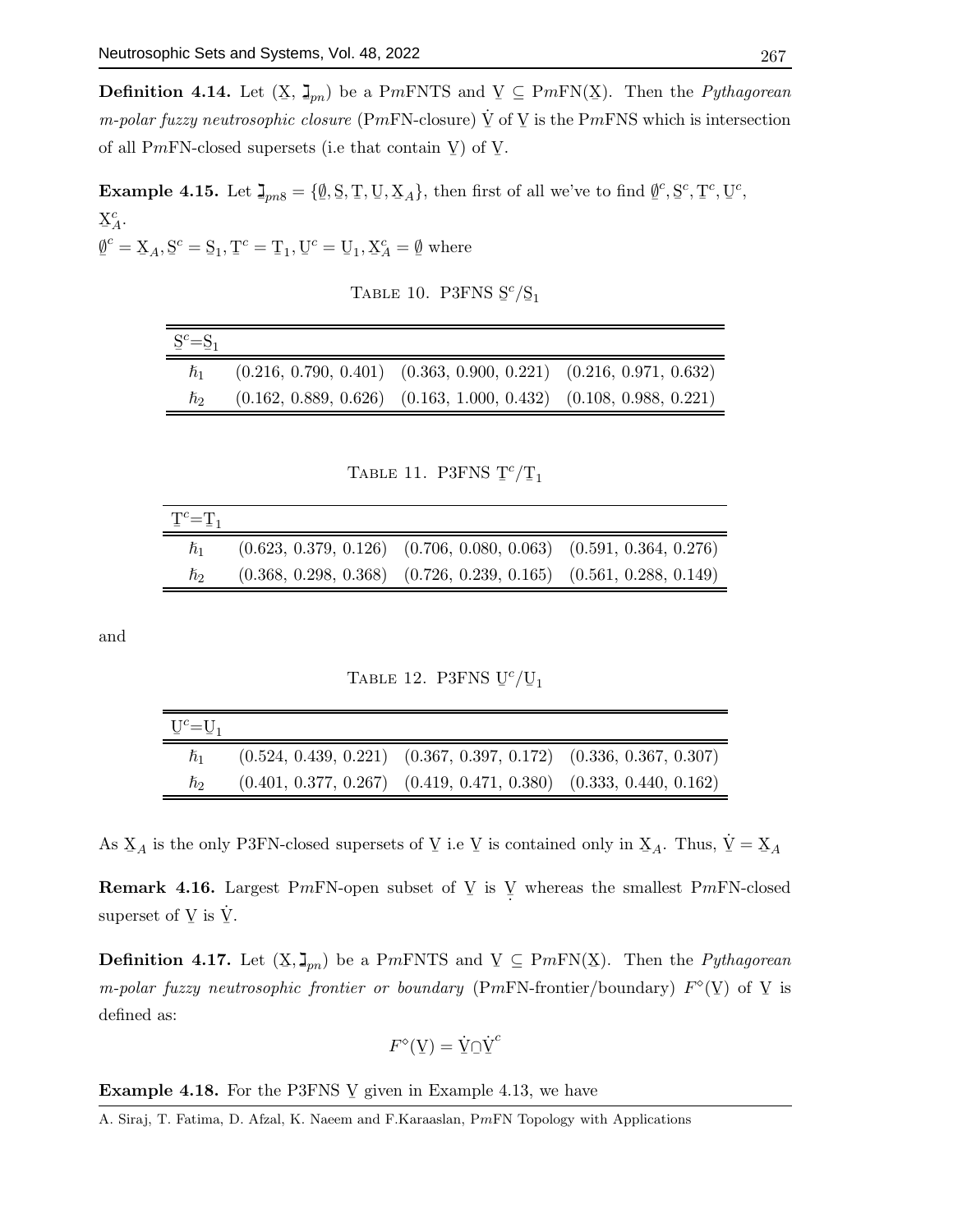TABLE 13. P3FNS Y c

| $\mathbf{V}^c$ |                                                                             |                                                                             |
|----------------|-----------------------------------------------------------------------------|-----------------------------------------------------------------------------|
|                | $\hbar_1$ (0.496, 0.551, 0.233) (0.365, 0.493, 0.276) (0.312, 0.499, 0.332) |                                                                             |
|                |                                                                             | $\hbar_2$ (0.308, 0.584, 0.314) (0.402, 0.499, 0.389) (0.223, 0.483, 0.267) |

$$
\dot{Y} = \underline{\emptyset}^c \cap T^c \cap U^c = U^c
$$

$$
\dot{Y} = X \cap T_1 \cap U_1 = U_1
$$

$$
\Rightarrow F^{\circ}(Y) = X \cap U_1 = U_1
$$

**Definition 4.19.** Let  $(X, \mathbf{I}_{pn})$  be a PmFNTS and  $Y \subseteq PmFN(X)$ . Then the *Pythagorean* m-polar fuzzy neutrosophic exterior (PmFN-exterior)  $E^{\diamond}(\Psi)$  of  $\Psi$  is defined as:

 $E^{\diamond}(\underline{V}) = \underline{V}^c$ 

From Example 4.5 and 4.15, we get  $\mathbf{V}^c = \mathbf{S}^c \cup \mathbf{V} = \mathbf{S}^c = \mathbf{S}_1$ 

**Example 4.20.** For the P3FNSs  $\mathcal{S}, \mathcal{T}, \mathcal{U}, \mathcal{V}$  given in Examples 4.5,4.13, and

TABLE 14. P3FNS W

| W |                                                                             |  |
|---|-----------------------------------------------------------------------------|--|
|   | $\hbar_1$ (0.721, 0.110, 0.116) (0.662, 0.100, 0.265) (0.621, 0.010, 0.116) |  |
|   | $\hbar_2$ (0.765, 0.011, 0.062) (0.571, 0.000, 0.006) (0.795, 0.002, 0.008) |  |

(i)  $\underline{V} \subseteq \underline{V} \subseteq \underline{\dot{V}}$  (See Table 8 and Table 9) and as we know

TABLE 15. P3FNS X

| $\hbar_1$ (1.000, 0.000, 0.000) (1.000, 0.000, 0.000) (1.000, 0.000, 0.000) |  |
|-----------------------------------------------------------------------------|--|
| $\hbar_2$ (1.000, 0.000, 0.000) (1.000, 0.000, 0.000) (1.000, 0.000, 0.000) |  |

(ii)  $\overline{Y} = \overline{Y}$  $\underline{V} = T \cup U = U$  $\underline{V} = \underline{U}$ From above equations we get,  $\underline{V} = \underline{V}$ . (iii)  $\dot{\underline{V}} = \dot{\underline{V}}$  $\dot{\vec{Y}} = \vec{X}$  and  $\dot{\vec{Y}} = \vec{X}$ 

A. Siraj, T. Fatima, D. Afzal, K. Naeem and F.Karaaslan, PmFN Topology with Applications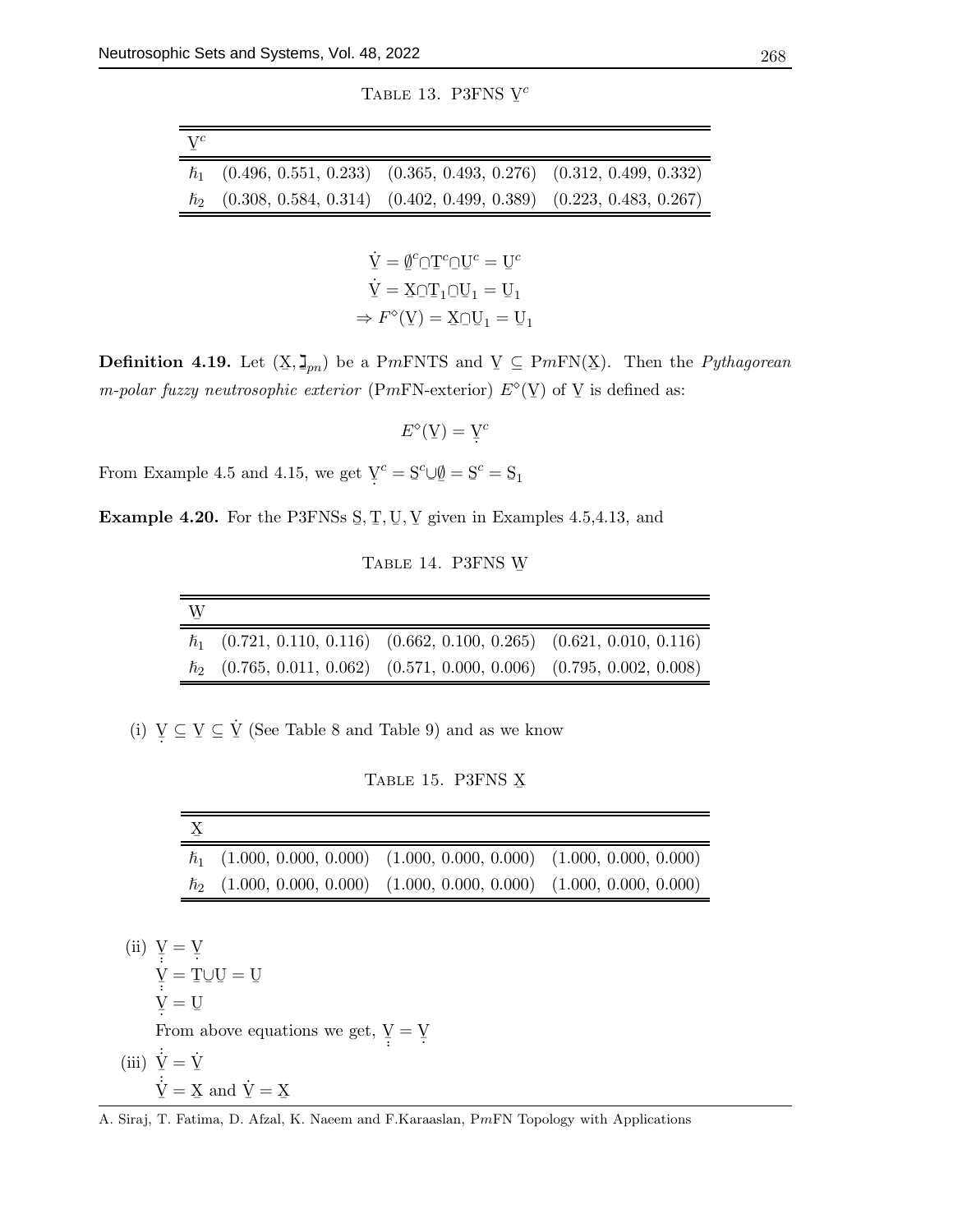\n- (iv) 
$$
\underline{X} = \underline{X}
$$
\n $\underline{X} = \underline{S} \cup \underline{T} \cup \underline{U} \cup \underline{X} = \underline{X}$ \n
\n- (v)  $\underline{\emptyset} = \underline{\emptyset}$ \n As  $\underline{\emptyset}$  is superset of itself only.
\n- (vi)  $\underline{V} \subseteq \underline{W} \Rightarrow \underline{V} \subseteq \underline{W}$  and  $\underline{V} \subseteq \underline{W}$ \n We know that,  $\underline{V} = \underline{U}$  and  $\underline{W} = \underline{S} \cup \underline{T} \cup \underline{U} = \underline{S} \Rightarrow \underline{V} \subseteq \underline{W} (\because \underline{U} \subseteq \underline{S})$ \n Now,  $\underline{V} = \underline{X}$  also  $\underline{W} = \underline{X} \Rightarrow \underline{V} \subseteq \underline{W} (\because \underline{X} \subseteq \underline{X})$ \n
\n- (vii)  $(\overline{V} \cap \underline{W}) = \underline{V} \cap \underline{W}$ \n
\n

TABLE 16. P3FNS  $V\square W$ 

| V∩W       |                                                                         |  |
|-----------|-------------------------------------------------------------------------|--|
| $\hbar_1$ | $(0.233, 0.449, 0.496)$ $(0.276, 0.507, 0.365)$ $(0.332, 0.501, 0.312)$ |  |
| ħэ        | $(0.314, 0.416, 0.308)$ $(0.389, 0.501, 0.402)$ $(0.267, 0.517, 0.223)$ |  |

 $(VQ_{\frac{1}{2}}W)$  $\underline{\Box}$ W $) = \underline{\Upsilon} \cup \underline{U} = \underline{U}$  and  $\underline{V} \cap \underline{W} = \underline{S} \cap \underline{U} = \underline{U}$ From above equations, we get the result,  $(V\supseteq W)$  $\frac{1}{2}W$ ) =  $\frac{V}{2}Q$ 

**Proposition 4.21.** Let  $(X, \mathbb{I}_{pn})$  be a PmFNTS and Q  $\subseteq$  X, then

(i)  $(Q)^c = \dot{Q}^c$  $(i)$   $(\frac{\varphi}{q})^c = \frac{\pi}{q}$ ¯  $)^c = Q$  $\frac{a}{\cdot}$ c

Proof.

(i) 
$$
Q = \left\{ \frac{\hbar_1}{(T^{(i)}(\hbar_1), T^{(i)}(\hbar_1), F^{(i)}(\hbar_1))} : \hbar_1 \in X, i = 1, 2, \cdots, m \right\}
$$

Let PmFN-open sets contained in Q be indexed by the collection

$$
\left\{\frac{\hbar_1}{(T_j^{(i)}(\hbar_1), I_j^{(i)}(\hbar_1), F_j^{(i)}(\hbar_1))} : \hbar_1 \in X, i = 1, 2, \cdots, m; j \in J\right\}.
$$

By definition,

$$
Q = \left\{ \frac{\hbar_1}{(\max T_j^{(i)}(\hbar_1), \min I_j^{(i)}(\hbar_1), \min F_j^{(i)}(\hbar_1))} : \hbar_1 \in X, i = 1, 2, \cdots, m; j \in J \right\}
$$

and

$$
(\mathbf{Q})^c = \left\{ \frac{\hbar_1}{(\min \ F_j^{(i)}(\hbar_1), 1 - \min \ I_j^{(i)}(\hbar_1), \max \ T_j^{(i)}(\hbar_1))} : \hbar_1 \in \mathbf{X}, i = 1, 2, \cdots, m; j \in \mathbf{J} \right\}
$$
  

$$
\therefore \mathbf{Q}^c = \left\{ \frac{\hbar_1}{(F^{(i)}(\hbar_1), 1 - I^{(i)}(\hbar_1), T^{(i)}(\hbar_1))} : \hbar_1 \in \mathbf{X}, i = 1, 2, \cdots, m \right\}
$$
  
Also,  $T_j^{(i)}(\hbar_1) \le T^{(i)}(\hbar_1), 1 - (I_j^{(i)}(\hbar_1)) \ge 1 - (I^{(i)}(\hbar_1)), F_j^{(i)}(\hbar_1) \ge F^{(i)}(\hbar_1), \forall$  values of  $i \& j \in \mathbf{J}$ , so it develops that  

$$
\left\{ \frac{\hbar_1}{(F_j^{(i)}(\hbar_1), 1 - I_j^{(i)}(\hbar_1), T_j^{(i)}(\hbar_1))} : \hbar_1 \in \mathbf{X}, i = 1, 2, \cdots, m; j \in \mathbf{J} \right\}
$$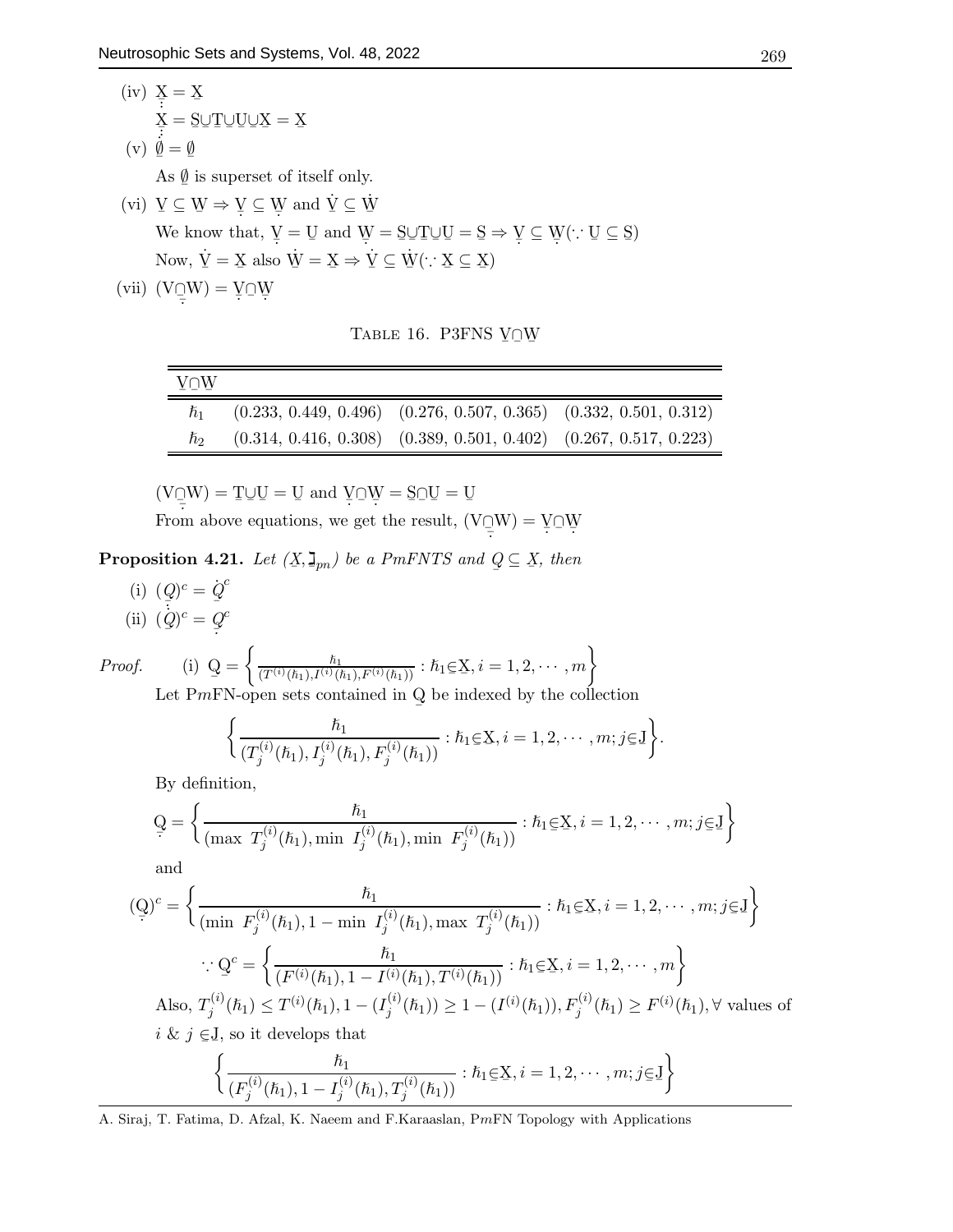is the entire of PmFN-closed sets contained contained Q ¯  $c$  i.e.

$$
\dot{\mathbf{Q}}^c = \left\{ \frac{\hbar_1}{(\min \ F_j^{(i)}(\hbar_1), 1 - (\min \ I_j^{(i)}(\hbar_1)), \max \ T_j^{(i)}(\hbar_1))} : \hbar_1 \in \mathbf{X}, i = 1, 2, \cdots, m; j \in \mathbf{J} \right\}
$$

which completes the proof.

(ii) 
$$
Q = \left\{ \frac{\hbar_1}{(T^{(i)}(\hbar_1), I^{(i)}(\hbar_1), F^{(i)}(\hbar_1))} : \hbar_1 \in X, i = 1, 2, \dots, m \right\}
$$
  
Let  $PMFN$ -closed supersets of Q be indexed by the collection

¯  $\epsilon$  $\mathbf{k}$ 

$$
\left\{ \frac{\hbar_1}{(T_j^{(i)}(\hbar_1), I_j^{(i)}(\hbar_1), F_j^{(i)}(\hbar_1))} : \hbar_1 \in \mathbf{X}, i = 1, 2, \cdots, m; j \in \mathbf{J} \right\}
$$

By definition,

$$
\dot{Q} = \left\{ \frac{\hbar_1}{(min \ T_j^{(i)}(\hbar_1), max \ I_j^{(i)}(\hbar_1), max \ F_j^{(i)}(\hbar_1))} : \hbar_1 \in X, i = 1, 2, \cdots, m; j \in J \right\}
$$

and

$$
(\dot{Q})^c = \left\{ \frac{\hbar_1}{(\max F_j^{(i)}(\hbar_1), 1 - (\max I_j^{(i)}(\hbar_1)), \min T_j^{(i)}(\hbar_1))} : \hbar_1 \in X, i = 1, 2, \cdots, m; j \in J \right\}
$$

Now,

$$
\therefore Q^{c} = \left\{ \frac{\hbar_{1}}{(F^{(i)}(\hbar_{1}), 1 - I^{(i)}(\hbar_{1}), T^{(i)}(\hbar_{1}))} : \hbar_{1} \in X, i = 1, 2, \cdots, m \right\}
$$

and  $T_i^{(i)}$  $j^{(i)}(h_1) \leq T^{(i)}(h_1), 1 - (I_j^{(i)})$  $j_j^{(i)}(\hbar_1)$   $\geq 1 - (I^{(i)}(\hbar_1)), F_j^{(i)}(\hbar_1) \geq F^{(i)}(\hbar_1), \forall$  values of i and  $j \in J$  so it follows that

$$
\mathbf{Q}^c = \left\{ \frac{\hbar_1}{(max \ F_j^{(i)}(\hbar_1), 1 - (max \ I_j^{(i)}(\hbar_1)), min \ T_j^{(i)}(\hbar_1))} : \hbar_1 \in \mathbf{X}, i = 1, 2, \cdots, m; j \in \mathbf{J} \right\}
$$

which completes the proof.

 $0.1cm\Box$ 

# Proposition 4.22.

(i)  $Q \neq Q - \dot{Q}^c$  $(ii)$   $E^{\diamond}(\mathcal{Q})^c = \mathcal{Q}$  $(iii) E^{\circ}(\mathcal{Q}) = \frac{\mathcal{Q}}{\mathcal{Q}}$  $(iv) E^{\diamond}(Q) \cup F^{\diamond}(Q) \cup Q$ c  $\frac{1}{2}$   $\frac{1}{2}$   $\frac{1}{2}$   $\frac{1}{2}$  $Q \neq X_A$ (v)  $F^{\diamond}(Q) = F^{\diamond}(Q^c)$ ¯ ¯ (vi)  $Q \cap F^{\diamond}(Q) \neq \emptyset$  $(vii) \quad Q \neq Q \cup F^{\diamond}(Q)$  $(viii)$   $Q \neq Q \cup F^{\diamond}$ ¯  $\neq Q$  $Q\!\!\cup\!F^\diamond(Q$ ¯ )

*Proof.* Follows directly from definition.  $0.1 \text{cm}$ 

A. Siraj, T. Fatima, D. Afzal, K. Naeem and F.Karaaslan, PmFN Topology with Applications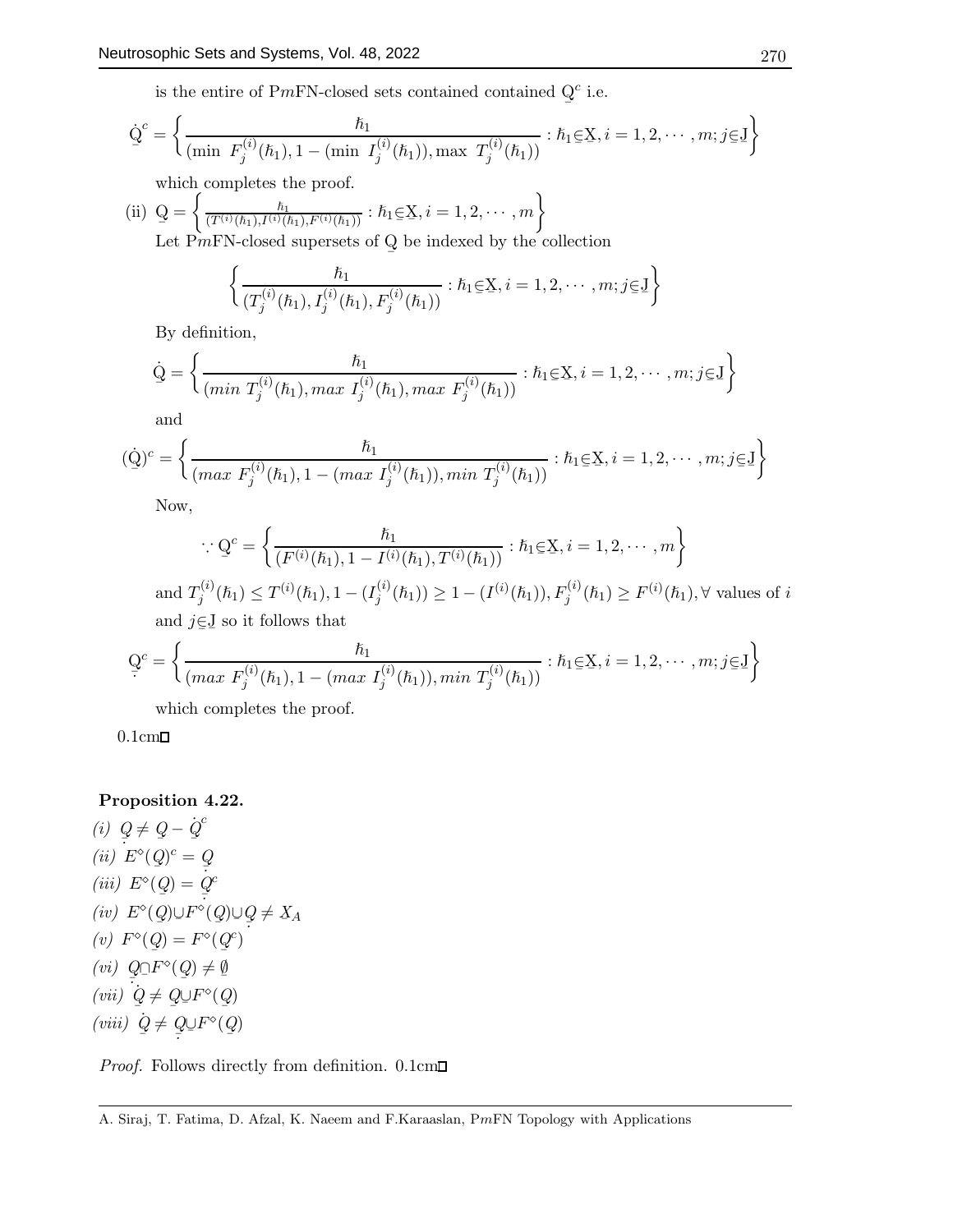**Proposition 4.23.** Let  $(X, \mathsf{J}_{pn})$  be a PmFNTS and Q  $\subseteq$  X, then  $F^{\diamond}(Q)$ ¯  $\mathcal{F}^{\diamond}(Q)$ ¯  $^c)$ 

*Proof.* By definition;  $F^{\diamond}(\mathbf{Q})$ ¯  $) = \dot{Q}$ ¯  $\bar{Q}$ ¯  $c^c = \dot{Q}$ ¯  $c^c$ ¯  $=\dot{\mathrm{Q}}$ ¯  ${}^c\Box$ ( $\dot{Q}$ ¯  $(c^c)^c = F^{\diamond}(\mathrm{Q})$ ¯  $^{c})$  0.1cm

**Remark 4.24.** The intersection of two or more PmFNTSs is always a PmFNTS but it is not necessary that their union is also a PmFNTS.

**Example 4.25.** Let  $X = \{\hbar_1, \hbar_2\}$  be a universal non-empty P3FNS and let

TABLE 17. P3FNS  $Q_1$ 

| $Q_1$ |                                                                             |  |
|-------|-----------------------------------------------------------------------------|--|
|       | $\hbar_1$ (0.211, 0.301, 0.451) (0.251, 0.321, 0.420) (0.021, 0.567, 0.481) |  |
|       | $\hbar_2$ (0.100, 0.500, 0.256) (0.257, 0.421, 0.000) (0.424, 0.567, 0.291) |  |

TABLE 18. P3FNS  $Q_2$ 

| $Q_2$ |                                                                             |  |
|-------|-----------------------------------------------------------------------------|--|
|       | $\hbar_1$ (0.312, 0.217, 0.111) (0.171, 0.367, 0.582) (0.361, 0.272, 0.391) |  |
|       | $\hbar_2$ (0.111, 0.421, 0.156) (0.167, 0.568, 0.721) (0.321, 0.666, 0.382) |  |

be P3FNSs over X, then  $\mathbf{I}_{pno1} = {\emptyset, \mathbf{O}_1, \mathbf{X}_A}$  and  $\mathbf{I}_{pno2} = {\emptyset, \mathbf{O}_2, \mathbf{X}_A}$  are two P3FNTs over X. However,  $\mathbf{I}_{pno1} \cup \mathbf{I}_{pno2} = \{ \underline{\emptyset}$  ${1, Q_1, Q_2, X_A}$  fails to be P3FNT on X and intersection of P3FNT over X,  $\mathbf{J}_{pno1} \Box \mathbf{J}_{pno2} = {\emptyset, \mathbf{X}_A}$  is also a P3FNT.

**Theorem 4.26.** Let  $(X, \mathbf{I}_{pn})$  be a PmFNTS then the following conditions are satisfied:

- (1)  $\emptyset$ ,  $X_A$  are PmFN–open sets.
- (2) Union of any number of PmFN−open sets is PmFN−open set.
- (3) Intersection of any number of PmFN−closed sets is PmFN−closed set.
- (4) The intersection of any two PmFN−open sets (and hence of any finite number of PmFN−open sets) is PmFN−open set.
- (5) The union of any two PmFN−closed sets (and hence of any finite number of PmFN−closed sets) is PmFN−closed set.
- (6)  $\mathcal{Q}, \mathcal{X}_A$  are PmFN–closed set.

*Proof.* (1) The proof is obvious. (2) Let  $\{ <\hbar, (\mathbb{I}_1^{(i)})\}$  $\frac{1}{\sqrt{2}} \left( \frac{1}{2} \left( \frac{1}{2} \left( \frac{1}{2} \left( \frac{1}{2} \right) \right) - \frac{1}{2} \left( \frac{1}{2} \left( \frac{1}{2} \right) \right) \right)$  $\mathrm{I}^{(i)}(\hslash),\mathrm{I}^{(i)}_1$  $\mathcal{L}_1^{(i)}(\hslash), \mathcal{L}_1^{(i)}$  $\binom{N}{1}$  >:  $\hbar \in \mathbf{X}$  be a collection of PmFN-open sets. Also,  $\mathbf{Y} = \mathbf{U}$  $\hbar \in X$  $\{<\hslash, (\exists$ (i)  $\binom{i}{1}(\hslash), \underline{\ddot{I}}$ (i)  $\int_1^{\infty}(\hslash), E$  $\overline{a}$ (i)  $\binom{u}{1}(\hbar))>\}$ 

A. Siraj, T. Fatima, D. Afzal, K. Naeem and F.Karaaslan, PmFN Topology with Applications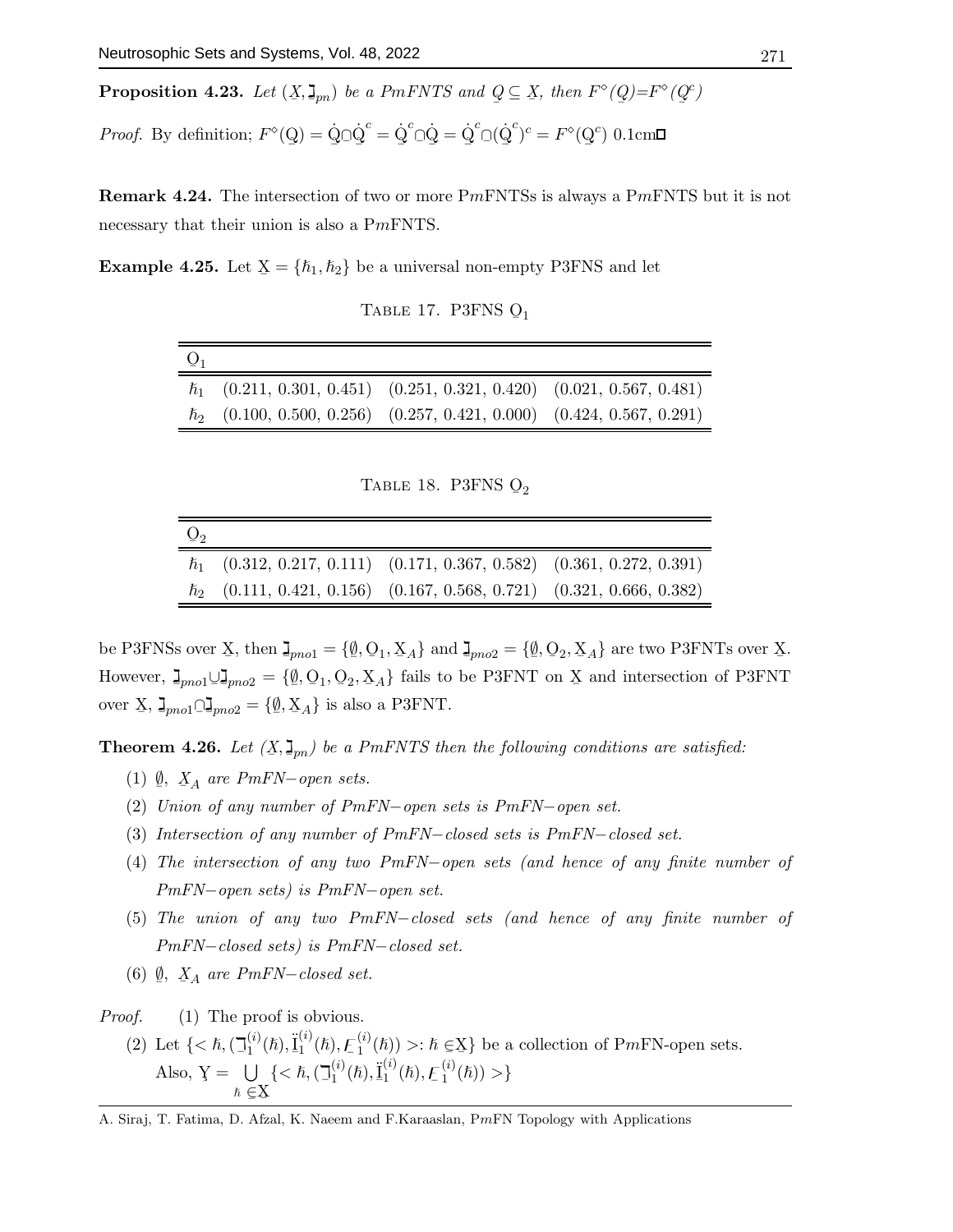Let  $\hbar^{\dagger} \in \mathcal{Y}$  implies that  $\hbar^{\dagger} \in \{<\hbar, (\mathcal{I}_1^{(i)})\}$  $\leq$  5 mappies that  $\kappa \leq (\kappa_1, \kappa_2, \kappa_3, \kappa_4)$  (b),  $\kappa_1$  (c),  $\frac{1}{2}$  (b),  $\frac{1}{2}$  (c),  $\frac{1}{2}$  (c),  $\frac{1}{2}$  (c),  $\frac{1}{2}$  (c),  $\frac{1}{2}$  (c),  $\frac{1}{2}$  (c),  $\frac{1}{2}$  $\mathcal{L}_1^{(i)}(\hslash),\mathcal{\ddot{L}}_1^{(i)}$  $\mathcal{L}_1^{(i)}(\hslash), \mathcal{L}_1^{(i)}$  $\binom{N}{1}$  > for some  $\hbar \in \underline{X}$  and  $\rm\,g(y)$ ¯  $\mathbf{r}$   $\subseteq$  {  $<$   $\hbar$   $\left(\Box$  $j_1^{(i)}(\hslash), \underline{\ddot{I}}$ (i)  $\int_1^{\infty}(\hbar), E$  $\binom{i}{1}(\hbar)) \geq \sum$   $\bigcup$  $\hslash\in\!\mathrm{X}$ ¯ ¯  $\{<\hslash, (\exists$  $_{1}^{(i)}(\hslash),\underline{\ddot{I}}$ (i)  $\int_1^{\infty}(\hbar), E$  $_{1}^{(i)}(\hbar))>\}$  = Y  $\Rightarrow$  Y is PmFN-open set.

(3) Let  $\{ <\hbar, (\mathbb{I}_1^{(i)})\}$  $\frac{1}{2}$  (*i*,  $\frac{1}{2}$  (*i*,  $\frac{1}{2}$  (*i*)  $\frac{1}{2}$  (*i*)  $\frac{1}{2}$  $\mathrm{I}^{(i)}(\hslash),\mathrm{I}_1^{(i)}$  $\mathcal{L}_1^{(i)}(\hslash), \mathcal{L}_1^{(i)}$  $\binom{N}{1}$  >:  $\hbar \in \mathbf{X}$  be any number of PmFN-closed sets. We shall show that  $\bigcap$  $\hbar \in X$ proving that its complement is  $PmFN$ -open set.  $\{<\hslash, (\exists$ (i)  $\binom{i}{1}(\hslash), \underline{\ddot{I}}$ (i)  $\int_1^{\infty}(\hbar), E$ (i)  $\binom{N}{1}$  > }, is PmFN-closed set, by

By De Morgan's law,

$$
[\bigcap_{\hbar \in \mathbf{X}} \{ < \hbar, (\mathbb{I}_1^{(i)}(\hbar), \underline{\mathbf{I}}_1^{(i)}(\hbar), \underline{F}_1^{(i)}(\hbar)) \n\geq\} ]^c = \bigcup_{\hbar \in \mathbf{X}} \{ < \hbar, (\mathbb{I}_1^{(i)}(\hbar), \underline{\mathbf{I}}_1^{(i)}(\hbar), \underline{F}_1^{(i)}(\hbar)) \n\geq\}^c
$$

Since each  $<\hslash, (\mathbb{I}_1^{(i)})$  $\tilde{\mathbf{I}}_{1}^{(i)}(\hbar), \tilde{\mathbf{I}}_{1}^{(i)}(\hbar)) >$ <sup>c</sup> is a PmFN-open set ( by definition of PmFN-closed set).  $\mathrm{I}^{(i)}(\hslash),\mathrm{I}^{(i)}_1$  $\mathcal{L}_1^{(i)}(\hslash), \mathcal{L}_1^{(i)}$  $\mathcal{L}_{1}^{(i)}(\hbar)$  > is PmFN-closed set, each {<  $\hbar$ ,  $(\mathbb{I}_{1}^{(i)})$  $I^{(i)}_{1}(\hslash),$  $\frac{1}{2}$  (*i*, *f*<sub>1</sub>) So, U  $\hbar \in \stackrel{\textstyle <}{\Sigma}$ ¯ ¯  $\{<\hslash, (\exists$ (i)  $i^{(i)}_1(\hbar), \underline{\ddot{I}}$ (i)  $\int_1^{\infty}(\hslash), E$  $\overline{a}$ (i)  $\binom{n}{1}$ (*ħ*)) > }<sup>c</sup> is P*m*FN-open set. Hence  $\bigcap$ ℏ∈ X (4) and  $\overline{(5)}$  may be established in the similar way.  $\{<\hslash, (\exists$ (i)  $j^{(i)}_1(\hbar), \underline{\ddot{I}}$ (i)  $\binom{N}{1}(\hslash),\mathcal{F}% _{n}=\binom{N}{0}$ ¯ (i)  $\binom{N}{1}$  > is PmFN-closed set.

(6) The complement of  $X_A$  is the PmFN-open set  $\emptyset$  and the complement of  $\emptyset$  is the PmFNopen set  $\underline{X}_A$ . So,  $\underline{X}_A$  and  $\underline{\emptyset}$ are PmFN-closed sets.

 $0.1cm\square$ 

**Definition 4.27.** Let  $(X, \mathbf{I}_{pn})$  be a PmFNTS and let  $\hbar$  be a PmFN-point of X.  $\aleph^{\dagger} \subseteq X$  is called a *neighborhood* of  $\hbar$  iff there exists a PmFN-open set L<sup>†</sup> s.t.  $\hbar \in L^{\dagger}$  and L<sup>†</sup> $\in \aleph^{\dagger}$  (or, for ¯ ¯ short,  $\hbar \in L^{\dagger} \subseteq \aleph^{\dagger}$ ). In other words,  $\aleph^{\dagger}$  is a neighborhood of  $\hbar$ , iff it contains some PmFN-open set to which  $\hbar$  belongs.

**Example 4.28.** Let  $\mathbb{X} = \{\mathbf{e}, \mathbf{f}, \mathbf{g}\}$ ¯ } be a universal P3FNS and  $\mathbf{I}_{pn} = \{ \underline{\emptyset}, \mathbb{D}_1, \mathbb{D}_2, \mathbb{X}_A \}$  where,

TABLE 19. P3FNS  $D_1$ 

| $\mathbf{e}$ (0.672, 0.421, 0.221) (0.567, 0.420, 0.111) (0.242, 0.121, 0.199) |  |
|--------------------------------------------------------------------------------|--|
|                                                                                |  |
| $(0.211, 0.467, 0.520)$ $(0.562, 0.721, 0.221)$ $(0.444, 0.333, 0.111)$        |  |
| $(0.167, 0.437, 0.561)$ $(0.466, 0.167, 0.321)$ $(0.252, 0.467, 0.490)$        |  |

and,

A. Siraj, T. Fatima, D. Afzal, K. Naeem and F.Karaaslan, PmFN Topology with Applications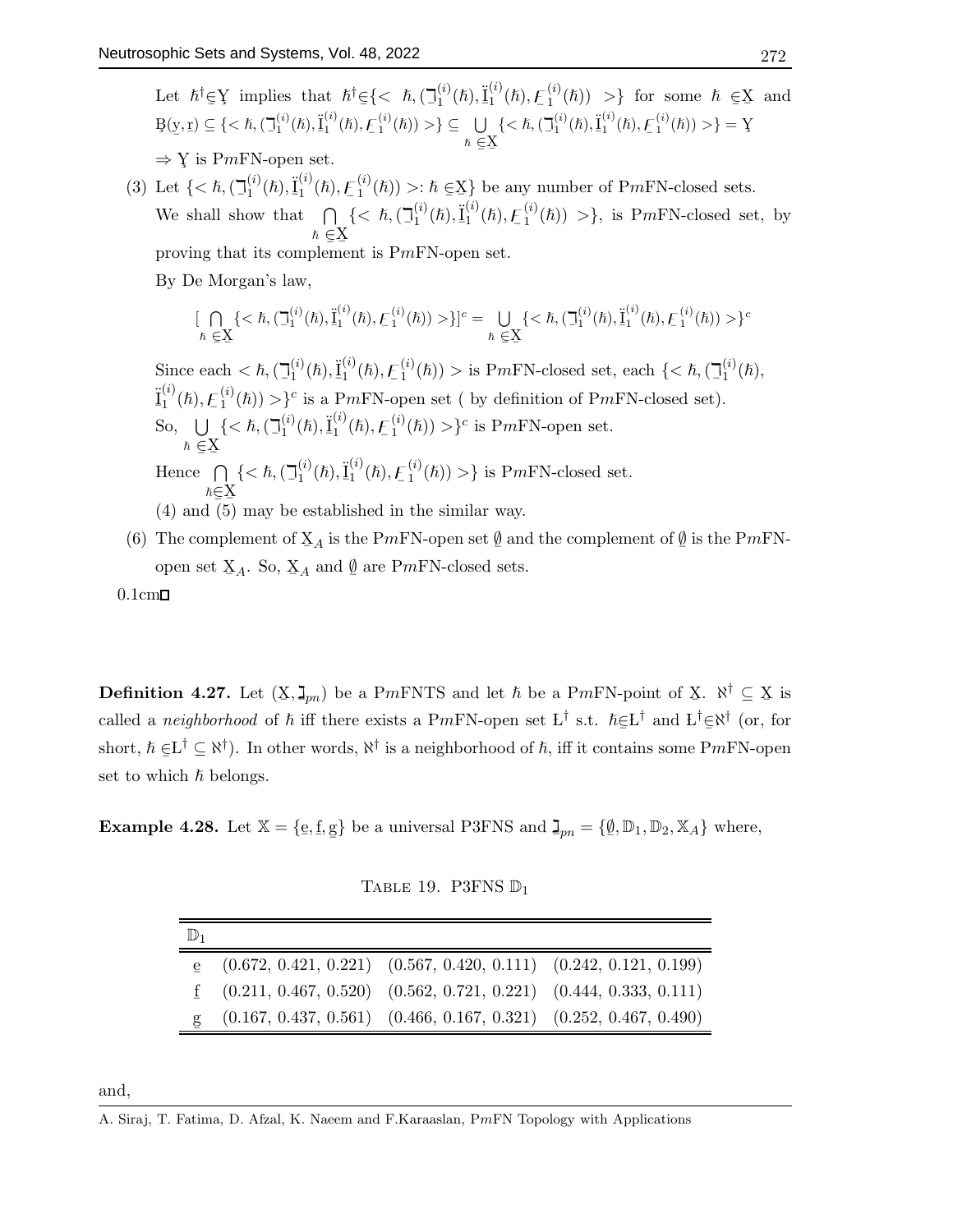TABLE 20. P3FNS  $\mathbb{D}_2$ 

| $\underline{f}$ (0.115, 0.226, 0.421) (0.462, 0.621, 0.221) (0.555, 0.222, 0.001)<br>$(0.267, 0.337, 0.461)$ $(0.366, 0.017, 0.421)$ $(0.452, 0.376, 0.241)$ | $\mathbb{D}^{\circ}$ |  |  |
|--------------------------------------------------------------------------------------------------------------------------------------------------------------|----------------------|--|--|
|                                                                                                                                                              |                      |  |  |
|                                                                                                                                                              |                      |  |  |

 $\mathbb{X}_A$  is the only P3FN-open set of

TABLE 21. P3FNS  $\hbar_1^*$ 

| $\hbar_{1}^{*}$ |                                                                              |  |
|-----------------|------------------------------------------------------------------------------|--|
|                 | $\epsilon$ (1.000, 0.000, 0.000) (1.000, 0.000, 0.000) (1.000, 0.000, 0.000) |  |

So,  $\mathbb{X}_A$  is the only neighborhood of  $\hbar_1^*$ .

The P3FN−point

TABLE 22. P3FNS  $\hbar_2^*$ 

| $\hbar^*$ |                                                                                |  |
|-----------|--------------------------------------------------------------------------------|--|
|           | $\textbf{f}$ (0.111, 0.562, 0.621) (0.461, 0.921, 0.178) (0.321, 0.642, 0.316) |  |

has three neighborhoods, namely,  $\mathbb{D}_1$ ,  $\mathbb{D}_2$  and  $\mathbb{X}_A$ . Similarly, the P3FN−point

| TABLE 23. P3FNS $\hbar_3^*$ |  |
|-----------------------------|--|
|                             |  |

| $\hbar^*_{3}$ |                                                                              |  |
|---------------|------------------------------------------------------------------------------|--|
|               | $\epsilon$ (0.462, 0.562, 0.398) (0.367, 0.572, 0.192) (0.120, 0.499, 0.400) |  |

has two neighborhoods  $\mathbb{D}_1$  and  $\mathbb{X}_A$ .

Remark 4.29. In an indiscrete−PmFNTS, each PmFN-point has a single neighborhood which is the ground PmFNS itself.

The following example illustrate the  $PmFN$ -point that a neighborhood of a  $PmFN$ -point may not be PmFN-open set.

**Example 4.30.** Let  $\mathbb{X} = \{\underline{e}, \underline{f}, \underline{g}\}$ ¯ } be an universal non-empty P3FNS and  $\mathbf{I}_{pn} = \{\emptyset, \mathbb{D}_4, \mathbb{X}_A\}$ where,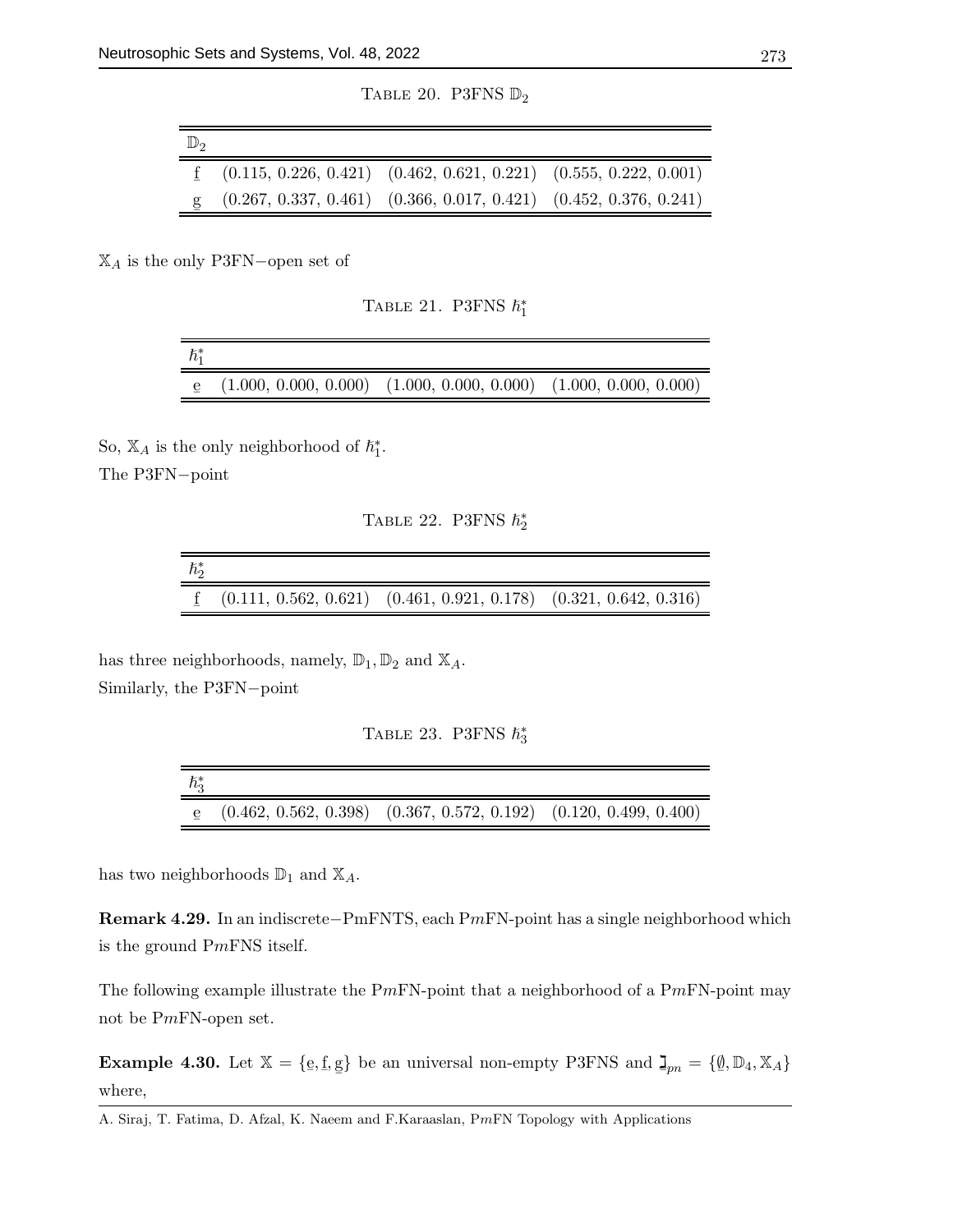TABLE 24. P3FNS  $\mathbb{D}_4$ 

| $\underline{f}$ (0.315, 0.226, 0.421) (0.162, 0.621, 0.221) (0.555, 0.222, 0.001)<br>$(0.267, 0.337, 0.461)$ $(0.366, 0.017, 0.421)$ $(0.452, 0.376, 0.241)$ | $\mathbb{D}_4$ |  |  |
|--------------------------------------------------------------------------------------------------------------------------------------------------------------|----------------|--|--|
|                                                                                                                                                              |                |  |  |
|                                                                                                                                                              |                |  |  |

clearly the P3FNS

TABLE 25. P3FNS  $\mathbb{D}_3$ 

| $\mathbb{D}_3$ |                                                                                   |  |
|----------------|-----------------------------------------------------------------------------------|--|
|                | $\mathbf{e}$ (0.672, 0.421, 0.221) (0.567, 0.420, 0.111) (0.242, 0.121, 0.199)    |  |
|                | $\underline{f}$ (1.000, 0.000, 0.000) (0.715, 0.421, 0.226) (1.000, 0.000, 0.000) |  |
|                | $(0.452, 0.421, 0.324)$ $(1.000, 0.210, 0.000)$ $(0.667, 0.210, 0.140)$           |  |
|                |                                                                                   |  |

is a neighborhood of  $\mathbb{D}_4$ , but it is not P3FN-open set because it is not an element of  $\mathbb{I}_{pn}$ .

The following theorem enables us to recognize  $PmFN$ -open sets by knowing all the neighborhoods of a point and conversely. Thus, knowledge about PmFN-open sets enables us to determine the neighborhood of a point and conversely.

**Theorem 4.31.** If  $(X, \mathbf{I}_{pn})$  is a PmFNTS, then a PmFN-subset  $\mathbb{A}$  of  $\overline{X}$  is PmFN-open set, iff  $A$  is a neighborhood of each of its PmFN-points.

*Proof.* Assume that  $A$  is PmFN-open set. We shall show that  $A$  is a neighborhood of each of its PmFN-points. Let  $\chi$  be any PmFN-point of A, then A itself can play the role of the PmFNopen set, whose existence qualifies  $A$  to be a neighborhood of  $\chi$ . Symbolically,  $\chi \in A \subseteq A$  where A is PmFN-open set. It follows that A is neighborhood of each of its PmFN-points.

Conversely, if A is a neighborhood of every PmFN-point belonging to it, then for each  $\varkappa \in A$ there exists a PmFN-open set  $\chi$  such that  $\chi \subseteq \chi \subseteq A$ . Then

$$
\mathbb{A} = \bigcup \{ < \hbar, (\mathcal{I}_{A1}^{(i)}(\hbar), \ddot{\mathcal{I}}_{A1}^{(i)}(\hbar), \mathcal{F}_{A1}^{(i)}(\hbar)) > : \hbar \in \mathbb{A} \}
$$
\n
$$
\subseteq \bigcup \{ < \hbar, (\mathcal{I}_{A2}^{(i)}(\hbar), \ddot{\mathcal{I}}_{A2}^{(i)}(\hbar), \mathcal{F}_{A2}^{(i)}(\hbar)) > : \hbar \in \mathbb{A} \} \subseteq \mathbb{A}
$$

The simultaneous validity of

$$
\mathbb{A} \subseteq \bigcup \{ \langle \hbar, (\mathbb{I}_{A2}^{(i)}(\hbar), \ddot{\mathbb{I}}_{A2}^{(i)}(\hbar), \mathcal{F}_{A2}^{(i)}(\hbar)) \rangle : \hbar \in \mathbb{A} \}
$$

and

$$
\bigcup \{ \langle \hbar, (\mathbb{I}_{A2}^{(i)}(\hbar), \ddot{\mathbb{I}}_{A2}^{(i)}(\hbar), \mathcal{F}_{A2}^{(i)}(\hbar)) \rangle : \hbar \in \mathbb{A} \} \subseteq \mathbb{A}
$$
  
\n
$$
\Rightarrow \mathbb{A} = \bigcup \{ \langle \hbar, (\mathbb{I}_{A2}^{(i)}(\hbar), \ddot{\mathbb{I}}_{A2}^{(i)}(\hbar), \mathcal{F}_{A2}^{(i)}(\hbar)) \rangle : \hbar \in \mathbb{A} \}
$$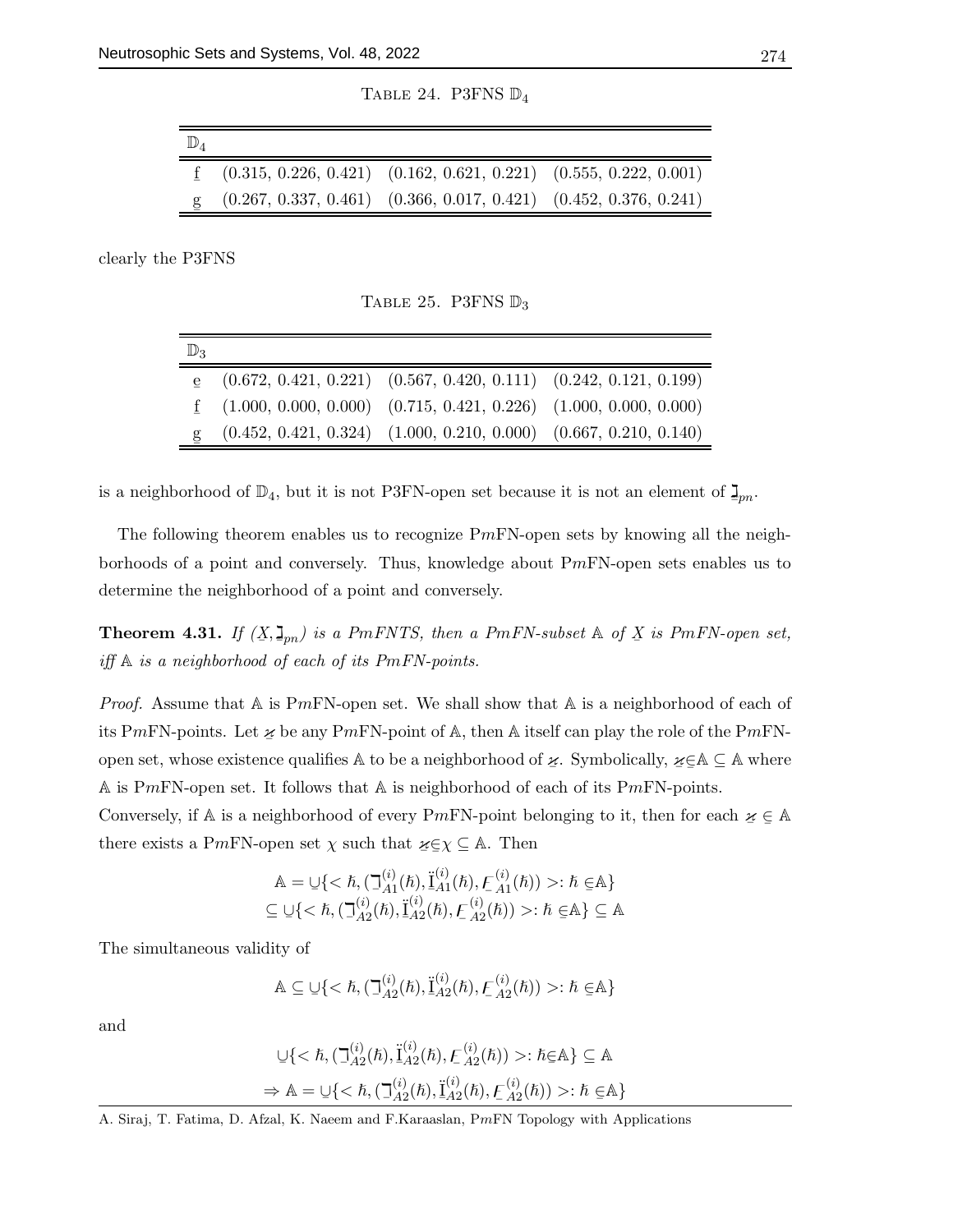Since the union of PmFN-open sets is also PmFN-open set, it follows that  $A$  is PmFN-open set. 0.1cm

The most important properties of neighborhoods in a  $Pm$ FNTS are established in the following:

**Definition 4.32.** Let  $\chi$  be a PmFN-point in a PmFNTS  $(X, \mathbf{I}_{pn})$ . Then the set of all neighborhoods of  $\chi$  is called the *neighborhood system* of the PmFN-point  $\chi$  and is denoted by  $\aleph^{\dagger}(\boldsymbol{\varkappa})$ .

**Definition 4.33.** Let  $(X, \mathbf{I}_{pn})$  be a PmFNTS and A is a PmFN-subset of X. A point  $z \in X$  is known as *Pythagorean m-polar fuzzy neutrosophic limit point* (PmFN-limit point) or Pythagorean m-polar fuzzy neutrosophic cluster point or Pythagorean m−polar fuzzy neutrosophic accumulation point A if every PmFN-open set, containing  $\chi$  contains a PmFN-point of A different from  $\mathcal{U}$ .

**Example 4.34.** Let  $(X, \mathbf{J}_{pn})$  is a P3FNTS,  $\mathbb{X} = \{\mathbf{e}, \mathbf{f}, \mathbf{g}\}$ ¯ } be an universal non-empty P3FNS and

Table 26. P3FNS C

| $\mathbb{C}$ |                                                                                |  |
|--------------|--------------------------------------------------------------------------------|--|
|              | $\mathbf{e}$ (0.000, 1.000, 1.000) (0.000, 1.000, 1.000) (0.000, 1.000, 1.000) |  |
|              | $(0.511, 0.062, 0.211)$ $(0.312, 0.270, 0.137)$ $(0.921, 0.266, 0.152)$        |  |
|              | $g$ (0.232, 0.101, 0.431) (0.466, 0.352, 0.121) (0.368, 0.572, 0.400)          |  |
|              |                                                                                |  |

TABLE 27. P3FNS  $\hbar_4^*$ 

| $\hbar^*_A$ |                                                                                   |  |
|-------------|-----------------------------------------------------------------------------------|--|
|             | $\mathbf{e}$ (0.417, 0.312, 0.356) (0.312, 0.270, 0.137) (0.012, 0.374, 0.436)    |  |
|             | $\underline{f}$ (0.412, 0.117, 0.362) (0.333, 0.672, 0.491) (0.068, 0.772, 0.221) |  |

and,

|  |  | TABLE 28. P3FNS $\hbar^*_5$ |  |
|--|--|-----------------------------|--|
|--|--|-----------------------------|--|

| $\hbar^*_{5}$ |                                                                              |  |
|---------------|------------------------------------------------------------------------------|--|
|               | $\epsilon$ (0.324, 0.467, 0.576) (0.247, 0.657, 0.421) (0.001, 0.476, 0.891) |  |

then,

A. Siraj, T. Fatima, D. Afzal, K. Naeem and F.Karaaslan, PmFN Topology with Applications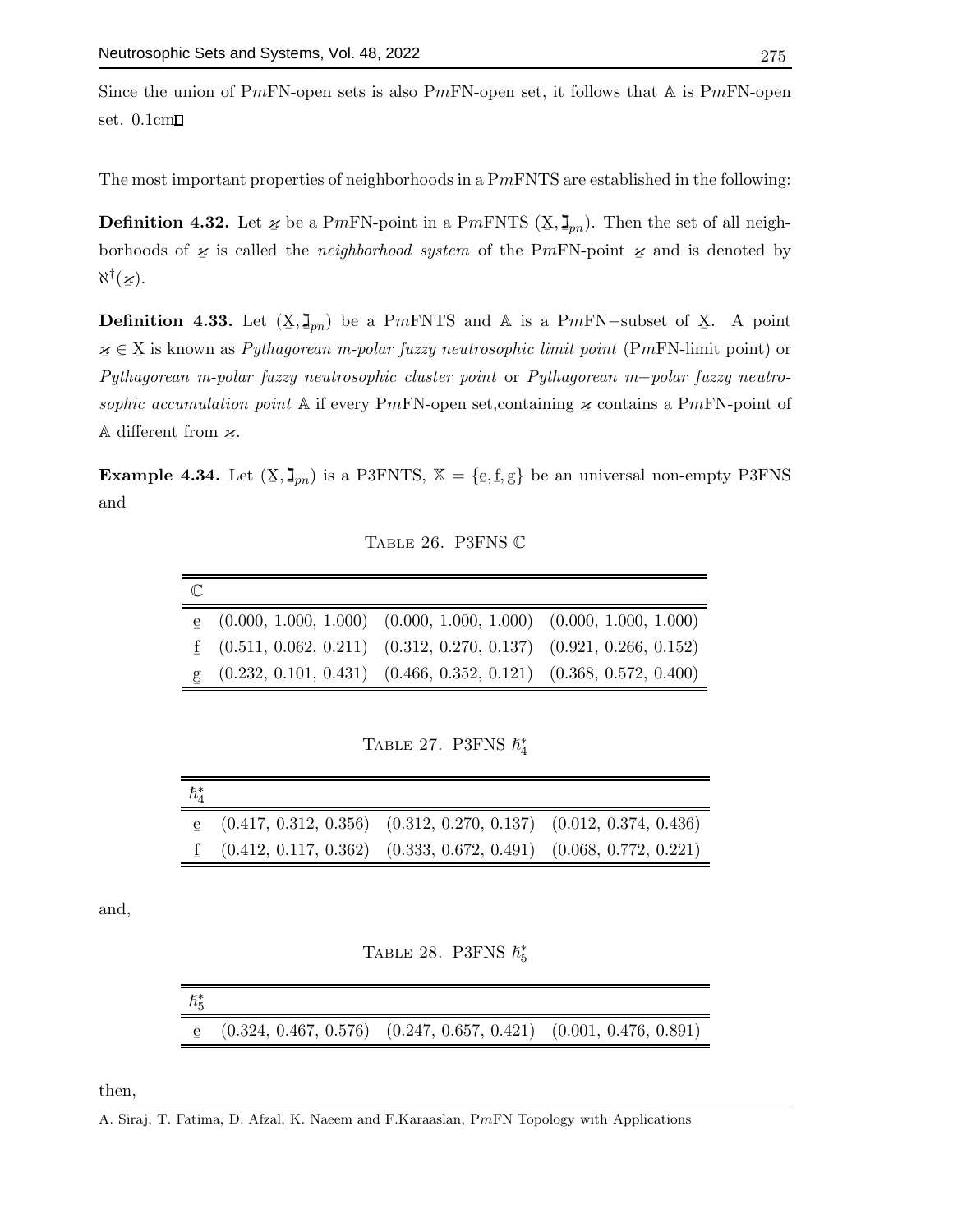TABLE 29. P3FNS  $\hbar_4^* - \hbar_5^*$ 

| $\hbar^*_4-\hbar^*_5$ |                                                                         |  |
|-----------------------|-------------------------------------------------------------------------|--|
| e                     | $(0.417, 0.312, 0.356)$ $(0.312, 0.270, 0.247)$ $(0.012, 0.374, 0.436)$ |  |
|                       | $(0.000, 0.117, 1.000)$ $(0.000, 0.672, 1.000)$ $(0.000, 0.772, 1.000)$ |  |

TABLE 30. P3FNS  $(\hbar_4^* - \hbar_5^*) \cap \mathbb{C}$ 

| $(\hbar_{4}^{*}-\hbar_{5}^{*})\cap\mathbb{C}$ |                                                                         |  |
|-----------------------------------------------|-------------------------------------------------------------------------|--|
| e                                             | $(0.000, 1.000, 1.000)$ $(0.000, 1.000, 1.000)$ $(0.000, 1.000, 1.000)$ |  |
|                                               | $(0.000, 0.117, 1.000)$ $(0.000, 0.672, 1.000)$ $(0.000, 0.772, 1.000)$ |  |

As  $(\hbar_4^* - \hbar_5^*) \cap \mathbb{C} \neq \emptyset$ . So,  $\hbar_5^*$  is the P3FN-limit point of  $\mathbb{C}$ .

**Definition 4.35.** Let  $(X, \mathbf{I}_{pn})$  be a PmFNTS then *Pythagorean m-polar fuzzy neutrosophic* basis (PmFN-basis)  $\mathbb{B}^{\odot} \subseteq \mathbb{I}_{pn}$  for  $\mathbb{I}_{pn}$  if for each  $\mathbb{Y}_{\in \mathbb{I}_{pn}}$ ,  $\exists$  $\overline{a}$  $\subseteq \mathbb{B}$  such that  $\mathbf{\underline{Y}} = \cup_{\mathbf{\underline{Z}}}$ .

4.1. Separation Axioms in Pythagorean m-Polar Fuzzy Neutrosophic Sets

**Definition 4.36.** A PmFNTS  $(X, \mathbf{J}_{pn})$  is known as a *Pythagorean m-polar fuzzy neutrosophic*  $T_0$  space (PmFNT<sub>0</sub>S) if for every pair of distinct PmFN-points  $\mathfrak{d}_1, \mathfrak{d}_2$  at any rate 1 PmFNopen set  $\delta$  including precisely one of the P*mNF*-points.

**Example 4.37.** Each discrete PmFNTS is a PmFNT<sub>0</sub>S for  $\exists$  a PmFN-open set  $\{\mathfrak{d}_1\}$  that clearly contains  $\mathfrak{d}_1$  but not  $\mathfrak{d}_2$ .

**Remark 4.38.** Each PmFN-subspace of a  $PmFNT_0S$  is  $PmFNT_0S$  means property of being a P $m\text{FN}T_0$ S of any P $m\text{ENTS}$  ( $\underline{\mathbf{X}}, \underline{\mathbf{I}}_{pn}$ ) is innate.

**Definition 4.39.** A PmFNTS  $(X, \mathbf{I}_{pn})$  is *Pythagorean m-polar fuzzy neutrosophic*  $T_1$  space (PmFNT1S), Pythagorean m-polar fuzzy Tychonoff space or Pythagorean m-polar fuzzy accessible space if for any two unique PmFN-points  $\mathfrak{d}_1, \mathfrak{d}_2$  of  $(\mathbf{X}, \mathbf{I}_{pn}), \exists$  two PmFN-open sets  $\mathfrak{d}$  and  $\Upsilon$  s.t.  $\eth_1 \in \eth, \eth_2 \notin \eth$  and  $\eth_2 \in \Upsilon, \eth_1 \notin \Upsilon$ .

**Example 4.40.** Every discrete PmFNTS is a PmFNT<sub>1</sub>S if  $\eth_1$  and  $\eth_2$  are two distinct PmFNpoints then there are PmFN-open points  $\{\mathfrak{d}_1\}$  and  $\{\mathfrak{d}_2\}$  in  $(\mathbf{X}, \mathbf{I}_{pn})$  s.t.  $\mathfrak{d}_1 \in \{\mathfrak{d}_1\}$  whereas  $\mathfrak{d}_2 \notin \{ \mathfrak{d}_1 \}.$ 

**Theorem 4.41.** The following assertions about a PmFNTS  $(X, \mathbf{I}_{pn})$  are equivalent: (1)  $(\underline{X}, \underline{I}_{pn})$  is a  $PmFNT_1S$ .

A. Siraj, T. Fatima, D. Afzal, K. Naeem and F.Karaaslan, PmFN Topology with Applications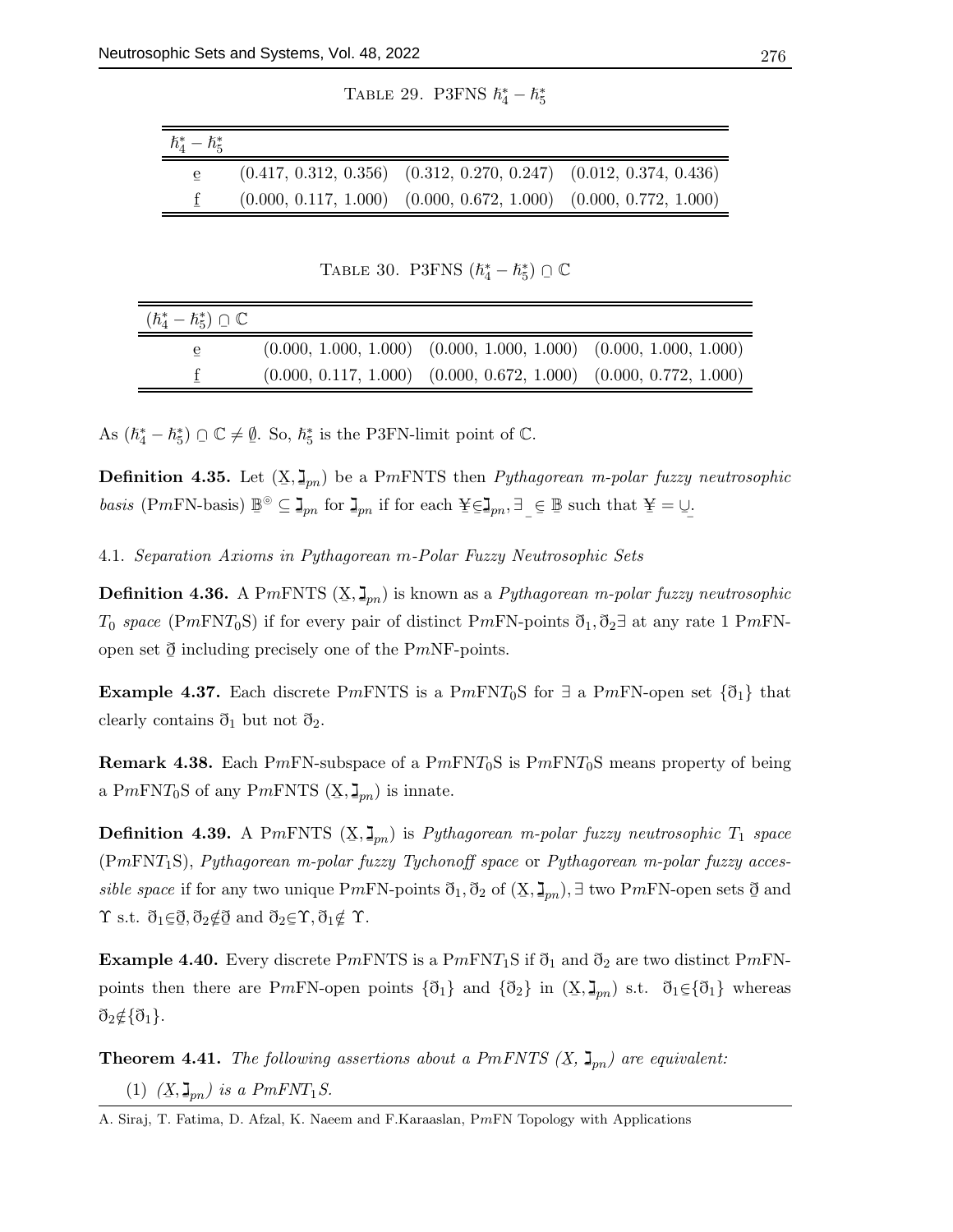- (2) Every PmFN singleton subset of  $X$  is PmFN-closed.
- (3) Every PmFN-subset  $\delta$  of X is the intersection of all its PmFN-open supersets.

*Proof.* The proof is obvious.  $0.1 \text{cm}$ 

**Remark 4.42.** Every subspace of a  $PmFNT_1S$  is  $PmFNT_1S$  means property of being a P $m$ FNT<sub>1</sub>S of any P $m$ FNTS  $(X, \mathbf{J}_{pn})$  is innate.

**Definition 4.43.** A PmFNTS  $(\underline{X}, \underline{\mathbf{I}}_{pn})$  is called a *Pythagorean m-polar fuzzy neutrosophic*  $T_2$ space  $(PmFNT_2S)$ , Pythagorean m-polar fuzzy neutrosophic Hausdorff space or Pythagorean *m-polar fuzzy neutrosophic separated space* if for any two unique PmFN-points  $\mathfrak{d}_1 \& \mathfrak{d}_2$  of  $(\underline{X}, \underline{I}_{pn}), \exists$  two PmFN-open sets  $\emptyset \& \Upsilon$  in such a way  $\eth_1 \in \emptyset, \eth_2 \in \Upsilon$  and  $\emptyset \cap \Upsilon = \emptyset$ .

**Example 4.44.** Consider the discrete  $Pm$ FNTS  $(X, \mathbf{J}_{pn})$ . If  $\eth_1$  and  $\eth_2$  are two distinct  $Pm$ FNpoints in X, then clearly  $\{\eth_1\}$  and  $\{\eth_2\}$  are disjoint PmFN-open sets such that  $\eth_1 \in \{\eth_1\}$  and  $\mathfrak{d}_2 \in \{ \mathfrak{d}_2 \}.$  Thus,  $(\mathbf{X}, \mathbf{I}_{pn})$  is a PmFN $\mathbf{I}_2^{\circ}$ S.

**Theorem 4.45.** A PmFNTS  $(X, \mathbf{J}_{pn})$  is a PmFNT<sub>2</sub>S iff for any two distinct PmFN-points  $\mathfrak{d}_1$ and  $\mathfrak{d}_2$ , there are PmFN-closed sets  $\mathfrak{d}$  and  $\Upsilon$  such that  $\mathfrak{d}_1 \in \mathfrak{d}, \mathfrak{d}_2 \notin \mathfrak{d}, \mathfrak{d}_1 \notin \Upsilon, \mathfrak{d}_2 \in \Upsilon$  and  $\mathfrak{d} \cup \Upsilon =$  $X_A$ .

*Proof.* Assume that  $(X, \mathbf{I}_{pn})$  is a PmFNT<sub>2</sub>S and let  $\mathfrak{d}_1$  and  $\mathfrak{d}_2$  be two distinct PmFNpoints of  $(X, \mathbf{J}_{pn})$ . Then, by definition, there must exists two PmFN-open sets  $\mathfrak{d}$  and  $\Upsilon$ such that  $\eth_1 \in \eth, \eth_2 \notin \eth$  and  $\eth_1 \notin \Upsilon, \eth_2 \in \Upsilon$  and  $\eth \Box \Upsilon = \emptyset$ . But then,  $\eth^c \cup \Upsilon^c = \underline{X}_A$  and  $\mathfrak{d}_1$ ∉ð  $c^c$ ,  $\eth_2 \in \underline{\eth}$  $c^c, \eth_1 \in \Upsilon^c, \eth_2 \notin \Upsilon^c.$ 

Conversely, assume that for any two distinct PmFN-points  $\mathfrak{d}_1, \mathfrak{d}_2 \in (\mathbf{X}, \mathbf{I}_{pn})$ , there are PmFN-¯ closed sets  $\mathfrak{d}$  and  $\Upsilon$  such that  $\mathfrak{d}_1 \in \mathfrak{d}, \mathfrak{d}_2 \notin \mathfrak{d}, \mathfrak{d}_1 \notin \Upsilon, \mathfrak{d}_2 \in \Upsilon$  and  $\mathfrak{d} \cup \Upsilon = \mathfrak{X}_A$ . Then  $\mathfrak{d}$  $c$  and  $\Upsilon^c$  are PmFN-open sets such that  $\mathfrak{d}_1 \notin \mathfrak{d}$  $c^c, \eth_2 \in \eth$  $c^c, \eth_1 \in \Upsilon^c, \eth_2 \notin \Upsilon^c$  and  $\eth^c \cap \Upsilon^c = \underline{X}_A{}^c = \underline{\emptyset}$ . So,  $(\underline{X}, \underline{I}_{pn})$ is a  $PmFNT_2S$ . 0.1cm $\square$ 

**Remark 4.46.** Each PmFN-subspace of a  $PmFNT_2S$  is also a  $PmFNT_2S$  means property of being a P $m$ FNT<sub>2</sub>S of any P $m$ FNTS  $(X, \mathbf{I}_{pn})$  is innate.

**Definition 4.47.** A PmFNTS  $(X, \mathbf{I}_{pn})$  is called a *Pythagorean m-polar fuzzy neutrosophic* regular space (PmFN-regular space) if unspecified PmFN-closed set  $\delta \mathcal{L}$  any PmFN-point  $\eth_1 \notin \eth$  and here PmFN-open sets  $\Upsilon$  &  $\Upsilon$ \* such that  $\eth_1 \in \Upsilon, \underline{\eth} \subseteq \underline{\Upsilon}$ \* and  $\Upsilon \cap \Upsilon^* = \underline{\emptyset}$  $\tilde{z}$ .

**Definition 4.48.** A PmFNTS  $(X, \mathbf{I}_{pn})$  is called *Pythagorean m-polar fuzzy neutrosophic*  $T_3$ space (PmFNT<sub>3</sub>S) if it is a PmFN regular  $T_1$  space.

A. Siraj, T. Fatima, D. Afzal, K. Naeem and F.Karaaslan, PmFN Topology with Applications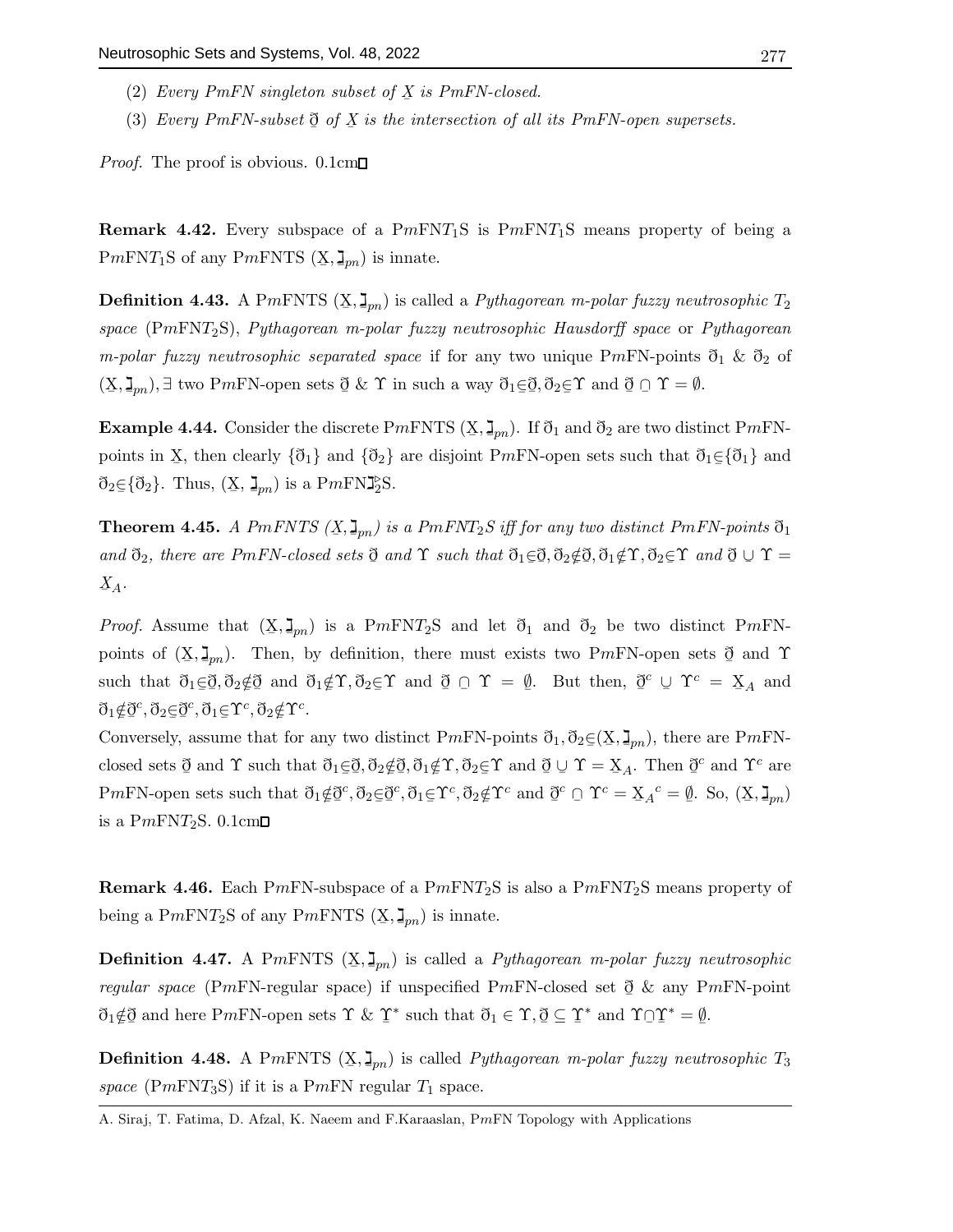**Definition 4.49.** A PmFNTS  $(X, \mathbf{I}_{pn})$  is called *Pythagorean m-polar fuzzy neutrosophic nor*mal space if unspecified two PmFN-closed disjoint subsets  $\mathfrak{d} \& \Upsilon$  of  $(\mathbf{X}, \mathbf{I}_{pn})$  and here PmFN- $\leq$   $\infty$   $\leq$   $\infty$   $\left(\frac{1}{2}\right)$ open sets  $\Upsilon$ \* and  $\Upsilon$ • such that  $\mathcal{Q} \subseteq \mathcal{I}$  $^*, \Upsilon \subseteq \Upsilon$ • and  $\Upsilon^* \cap \Upsilon$  =  $\emptyset$ . A PmFN-normal  $T_1$  space is called a Pythagorean m-polar fuzzy neutrosophic  $T_4$  space (PmFNT<sub>4</sub>S).

Remark 4.50. We have the following chain for different PmFNTSs studied above:

$$
T_e \supseteq T_{e+1}
$$

for  $0 \le e \le 3$ . The reverse chain, however, may not hold. The forthcoming Example 4.51 supports our claim.

**Example 4.51.** Let  $(X, \mathbf{I}_{pn})$  be a PmFNTS, where  $X = \{\hbar_1, \hbar_2\}$ ,  $\mathbf{I}_{pn} = \{\underline{\emptyset}, \underline{\mathbf{B}}, \underline{\mathbf{X}}_A\}$ . Then

| В |                                                                             |  |
|---|-----------------------------------------------------------------------------|--|
|   | $\hbar_1$ (0.000, 0.423, 0.801) (0.167, 0.210, 0.562) (0.472, 0.421, 0.301) |  |
|   | $\hbar_2$ (0.162, 0.423, 0.004) (0.000, 0.409, 0.210) (0.100, 0.432, 0.720) |  |

TABLE 31. P3FNS B

is a P3FN $T_0$ S but it is not a P3FN $T_1$ S.

**Theorem 4.52.** Each  $PmFNT_4S$  is a  $PmFN$  regular means each  $PmFN$  normal  $T_1$  space is PmFN regular.

*Proof.* Let  $(X, \mathbf{J}_{pn})$  be a PmFNT<sub>4</sub>S. Let  $\mathfrak{d}_1$  be a PmFN-point in X. Then, by Theorem 4.41,  $\{\delta_1\}$  is a closed PmFNS in  $(X, \mathbf{J}_{pn})$ . Suppose that  $\delta$  be a PmFN-closed set not containing  $\eth_1$ . Since  $(\underline{X}, \underline{I}_{pn})$  is PmFN normal, there are PmFN-open set namely  $\Upsilon, \Upsilon$ ∗ such that  $\{\eth_1\} \subseteq \Upsilon, \eth \subseteq \Upsilon$ \* and  $\Upsilon \cap \Upsilon^* = \emptyset$ . But then,  $\{\mathfrak{d}_1\} \in \Upsilon, \mathfrak{d} \subseteq \Upsilon$ \* and  $\Upsilon$ <sup> $\cap$ </sup> \* $\underline{\emptyset}$ . So,  $(\underline{X}, \underline{\mathsf{J}}_{pn})$  is a Pythagorean  $m$ -polar fuzzy neutrosophic regular topological space.  $0.1$ cm $\square$ 

#### 5. Intelligent Decision Making using PmFNS TOPSIS

In this section, we present an application of  $PmFNS$  in decision making.

## Case Study:

A desert is a desolate region of land with hardly any rainfall and, as a result, unhealthy living conditions for flora and fauna. The absence of habitat reveals the ground's vulnerable surface to geomorphic activities. Around 33% of the world's land surface is sandy or semi-arid. The piece of land that attains fewer than 25 cm of rainfall per annum is considered a desert. Deserts are part of a broader class of regions named dry lands. Pakistan has five significant deserts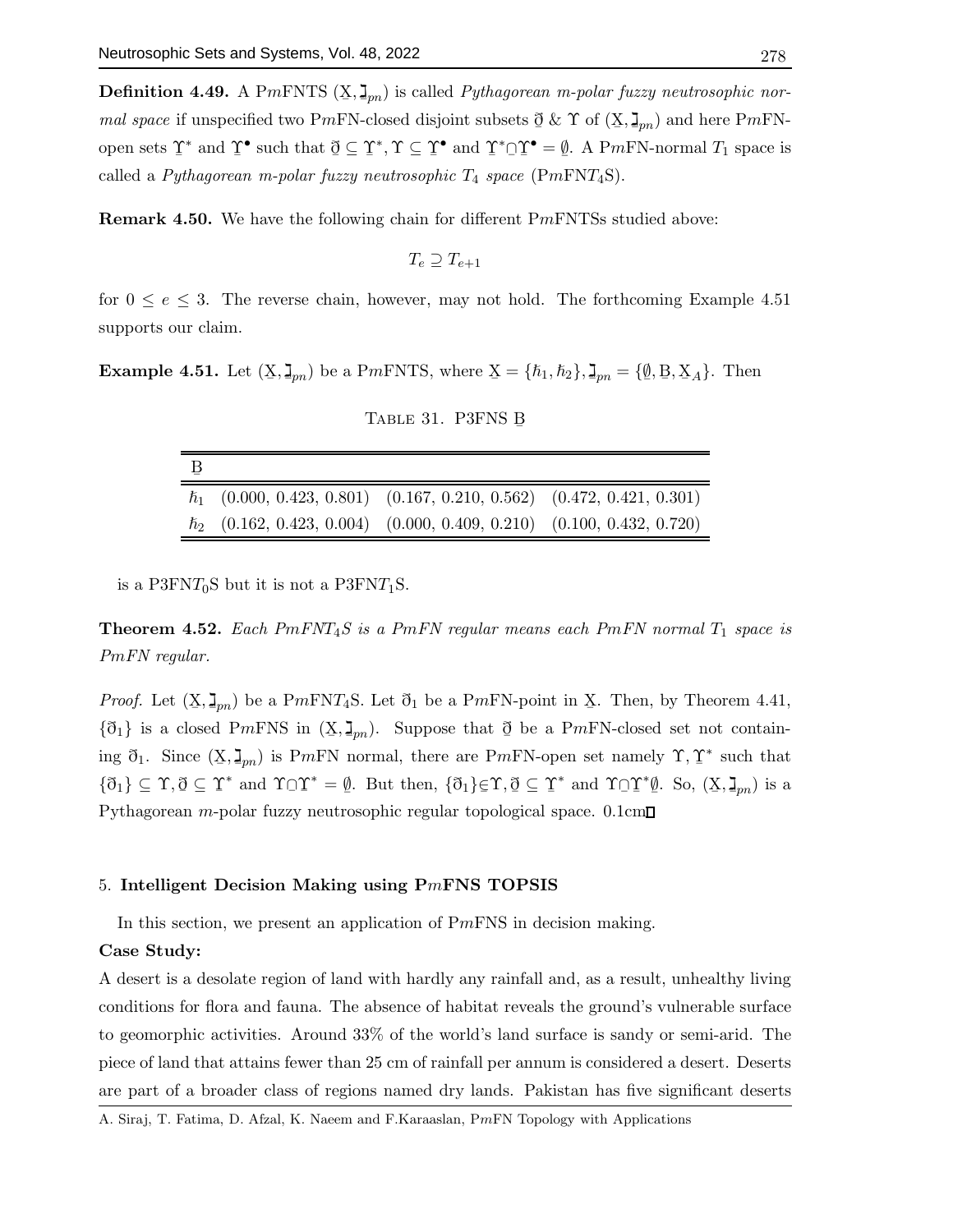comprising Cholistan, Katpana, Thar, Thal and Kharan deserts.



Figure 1. Deserts of Pakistan

About 85% of the Thar desert, also called the Great Indian Desert, is situated inside India, with the excess 15% in Pakistan. It covers around 170,000  $km^2$ , and the leftover 30,000  $km^2$ of the desert is inside Pakistan. Thar desert is the world's seventeenth biggest desert, and the world's ninth biggest subtropical desert. During different periods of predominant breeze is the dry northeast storm. May and June are the most sweltering a long time of the year, with mercury ascending to  $50^0$  C. In January, considered to be the coldest month there, the average minimum temperature drops down to  $10^0$  C, and frost is frequent. Dust storms and dust-raising winds, often blow with a speed of 140 to 150 km per hour, are frequent in the months of May and June. The amount of annual rainfall in the desert is generally low, ranging from about less in the west to about 20 inches (500 mm) in the east or 4 inches (100 mm), mostly decreasing from July to September.

The desert of Kharan is situated in Balochistan. It makes a nature limit among Pakistan, Iran and Afghanistan. It is situated in Kharan region. The Kharan desert is a sandiest desert in Pakistan. It is particular from the remainder of the province's landscape because of its sandy nature and all the more even ter. The desert was utilized for atomic testing by the Pakistan military, making it the most renowned of the five deserts. In altitude these central deserts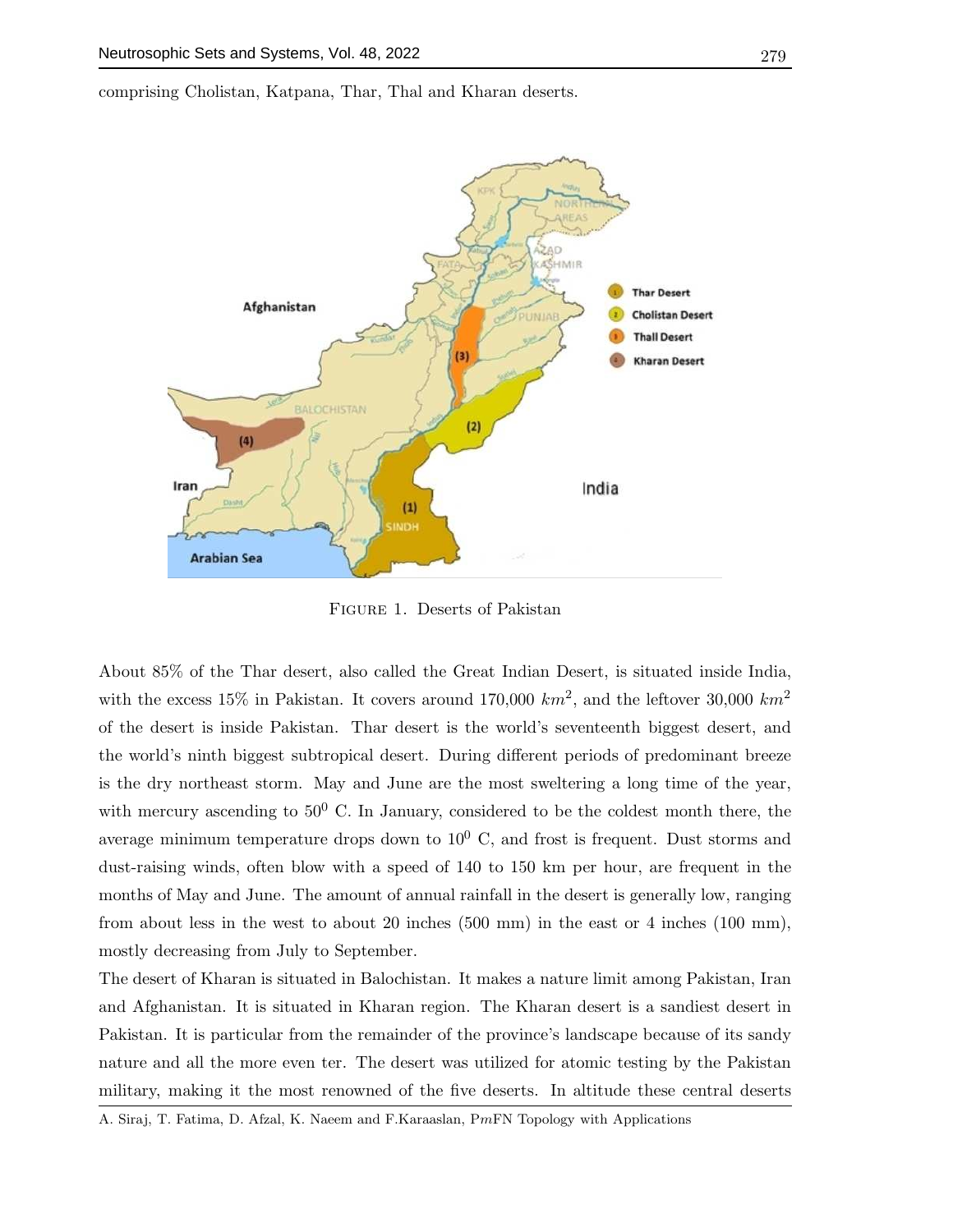slope from about 1,000 m in the north to about 250 m on in the southwest. Maximum, average and minimum temperatures of kharan desert are  $42^{\circ}$  C,  $38^{\circ}$  C and  $26^{\circ}$  C respectively. Average annual rainfall throughout these deserts is well under 100 mm. The desert includes areas of inland drainage and dry lakes.

The Cold Desert, otherwise called the Katpana Desert or Biama Nakpo, is a high-elevation desert situated close Skardu, northern Gilgit-Baltistan area of Pakistan controlled Jammu and Kashmir. The desert contains costs of huge sand rises that are once in a while shrouded in snow during winter. Situated at an elevation of 2,226 m (7,303 feet) above ocean level, the Katpana Desert is one of the most noteworthy deserts in the world. The desert actually extends from the Khaplu Valley to Nubra in Ladakh, yet the biggest desert area is found in Skardu and Shigar Valley. The part most visited is situated close Skardu Airport. Temperatures range from a maximum of  $27^{\circ}$  C and a minimum (in October)  $8^{\circ}$  C which can drop further to beneath  $-17^0$  C in December and January. The temperature infrequently drops as low as  $-25^0$  C.

The Thal Desert is situated in Bhakkar area of Pakistan between the Indus and Jhelum rivers. A huge canal-building venture is in progress to flood the land. Water system will make a large portion of the desert appropriate for cultivating. In the north of the Thal Desert there are salt reaches, in the east the Jhelum and Chenab streams and toward the west the Indus waterway. The maximum temperature is  $34^{\circ}$  C and minimum temperature is  $25^{\circ}$  C in Thal desert. The average annual temperature for Thal is  $29^{\circ}$  C. It is dry for 207 days a year with an average humidity of 36%. The average annual rainfall varies from 385 mm in the north-east to 170 mm in the south. Approximately three-fourth of annual rainfall is received during monsoon.

Cholistan Desert is locally known as Rohi. It abuts the Thar Desert, stretching out over to Sindh and into India. Cholistan desert hosts an yearly Jeep rally, known as Cholistan Desert Jeep Rally which is the greatest engine game in Pakistan. Cholistan's atmosphere is described as a bone-dry and semi-dry Tropical desert, with exceptionally low yearly dampness. The mean temperature in Cholistan is  $28.33^{\circ}$  C, with most smoking month being July with a mean temperature of 38.5<sup>0</sup> C. Summer temperatures can outperform  $46^{\circ}$  C and now and then ascents more than  $50^0$  C during times of dry season. Winter temperatures infrequently dip to 0<sup>0</sup> C. Normal precipitation in Cholistan is up to 180mm, with July and August being the wettest months, despite the fact that dry seasons are normal. Water is gathered occasionally in an arrangement of normal pools called Toba, or man made pools called Kund. Earth water is found at a profundity of 30-40 meters, yet is commonly bitter, and unacceptable for most plant development.

A. Siraj, T. Fatima, D. Afzal, K. Naeem and F.Karaaslan, PmFN Topology with Applications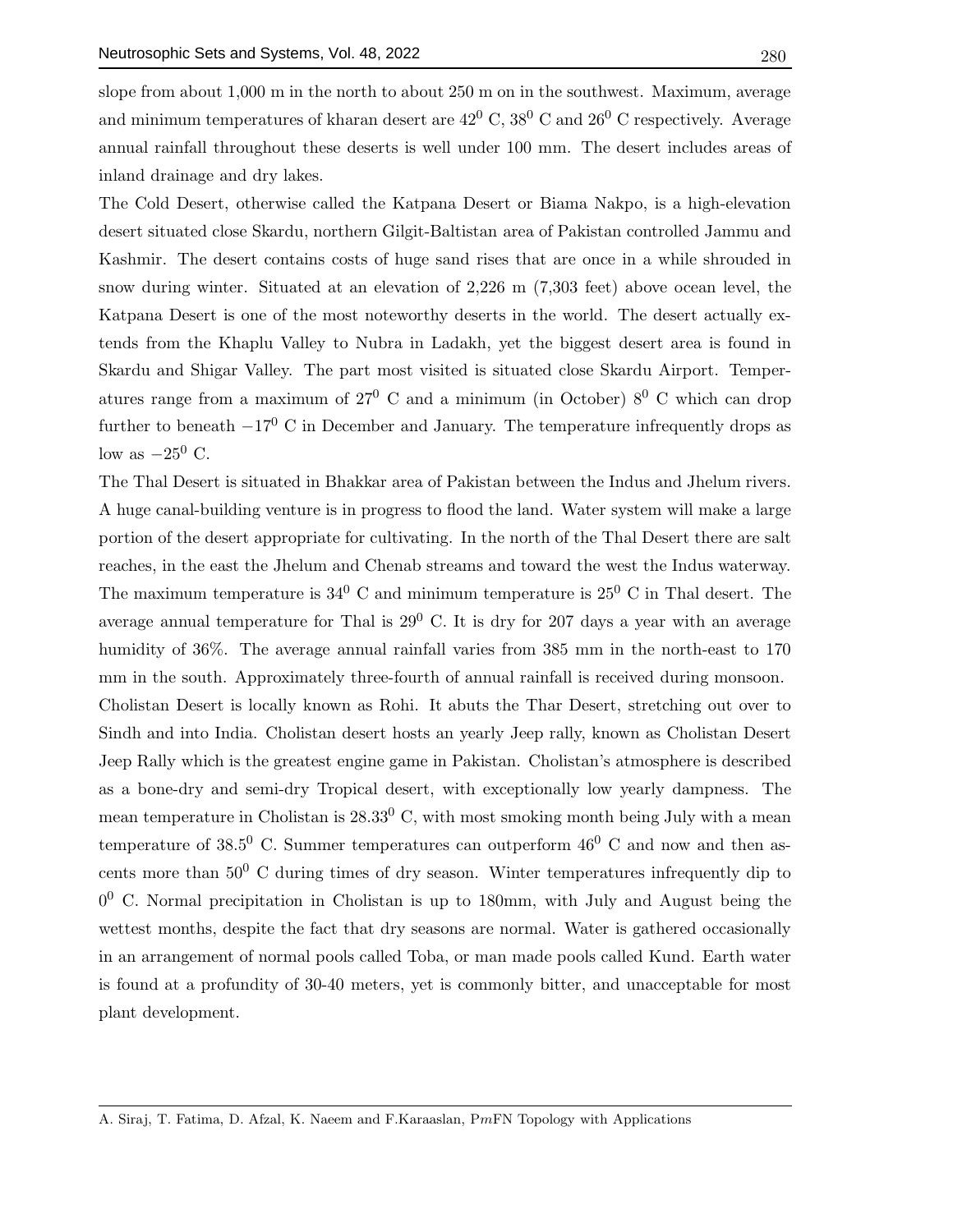

Figure 2. Temperature of Deserts of Pakistan

These deserts contains an extremely dry part, the Marusthali area in the west, and a semi desert locale in the east with less sand hills and somewhat more precipitation. For the most vital problem and the main hinderance, in the way of progress. Government considers that issue of lack of water in desert has to solve as early as possible.

The basic need-water, has greatly affected the lives of residents of desert. It can be said that water has not only changed their social life style but also economy has affected badly. Inadequate sanitary conditions have invited many diseases which can be said epidemic like cholera, typhoid etc. These disaster ruin the human race as well as their cattle.

Cultivation also wiped away due to scarcity of water. Indirectly water is the primary source of food also people face the horrible face of famine. Specially children, represent the reflection of poor humanity. Their body, without any health, you may say their skeletons cry for help or for water.

Scarcity of water has also a deep impact on the psyche of residents of desert. Their temperament, attitudes and behaviors indirectly affected by this vital problem. Tolerance, courtesy, desire, for progress, achievements, dreams and all ways leading to bright future are cover in mist. They cannot see or even have the eagerness for better living style. Their struggle only moves around the availability of water. So it is the need of the time that all the possible steps should be taken at all levels for the sake of humanity.

A city named Nagarparkar in Thar is consist upon 1 lac population people use under ground clean and clear water for the necessities of life but it is very hard to get it in summer.

In summary the level of underground water decreases at the lowest level and to get water becomes impossible by hand pump. For the last many years no proper planning has been made to provide water. In city water is brought far from areas. In this age of dearness to getting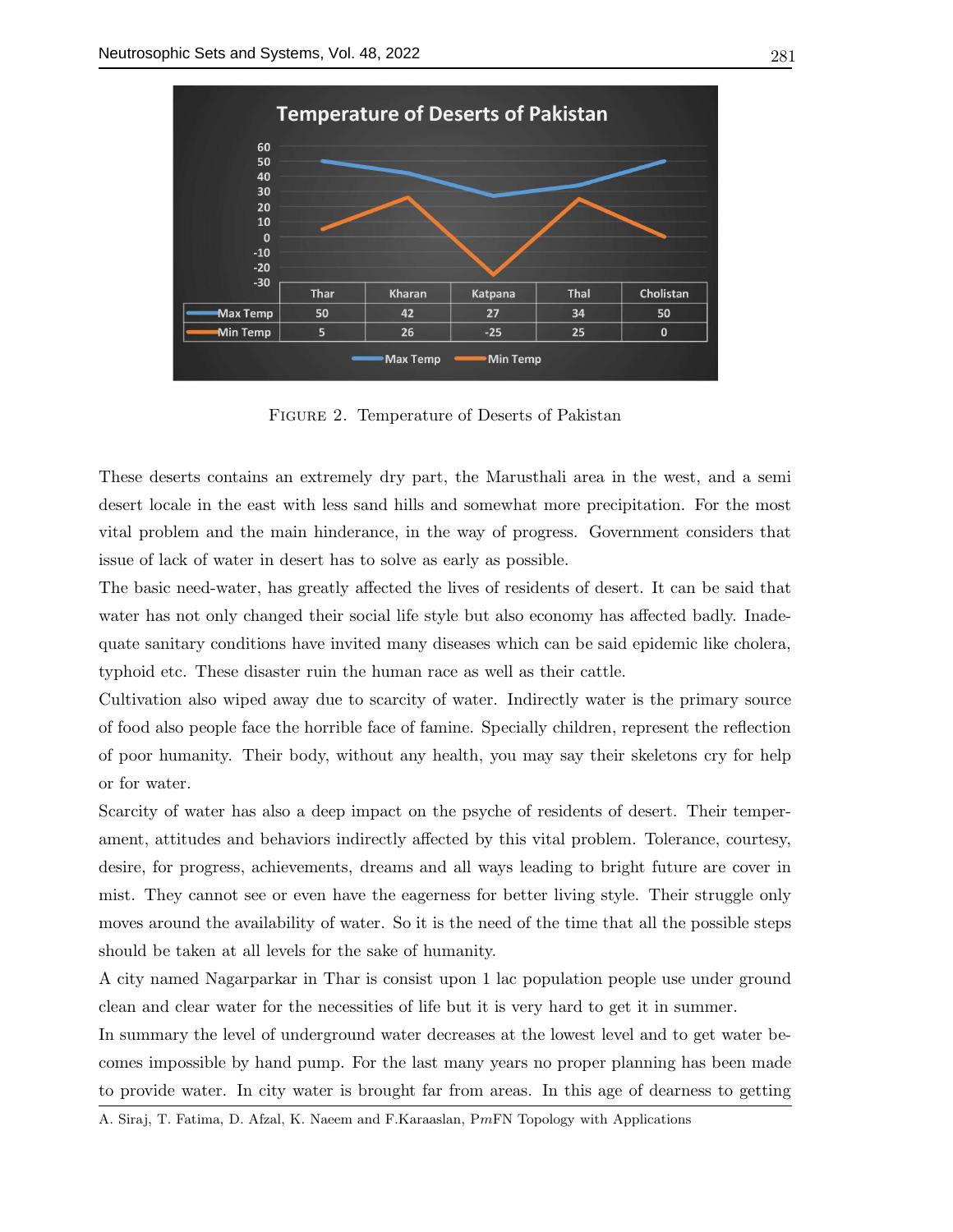water is difficult. The fare of a cane is 20 to 25 rupees. The people are compelled to drink that kind of water which is jot acceptable to the animals of Lahore. Animals and human drink water from the same place there is no distinguish of camel, goat and the king of all races.

It is a hot issue, so a commission has established in which all the concerning problem experts were included. This commission visited the desert and collected all eye bared witness.

First of all they prepare a report in which they point out the problems facing towards water supply.

Poor decision making: The commission strongly condemned that decision making policies are not harmonized to the circumstances.

Economically costs: In Thar with boring a place of water is served 8 to 9 villages approximately water is available to 7 km distance. Government do not take solid steps only visits are arranged and due to lack of budgets, no attention is given for this reason people are deprived of water. It has also observed that which projects had passes in past they were very costly. Government could not afford them.

Environmental and social problem: Desert environment needs something special which can appropriate to its hottest environment and social settlement.

Encouragement of local persons: A reason which is also very important is that people do not have much facilities that they can bore or drill the land and can make it easily to get water because they are illiterate and cannot drive correct solution by correct strategy. It is also necessary to take help from the local persons and encouraged them to solve this problem with the help of government.



Figure 3. Environmental and social problem

For all these issues, they suggested some positive and skilled opinions.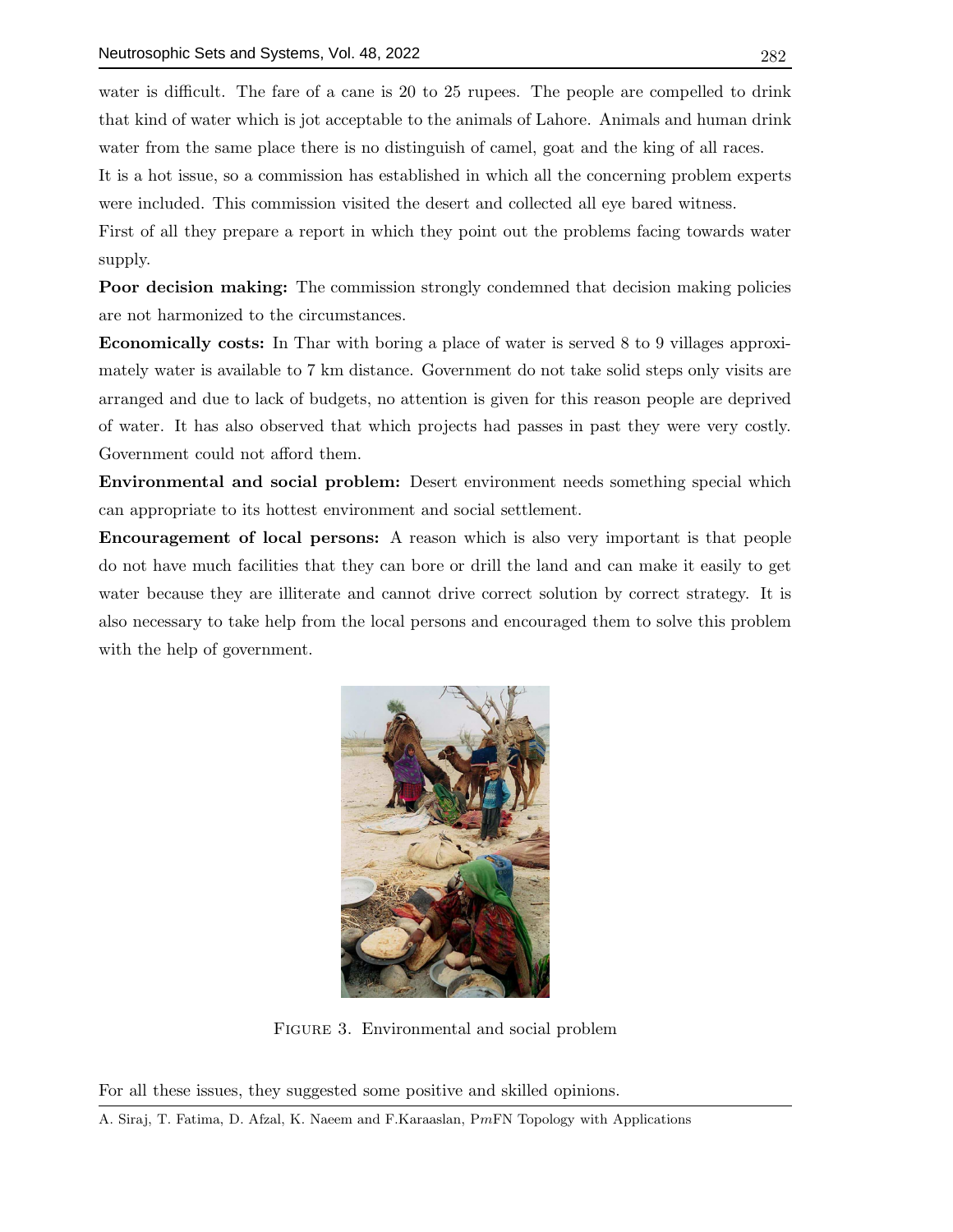- (ii) Those projects should be of low cost and much beneficial.
- (iii) It should be keep in mind that the trust of local persons is very necessary for their welfare because the negativity of being ignore has been kept its place in their minds.
- (iv) Government should start small projects as they would be called tribal units or tribal beneficiary projects.



Figure 4. Lack of water

We clarify the procedure bit by bit as follows:

# Algorithm:

- Stage 1: Firstly analyze the issue to see that what we have and actually what we have need to do: Suppose that  $R = \{\sigma_i : i = 1, 2, \cdots, n\}$  is the finite aggregate of alternatives under consideration and  $G = \{g_j : j = 1, 2, \dots, m\}$  is the family of captains. So the  $(i, j)^{th}$ entry of the PmFNS matrix represents weight given by  $j^{th}$  Captains to  $i^{th}$  options.
- A. Siraj, T. Fatima, D. Afzal, K. Naeem and F.Karaaslan, PmFN Topology with Applications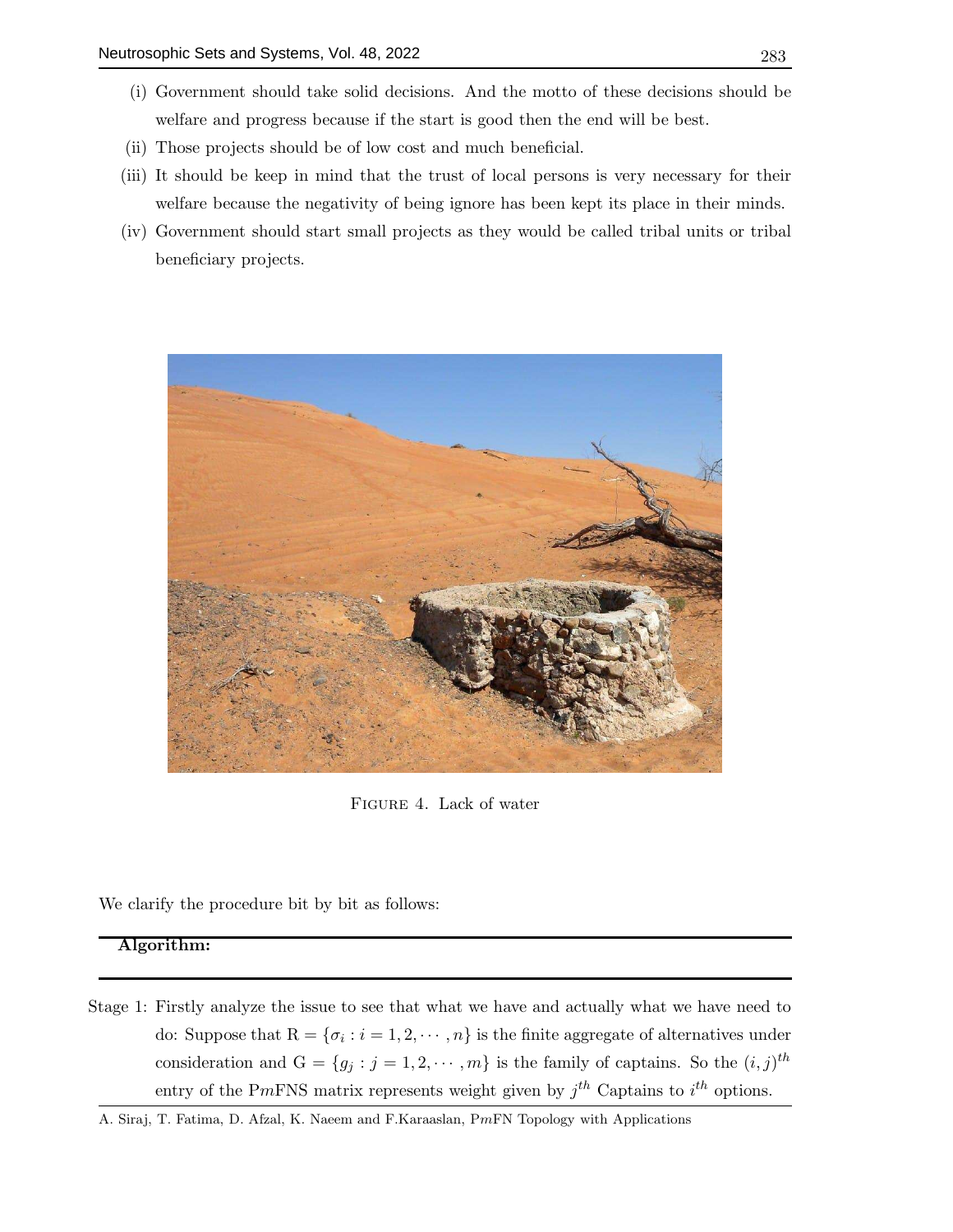Stage 2: Develop weighted parameter matrix P as

$$
P = [w_{ij}]_{n \times m} = \begin{pmatrix} w_{11} & w_{12} & \cdots & w_{1m} \\ w_{21} & w_{22} & \cdots & w_{2m} \\ \vdots & \vdots & \ddots & \vdots \\ w_{i1} & w_{i2} & \cdots & w_{im} \\ \vdots & \vdots & \ddots & \vdots \\ w_{n1} & w_{n2} & \cdots & w_{nm} \end{pmatrix}
$$

where  $w_{ij}$  is the fuzzy weight given by the Captains  $g_j$  to the options  $\sigma_i$  by thinking about the phonetic entitle are given (for example) in Table 32.

Table 32. Phonetic terms for benefits of projects

| Phonetic Terms             | <b>Fuzzy Weights</b> |
|----------------------------|----------------------|
| Not fruitful (NF)          | [0.00, 0.25]         |
| Fruitful $(F)$             | (0.25, 0.50]         |
| More or less fruitful (MF) | (0.50, 0.75]         |
| Extremely fruitful (EF)    | (0.75, 1.00]         |

Stage 3: Develop normalized weighted matrix

$$
N = [\hat{w}_{ij}]_{n \times m} = \begin{pmatrix} \hat{w}_{11} & \hat{w}_{12} & \cdots & \hat{w}_{1m} \\ \hat{w}_{21} & \hat{w}_{22} & \cdots & \hat{w}_{2m} \\ \vdots & \vdots & \ddots & \vdots \\ \hat{w}_{i1} & \hat{w}_{i2} & \cdots & \hat{w}_{im} \\ \vdots & \vdots & \ddots & \vdots \\ \hat{w}_{n1} & \hat{w}_{n2} & \cdots & \hat{w}_{nm} \end{pmatrix}
$$

where  $\hat{w}_{ij} = \frac{w_{ij}}{\sqrt{\sum_{i} n}}$  $\frac{w_{ij}}{\sum_{i=1}^n w_{ij}^2}$  and obtaining the weighted vector  $W = (w_j : j = 1, 2, \dots, m)$ , where  $w_j = \frac{\sum_{i=1}^{n} \hat{w}_{ij}}{n \sum_{k=1}^{m} \hat{w}_{ik}}$ 

Step 4: Develop PmFNS decision matrix  $G_i = [s_{jk}^i]_{n \times m}$ , where  $s_{jk}^i = (\tau_{jk}^i, v_{jk}^i, \omega_{jk}^i)$ . Then obtain the mean proportional matrix

$$
X = \sqrt[n]{G_1 G_2 \cdots G_n} = [\zeta_{jk}]_{n \times m} = \left[ \left( \sqrt[n]{\prod_{i=1}^n \tau_{jk}^i}, \sqrt[n]{\prod_{i=1}^n v_{jk}^i}, \sqrt[n]{\prod_{i=1}^n \omega_{jk}^i} \right) \right]_{n \times m}
$$

Stage 5: Compute weighted PmFNS decision matrix  $Y = [\ddot{\zeta}_{jk}]_{n \times m}$ , where  $\ddot{\zeta}_{jk} = w_k \times \dot{\zeta}_{jk} =$  $(\tau_{jk}, \upsilon_{jk}, \omega_{jk}).$ 

A. Siraj, T. Fatima, D. Afzal, K. Naeem and F.Karaaslan, PmFN Topology with Applications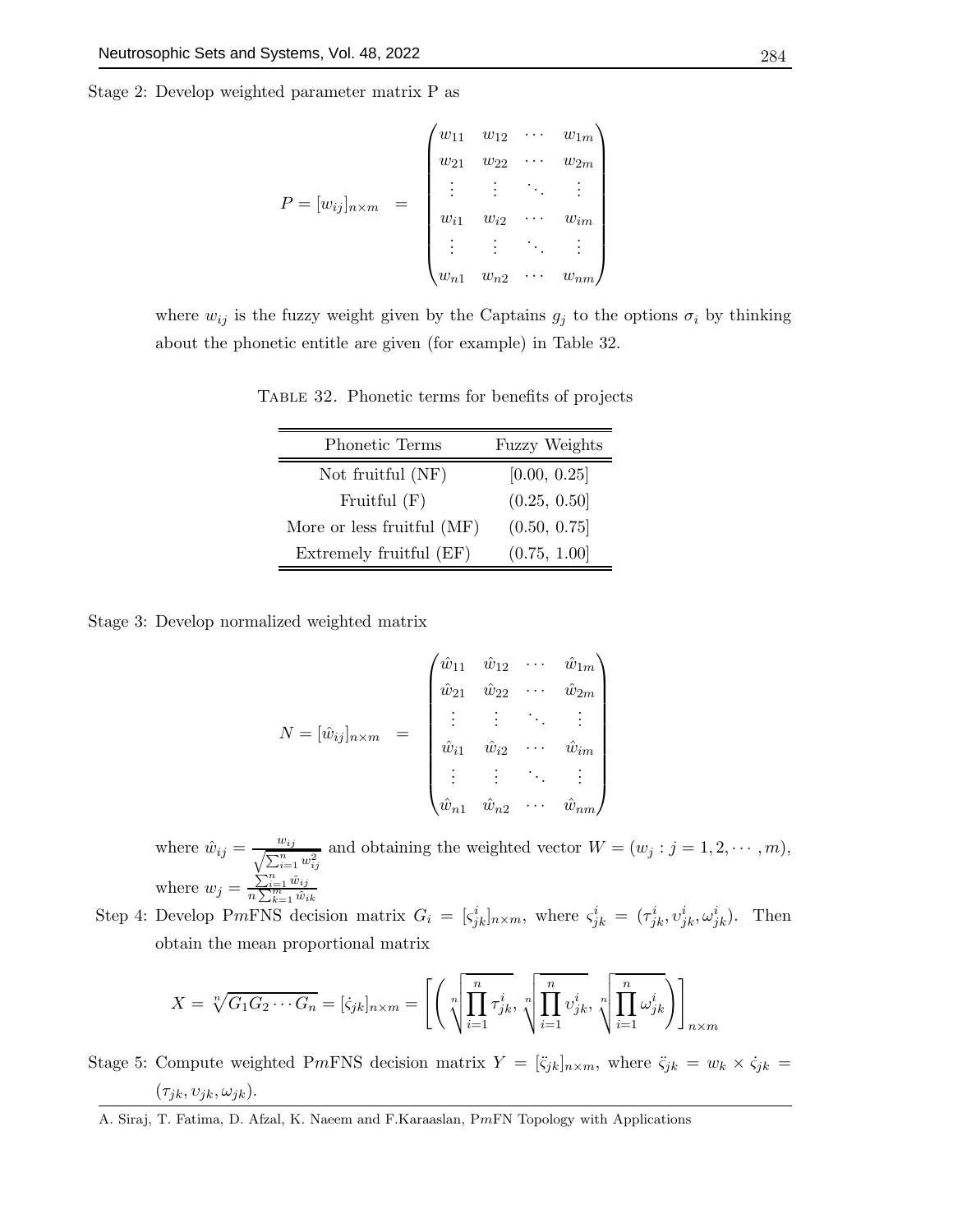Stage 6: Get PmFNSV-PIS (PmFNS- valued positive ideal solution) and PmFNSV-NIS (PmFNS- valued negative ideal solution), by using

$$
PmFNS - PIS = \{\ddot{\zeta}_1^+, \ddot{\zeta}_2^+, \cdots, \ddot{\zeta}_m^+\}
$$
  
=  $\{(\max_k \tau_{jk}, \min_k \upsilon_{jk}, \min_k \omega_{jk}) : k = 1, 2, \cdots, m\}$   
=  $\{(\tau_k^+, \upsilon_k^+, \omega_k^+) : k = 1, 2, \cdots, m\}$ 

and

$$
PmFNS - NIS = \{\ddot{\varsigma}_1^-, \ddot{\varsigma}_2^-, \cdots, \ddot{\varsigma}_m^-\}
$$
  
=  $\{(\min_k \tau_{jk}, \max_k v_{jk}, \max_k \omega_{jk}) : k = 1, 2, \cdots, m\}$   
=  $\{(\tau_k^-, v_k^-, \omega_k^-) : k = 1, 2, \cdots, m\}$ 

respectively.

Stage 7: Find PmFNS-Euclidean separations of every other option from PmFNS-PIS and PmFNS-NIS respectively, by making use of

$$
g_j^+ = \sqrt{\sum_{k=1}^m (\tau_{jk} - \tau_k^+)^2 + (\upsilon_{jk} - \upsilon_k^+)^2 + (\omega_{jk} - \omega_k^+)^2}
$$

$$
g_j^- = \sqrt{\sum_{k=1}^m (\tau_{jk} - \tau_k^-)^2 + (\upsilon_{jk} - \upsilon_k^-)^2 + (\omega_{jk} - \omega_k^-)^2}
$$

for 
$$
j = 1, 2, \dots, n
$$
.

Step 8: Compute the relative closeness using

$$
C_j^* = \frac{g_j^-}{g_j^+ + g_j^-}
$$

Stage 9: So as to get the inclination request of the other options, rank the options in descending (or ascending) order.

The procedural steps of above Algorithm are portrayed in Figure 5: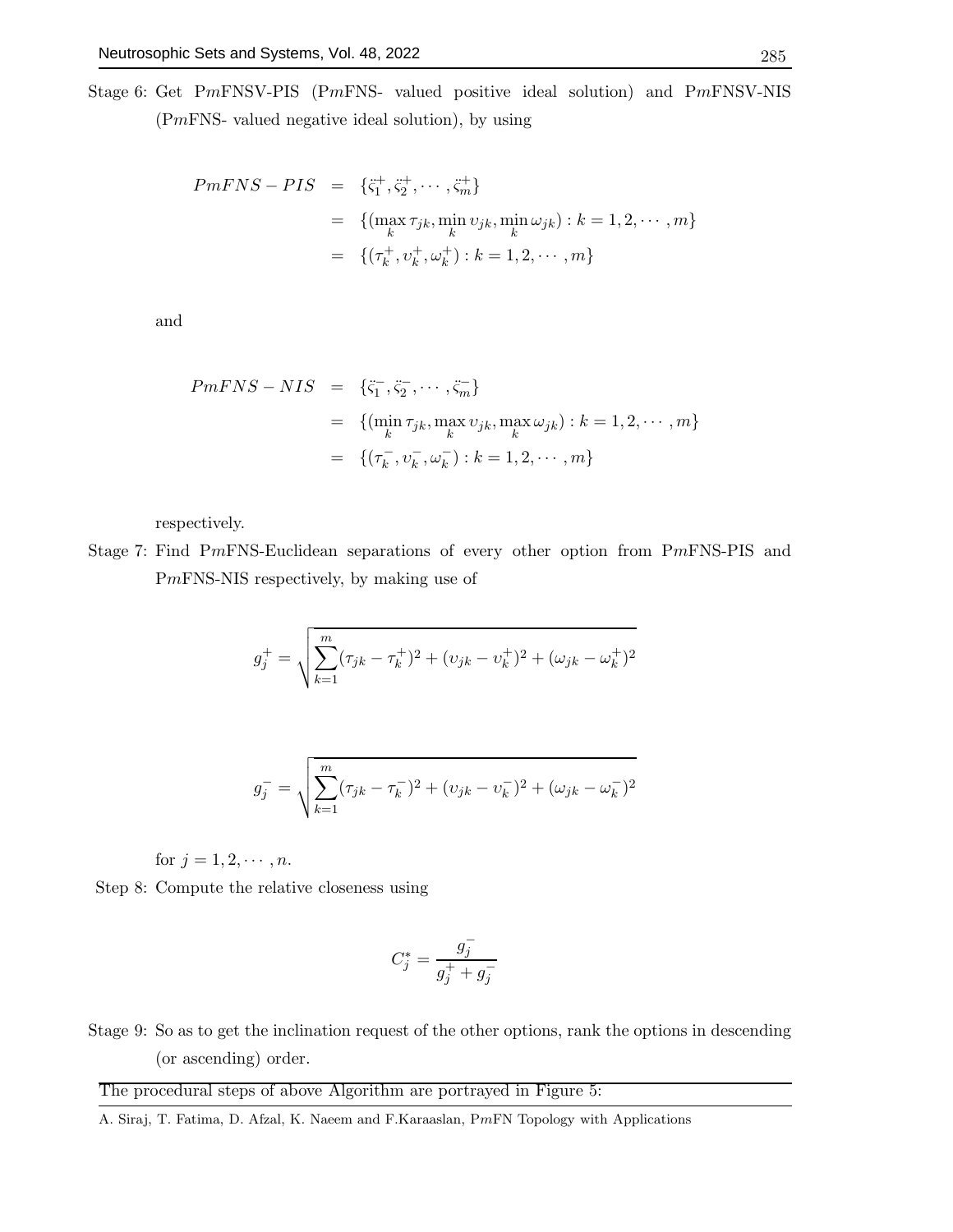

Figure 5. Flow chart of Algorithm

Example 5.1. Assume that experts wishes to determine the most vital problems and the main hinderance facing by desert. The experts establish a committee of four members.

Stage 1: Analyze the problem: Assume that  $R = \{\sigma_i : i = 1, 2, \cdots, 4\}$  is the set of choices viable and  $G = \{g_j : j = 1, 2, 3, 4\}$  is the family of experts, where

> $\sigma_1$  = Poor decision making,  $\sigma_2$  = Economic costs,  $\sigma_3$  = Environmental and social problem, and  $\sigma_4$  = Encouragement of local persons.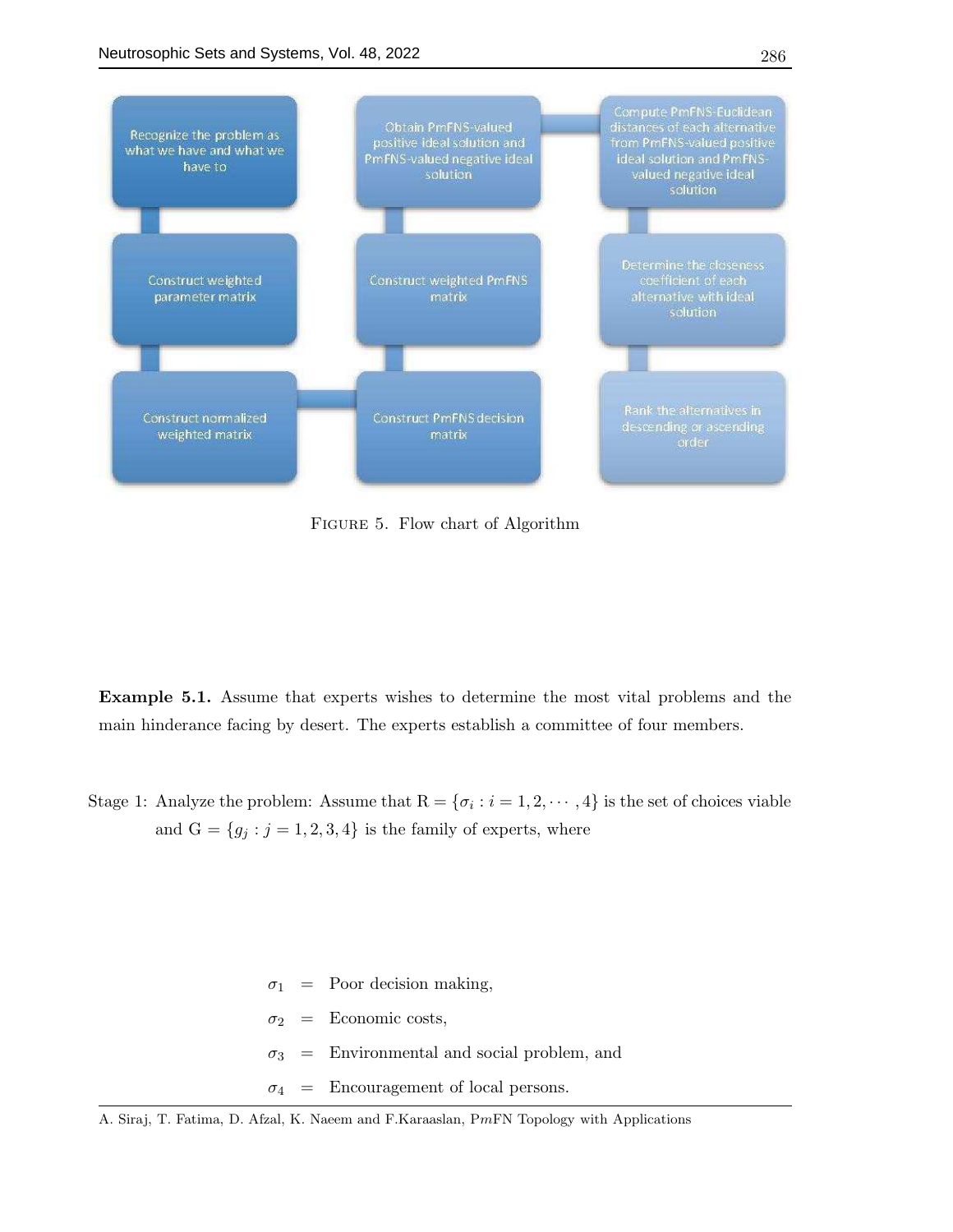Stage 2: The weighted parameter matrix, by selecting phonetic terms from Table 32, is

$$
P = [w_{ij}]_{4 \times 4}
$$
  
= 
$$
\begin{pmatrix} F & NF & MF & EF \\ NF & F & EF & MF \\ MF & NF & F & EF \\ EF & MF & NF & F \end{pmatrix}
$$
  
= 
$$
\begin{pmatrix} 0.50 & 0.25 & 0.75 & 1.00 \\ 0.25 & 0.50 & 1.00 & 0.75 \\ 0.75 & 0.25 & 0.50 & 1.00 \\ 1.00 & 0.75 & 0.25 & 0.50 \end{pmatrix}
$$

Where  $w_{ij}$  is the weight given by the decision maker  $g_j$  to the choices  $\sigma_i$ . Stage 3: The normalized weighted matrix is

$$
N = [\hat{w}_{ij}]_{4\times4}
$$
  
= 
$$
\begin{pmatrix} 0.37 & 0.26 & 0.55 & 0.60 \\ 0.18 & 0.52 & 0.73 & 0.45 \\ 0.55 & 0.26 & 0.37 & 0.60 \\ 0.73 & 0.77 & 0.18 & 0.30 \end{pmatrix}
$$

and thus the weight vector is

$$
W = (0.25, 0.24, 0.25, 0.26)
$$

Stage 4: Suppose that the four experts give the following PmFNS matrix in which the  $(i, j)$ <sup>th</sup> elements shows the PFN  $(\tau, v, \omega)$ , where choices are showed by row-wise and the PFN assigned by experts are showed by column-wise.

$$
G_{1} = \begin{pmatrix} (0.61, 0.22, 0.39) & (0.73, 0.52, 0.11) & (0.66, 0.42, 0.33) & (0.36, 0.15, 0.49) \\ (0.38, 0.17, 0.50) & (0.48, 0.29, 0.30) & (0.61, 0.00, 0.18) & (0.46, 0.24, 0.17) \\ (0.54, 0.29, 0.32) & (0.46, 0.35, 0.45) & (0.24, 0.18, 0.59) & (0.78, 0.55, 0.12) \\ (0.08, 0.37, 0.88) & (1.00, 0.00, 0.00) & (0.34, 0.63, 0.35) & (0.69, 0.13, 0.04) \end{pmatrix}
$$
  
\n
$$
G_{2} = \begin{pmatrix} (0.52, 0.19, 0.22) & (0.39, 0.52, 0.35) & (0.43, 0.61, 0.50) & (0.66, 0.57, 0.14) \\ (0.43, 0.54, 0.29) & (0.48, 0.25, 0.40) & (0.76, 0.10, 0.22) & (0.45, 0.53, 0.41) \\ (0.24, 0.26, 0.30) & (0.37, 0.06, 0.19) & (0.00, 0.48, 0.71) & (0.33, 0.41, 0.28) \\ (0.36, 0.17, 0.29) & (0.62, 0.28, 0.00) & (0.05, 0.18, 0.77) & (0.23, 0.64, 0.59) \end{pmatrix}
$$
  
\n
$$
G_{3} = \begin{pmatrix} (0.54, 0.58, 0.38) & (1.00, 0.00, 0.00) & (0.52, 0.44, 0.39) & (0.23, 0.10, 0.11) \\ (0.30, 0.5
$$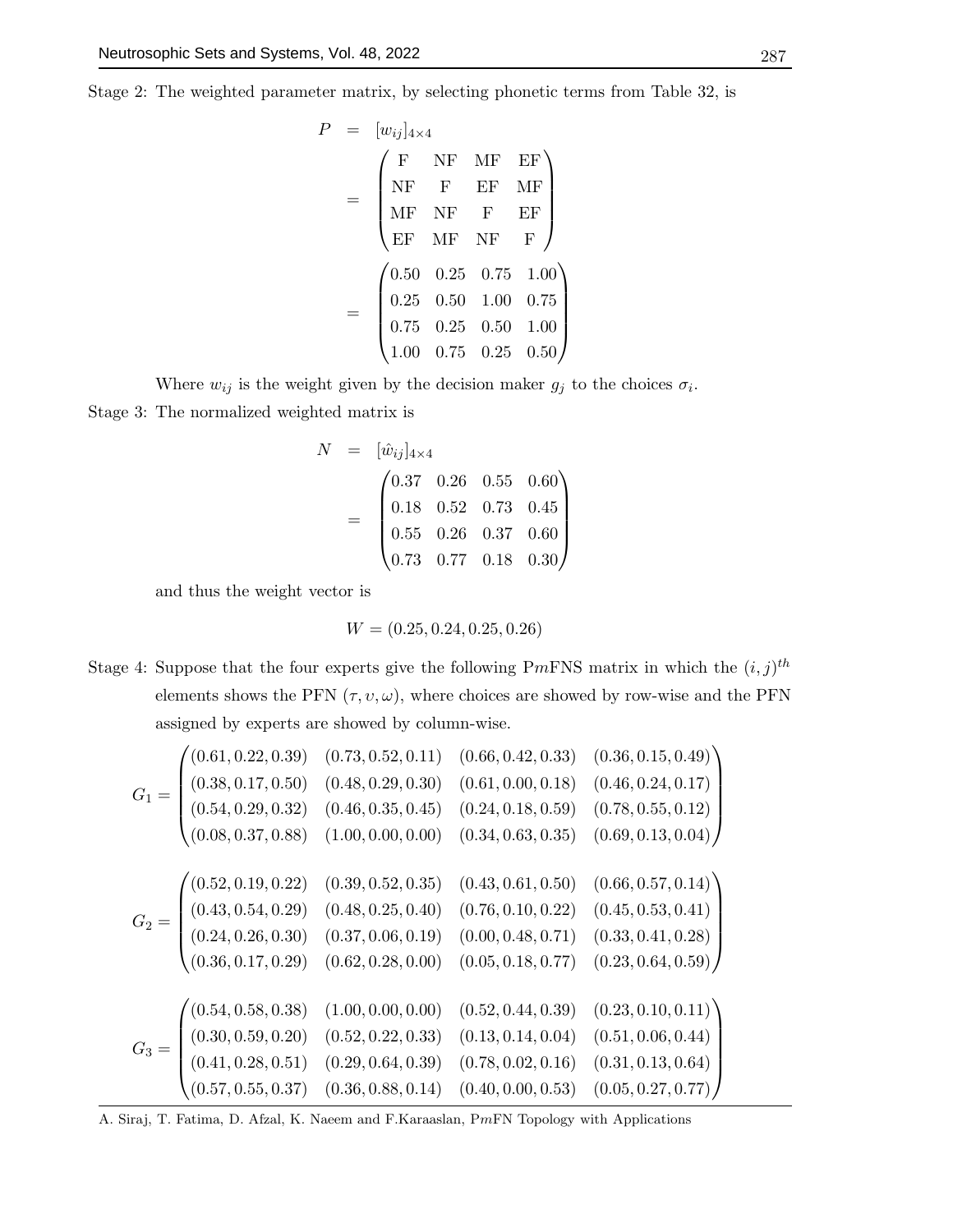$$
G_4 = \begin{pmatrix} (0.37, 0.55, 0.30) & (0.43, 0.58, 0.19) & (0.35, 0.28, 0.44) & (0.59, 0.56, 0.17) \\ (0.35, 0.73, 0.12) & (0.41, 0.27, 0.39) & (0.67, 0.37, 0.21) & (0.64, 0.16, 0.20) \\ (0.00, 0.28, 0.72) & (0.58, 0.06, 0.41) & (0.40, 0.51, 0.31) & (0.35, 0.10, 0.57) \\ (0.47, 0.40, 0.26) & (0.44, 0.51, 0.38) & (0.44, 0.64, 0.26) & (0.28, 0.31, 0.60) \end{pmatrix}
$$

Thus, the mean proportional matrix X is

$$
X = [\dot{\varsigma}_{jk}]_{4\times4}
$$
\n
$$
= \begin{pmatrix}\n(0.50, 0.34, 0.31) & (0.59, 0.00, 0.00) & (0.48, 0.42, 0.41) & (0.42, 0.26, 0.19) \\
(0.36, 0.45, 0.24) & (0.47, 0.26, 0.35) & (0.45, 0.00, 0.14) & (0.51, 0.19, 0.28) \\
(0.00, 0.28, 0.43) & (0.41, 0.17, 0.34) & (0.00, 0.17, 0.38) & (0.41, 0.23, 0.33) \\
(0.30, 0.34, 0.40) & (0.56, 0.00, 0.00) & (0.23, 0.00, 0.44) & (0.22, 0.29, 0.32)\n\end{pmatrix}
$$

where  $\ddot{\varsigma}_{jk} = w_k \times \dot{\varsigma}_{jk}$ Stage 5: The weighted PmFN matrix is

$$
Y = [\zeta_{jk}]_{4\times4}
$$
\n
$$
= \begin{pmatrix}\n(0.13, 0.09, 0.08) & (0.14, 0.00, 0.00) & (0.12, 0.11, 0.10) & (0.11, 0.07, 0.05) \\
(0.09, 0.11, 0.06) & (0.11, 0.06, 0.08) & (0.11, 0.00, 0.04) & (0.13, 0.05, 0.07) \\
(0.00, 0.07, 0.11) & (0.10, 0.04, 0.08) & (0.00, 0.04, 0.10) & (0.11, 0.06, 0.09) \\
(0.08, 0.09, 0.10) & (0.13, 0.00, 0.00) & (0.06, 0.00, 0.11) & (0.06, 0.08, 0.08)\n\end{pmatrix}
$$

Stage 6: Thus, PmFNS-PIS and PmFNS-NIS, are respectively

$$
PmFNSV-PIS = \{\ddot{\zeta}_1^+, \cdots, \ddot{\zeta}_4^+\}
$$
  
= {(0.13, 0.07, 0.06), (0.14, 0.00, 0.00), (0.12, 0.00, 0.04), (0.13, 0.05, 0.05)}  
and  

$$
PmFNSV-NIS = \{\ddot{\zeta}_1^-, \cdots, \ddot{\zeta}_4^-\}
$$
  
= {(0.00, 0.11, 0.11), (0.10, 0.06, 0.08), (0.00, 0.11, 0.11), (0.06, 0.08, 0.09)}

Stage 7 and 8: The Euclidean separation of every issue from PmFNS-PIS and PmFNS-NIS and corresponding relative coefficients of closeness are given in Table 33:

|  | TABLE 33. Separation and coefficient of closeness of each issue |  |  |  |  |  |  |  |
|--|-----------------------------------------------------------------|--|--|--|--|--|--|--|
|--|-----------------------------------------------------------------|--|--|--|--|--|--|--|

| Issue $(\ddot{\zeta}_i)$ | $q_i$ | $g_i$                        |  |
|--------------------------|-------|------------------------------|--|
| $\ddot{\varsigma}_1$     |       | $0.13 \quad 0.22 \quad 0.63$ |  |
| $\ddot{\varsigma}_2$     |       | $0.12$ $0.78$ $0.87$         |  |
| $\ddot{\varsigma}_3$     |       | $0.23$ $0.10$ $0.30$         |  |
| $\mathcal{C}$            |       | $0.14$ $0.18$ $0.56$         |  |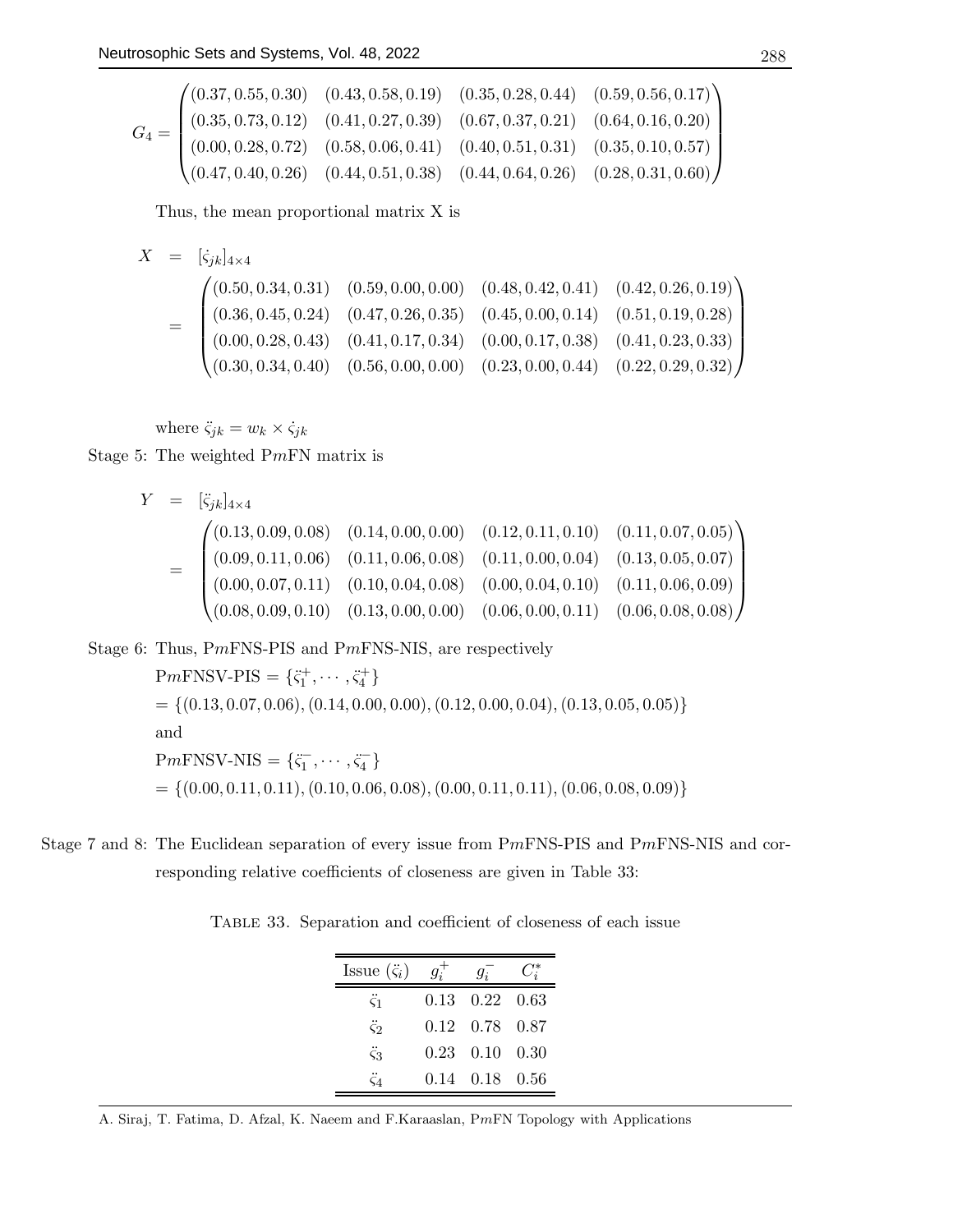Stage 9: Thus, the preference ranking of the issues is

$$
\ddot{\varsigma}_2 \succ \ddot{\varsigma}_1 \succ \ddot{\varsigma}_4 \succ \ddot{\varsigma}_3
$$

This ranking is portrayed in Figure 6:



FIGURE 6. Ranking of alternatives

Hence, in view of above ranking, it may be concluded that poor decision making is the core issue.

# 6. Conclusion

We reviewed fuzzy set theory along with its tabular illustration and examples briefly. We established the axiomatic definitions of Pythagorean m-polar fuzzy neutrosophic set. We presented some fundamental properties of Pythagorean m-polar fuzzy neutrosophic topological space (PmFNTS) by numerous characteristics of crisp topology on the way to the PmFNTS. We defined Pythagorean m-polar fuzzy separation axioms.  $T_0$ ,  $T_1$ ,  $T_2$ ,  $T_3$  and  $T_4$  spaces are modified in the aspects of PmFNS.

We presented example of decision making from real world situations based on TOPSIS accompanied by case study. We presented algorithm and flowcharts of method for comfort. We also showed 3D bar chart with application to make the contrast between different alternatives effectively.

These above mentioned concepts can be used in several real world difficulties such as in economics, business, robotics, medical sciences, water management, electoral systems, transportation problems and much more. We hope that this paper will gives new ideas to the researchers to promote research work in this field.

The notions presented in this article may be extended to define other sorts of topological structures like nano topology and pentapartitioned topology etc.